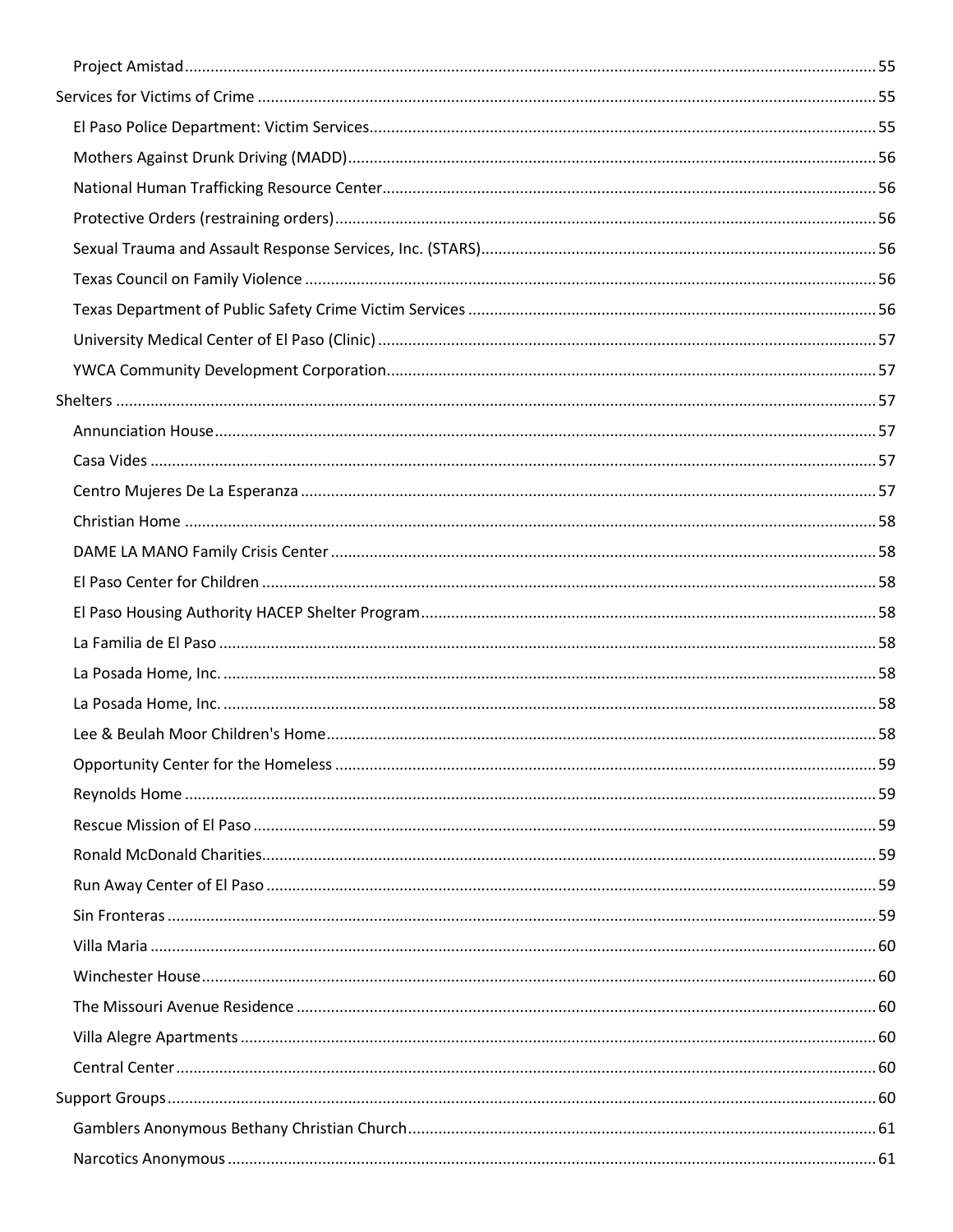## <span id="page-8-0"></span>**Clothing Services**

#### <span id="page-8-1"></span>Abundant Living Faith Church

Holds regular giveaways, with the type of clothes varying for the seasons, available after each Sunday service at both locations.

<sup>1</sup>000 Valley Crest, El Paso, TX 79907

7100 N. Desert Blvd., El Paso, TX 79911

Sundays 9:00am, 10:45am & 12:30pm

(915) 532-8543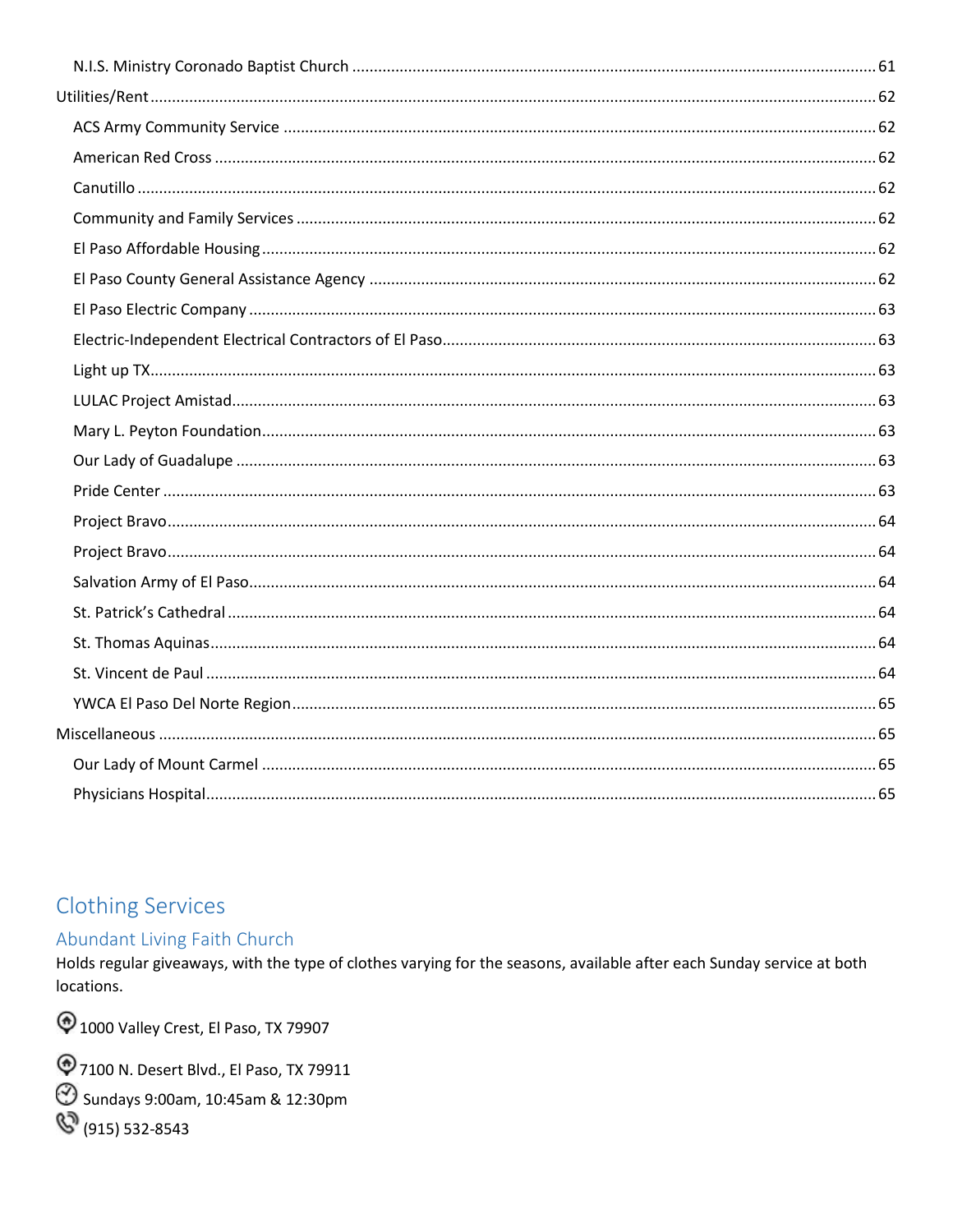#### <span id="page-9-0"></span>Assistance League of El Paso- Operation School Bell

Look into assistance programs for clothing, cosmetics to victims of an assault whose clothing is kept for evidence. All items distributed are to the victims of an assault. The charity program is operated by STARS.

Monday-Saturday/Lunes-Sabado, 10:00am - 3:00pm (no answers outside of business hours)

2728 E Yandell Dr, El Paso, Texas 79903 (915) 564-0600

#### <span id="page-9-1"></span>Catholic Charities

The largest private network of social service organizations in the US works to support families, reduce poverty and build communities.

 $\bigcirc$  880 Anthony Dr, Anthony, NM 88021



**(S)** (575) 882-6177

#### <span id="page-9-2"></span>The Child Crisis Center of El Paso

4747 Hondo Pass Bradley Center El Paso, TX 79924 Discovery Shop- Thrift store Mon-Fri/Lun-Vie, 9:00am-5:00pm; Saturday/Sabado, 10:00am-4:00pm Kelly Pelletier, (915) 757-0506

#### <span id="page-9-3"></span>Clothes Closet

 (915) 329-0357, Mary Wakefield; [Marywake0712@gmail.com](mailto:Marywake0712@gmail.com) 4747 Hondo Pass Bradley Center El Paso, TX 79924 Discovery Shop- Thrift store  $\bigodot$  1st and 3rd Monday/Lunes, 1:00-2:00; Wednesday/Miercoles, 5:00-7:00; 1st Thursday/Jueves, 10:00am-12:00pm

#### <span id="page-9-4"></span>Community Clothes Closet at First Baptist Church

Clothing is available from \$.10-\$5

805 Montana, El Paso, TX 79902  $\bigcirc$  1st and 3rd Monday/Lunes 1:00-2:30; 1st Thursday/Jueves 10:00am-12:00pm (915) 533-1465

#### <span id="page-9-5"></span>Goodwill

Thrift store

6009 N Mesa St, El Paso, TX 79912 Monday-Saturday/Lunes-Sabado, 9:00am-8:00pm; Sunday/Domingo, 9:00am-6:00pm (915) 760-4839

#### <span id="page-9-6"></span>Holy Spirit Episcopal Church

Food, clothing, personal hygiene goods and more may be passed out to the less fortunate and low income.

<sup>1</sup> 10500 Kenworthy St., El Paso, TX 79924 (915) 821-1362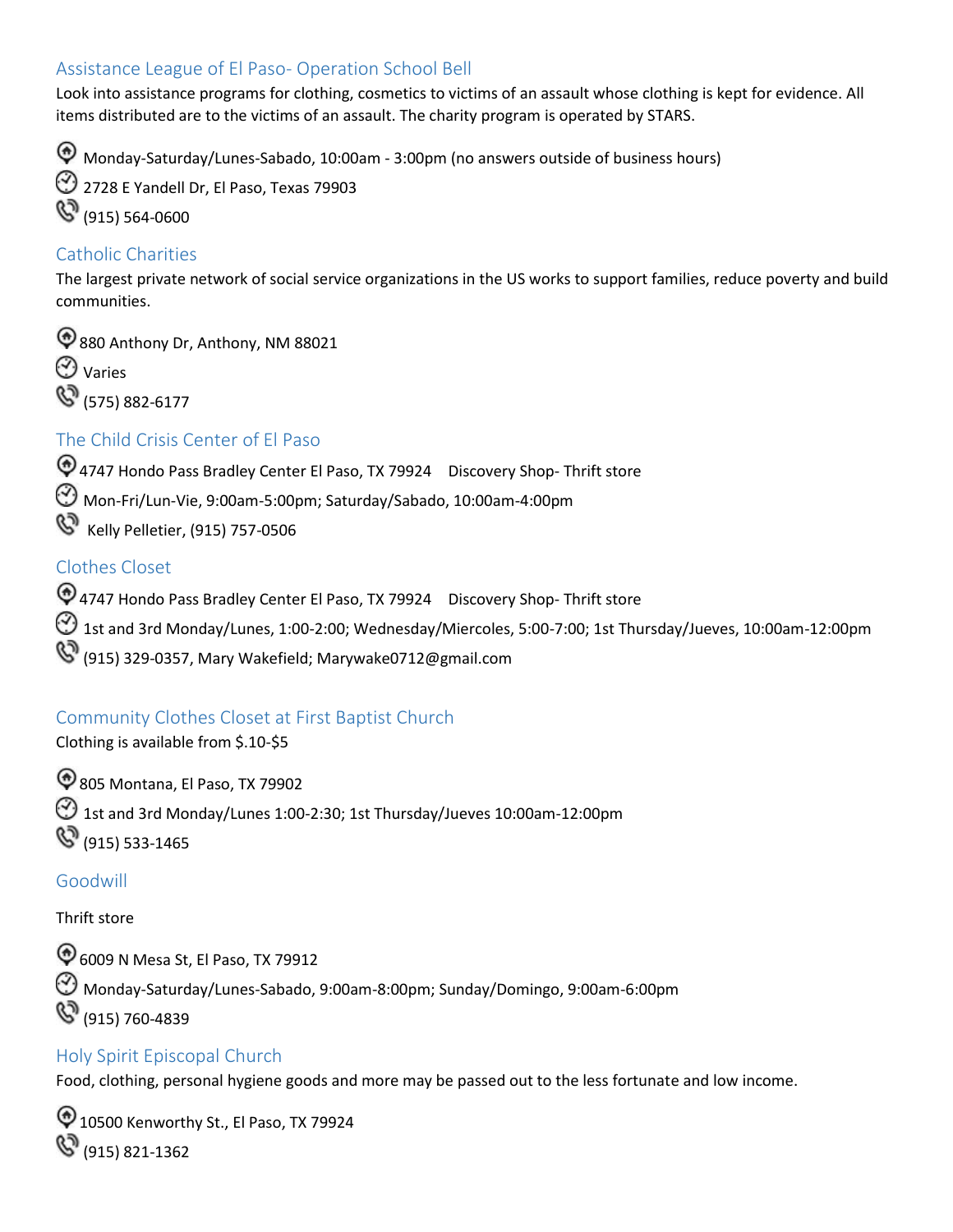#### <span id="page-10-0"></span>Mary L. Peyton Foundation

Clothing, food, house or car repairs, bus passes, car payment/insurance, gasoline vouchers and more. Children and teenagers can receive shoes, free backpacks, and more.

**PO Box 1962, El Paso, TX 79950** (915) 533-9698

<span id="page-10-1"></span>Operation Noel

Winter coats

PO Box 981021, El Paso, TX 79998  $\mathbb{Q}_{(915)}$  496-8518

<span id="page-10-2"></span>Rescue Ministries of Mexico Food and Clothing Bank in Cd. Juarez

<sup>1</sup> 1420 Bessemer Dr, El Paso, TX 79936  $\mathcal{S}_{(915) 599-8707}$ 

<span id="page-10-3"></span>Rescue Mission Anyone can go- not just Rescue Mission

1949 W Paisano Dr, El Paso, TX 79936 Hombres/Men: Monday & Wednesdays/ Lunes & Miercoles, 9:00am-10:30am; Women Only: Friday/Viernes, 9:00am-10:30am **(3)** (915) 532-2575

#### <span id="page-10-4"></span>Salvation Army - El Paso center

Examples include free food, clothing vouchers for toiletries and diapers to persons in need once a month. Thrift store is available at 3920 Morehead.

4300 E Paisano Dr, El Paso, TX 79905 Monday- Friday/Lunes-Viernes, 8:00am-5:00pm **(S)** (915) 544-9811

<span id="page-10-5"></span>St Vincent De Paul

Thrift store

2104 N Piedras, El Paso, TX 79930 Monday- Saturday: 9am-5pm (915) 564-4357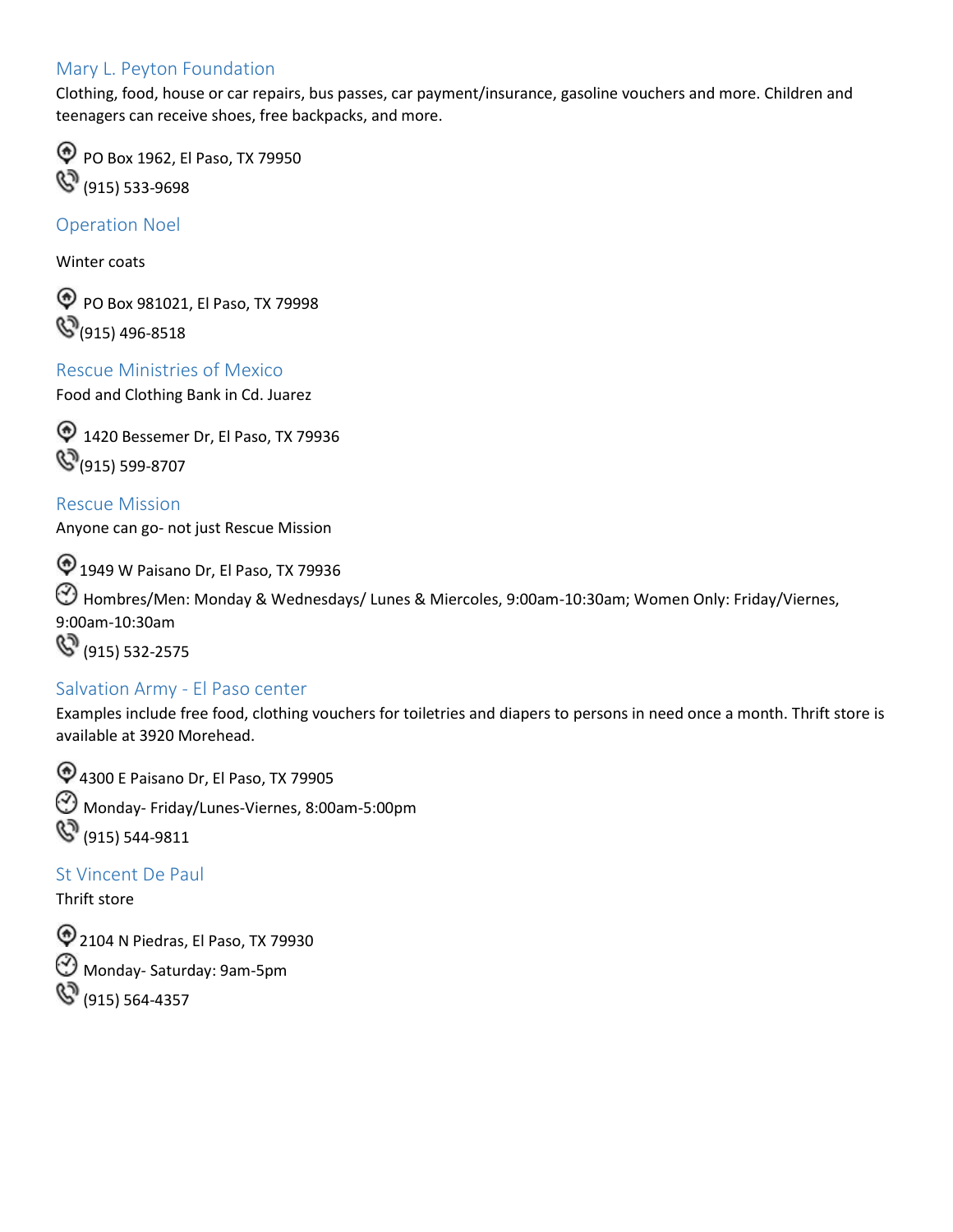## <span id="page-11-0"></span>Counseling Services

#### BLS Counseling Services, Inc.

Mental health services, grief counseling intervention, substance abuse, domestic violence, and parenting.

6000 Welch Ste. 15 El Paso, Texas 79905



<span id="page-11-1"></span>Catholic Counseling Services, Inc.

Offers marital, individual, and family therapy. Bilingual therapies also available. Private insurance accepted and if no insurance then family income base. Also accept Medicaid and Medicare.

 Friday 9:00am - 12:00pm & 1:00pm - 5:00pm 499 Saint Mathews El Paso, Texas 79907 Monday, Wednesday & Thursday 9:00am-12:00pm & 1:00pm -6:00pm Tuesday 9:00am -12:00pm & 1:00pm - 8:00pm **&** 915-872-8424

#### <span id="page-11-2"></span>El Paso Child Guidance Center

Provides a range of mental health services including psychiatric evaluations, individual, and family therapy.

2701 E. Yandell Dr. El Paso, Texas 79903

**915-562-1999** 

 $\bigodot$ Monday - Wednesday 8:00am - 7:00pm, 8:00am - 6:00pm Thursday & Friday 8:00am - 12:00pm

Ysleta Clinic: 9001 Cashew Ste. 300 El Paso, Texas 79907

**9**915-562-1999

Monday - Thursday 8:00am - 7:00pm & Friday 8:00am - 12:00pm

#### <span id="page-11-3"></span>Family Service of El Paso

Program provides case management, counseling, and respite childcare to prevent or release stress which could lead to the breakdown of the family.

6040 Surety Dr. El Paso, Texas 79905 8 915-781-9900  $\Theta$ Monday - Thursday 8:00am -8:00pm (Latest appointment @7:30pm) Friday 8:00am - 7:00pm (Latest appointment @ 6:30pm)

#### <span id="page-11-4"></span>Holy Spirit of Hope

Provides spiritual counseling for families and individuals regarding violence, anger management, marriage and Catholic sacraments to all without exclusion.

7728 Alameda Ave. El Paso, TX. 79915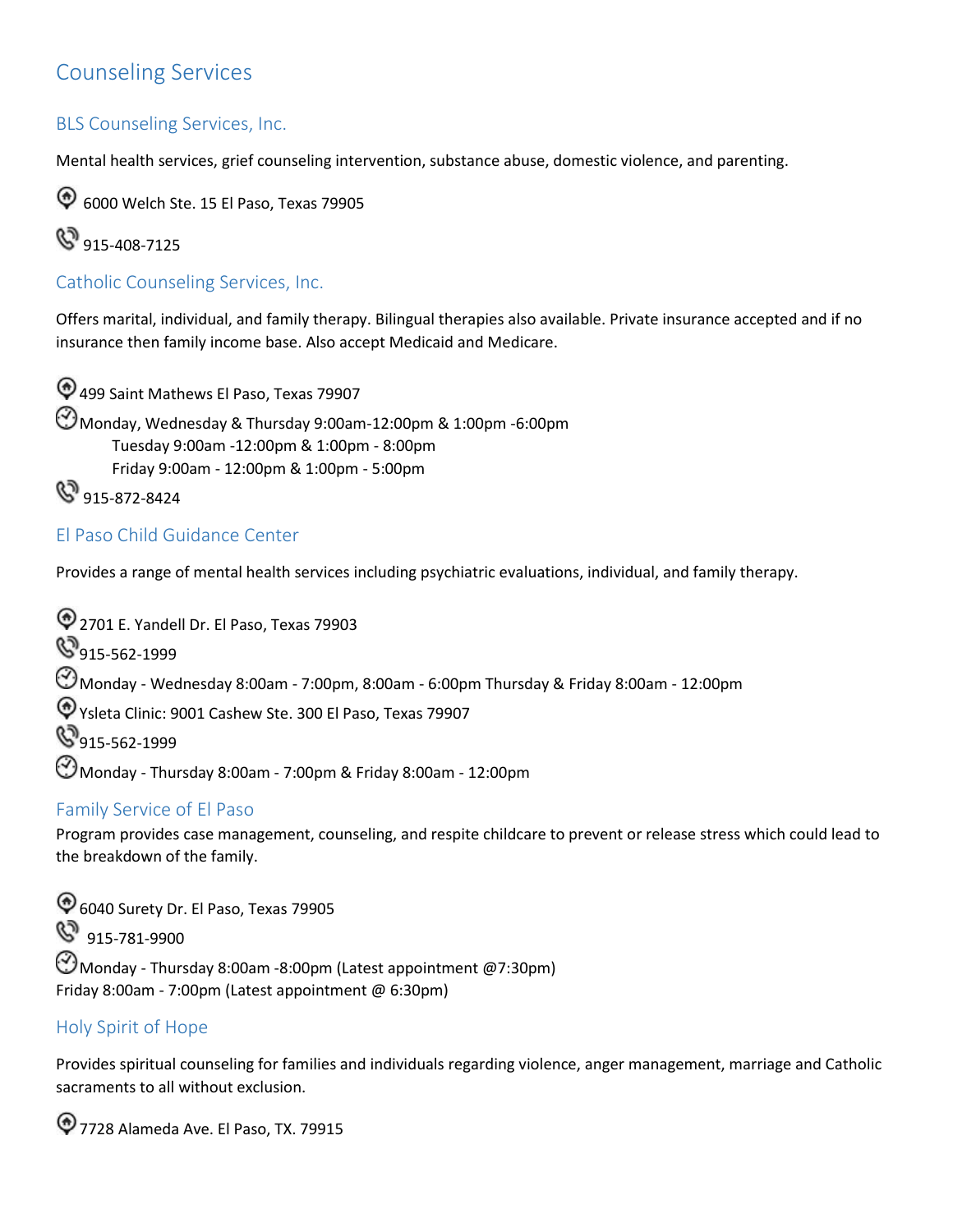**&** 915-778-4860 Monday - Friday 10:00am - 5:30pm & Saturday 9:00am - 11:30am **EMERGENCY CONTACT 915-241-3334** 

#### <span id="page-12-0"></span>Living Hope for Marriages

Provides counseling for individuals and couples (including children) for mood disorders, relational problems, traumas, abuse, addictions, life phases, etc.

 $\bigcirc$  1801 Wyoming Ste. 102 El Paso, Texas 79902  $\mathbb{S}^9$  915-772-2237

#### <span id="page-12-1"></span>Methodist Children's Home El Paso Outreach

Offers parenting classes, family solutions, and GAP (grandparents as parents) program.

1514 N. Zaragosa Ste. B3 El Paso, TX. 79936 (Intake done over the phone) **S**915-781-0005 Monday - Friday 8:00am -5:00pm

#### <span id="page-12-2"></span>N.I.S. Ministry Coronado Baptist Church

Provides treatment, specific counseling with a coed, men, and women only groups. Call for information.

 $\textcircled{1}$  501 Thunderbird Dr. El Paso, Texas 79912 **8**915-584-3912

#### <span id="page-12-3"></span>Pinnacle Services L.L.C.

Individual, family, grief/anxiety counseling available for adults, teenagers and children as young as age 4.

4625 Alabama Ste. C El Paso, Texas 79930 **9**915-351-4431

#### <span id="page-12-4"></span>Sierra Providence Health Network

Individual, family, grief/anxiety counseling available for adults, teenagers and children as young as age 4.

 $\textcircled{1625}$  Medical Center Dr. El Paso, Texas 79902 **9**915-747-4000

<span id="page-12-5"></span>Drug/Alcohol Resources Addiction Helpline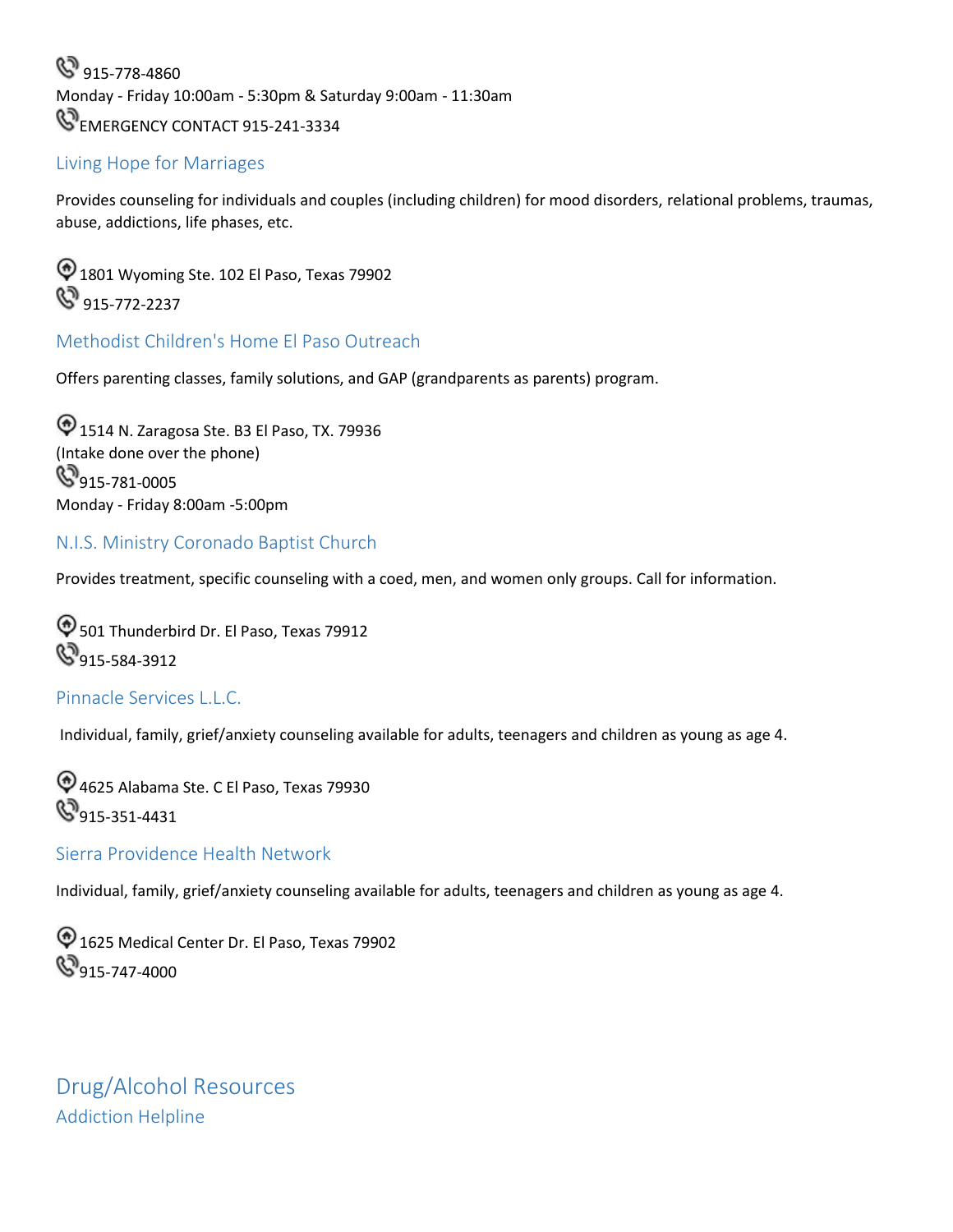Nationwide addiction assistance helpline.

## $\bigcirc$  1-800-559-9503

#### <span id="page-13-0"></span>Al-Anon Family Support Group

Fellowship of relatives and friends of alcoholics who share their experience, strength, and hope to solve their common problems.



#### Alateen

Helps teens to recover from the effects of living with a relative or friend who has a drinking problem.

**&**915-562-4083

<span id="page-13-1"></span>Alcoholics Anonymous Central Office

Purchase reading material only.

 $\bigcirc$  3318 Douglas Ave. El Paso, Texas 79903  $\mathbb{S}_{915\text{-}562\text{-}4081}$ Información en español para juntas de alcohólicos anónimos

 Provides assistance and support dealing with alcohol abuse **(S)** 915-351-1141 & 915-838-6264

#### <span id="page-13-2"></span>Aliviane, Inc.

Aliviane, Inc. provides the West Texas area with comprehensive, high-quality behavioral health services. We are committed to preventing alcohol, tobacco, and other drug use by raising awareness on the importance of being drugfree and resilient.

<sup>1</sup> 1626 Medical Center Dr. El Paso, TX 79902 **S**915-782-4000

#### <span id="page-13-3"></span>Aliviane Inc, Behavioral Health Clinic

Bilingual therapists available, individual and group therapy for drug/alcohol issues and dual diagnosis. Individual, group and family therapy and intense case management. Accept children with their mother, however the limit is 3 children, ages 12 and under. Child therapist available.

**17722 North Loop Dr, El Paso, TX 79915** 

(915) 782-4023

#### <span id="page-13-4"></span>Aliviane: PRIDES

 Provides early childhood development and social and emotional screening. Mental health and substance abuse, prevention, intervention, and treatment at various levels of intensity for youth, adults, families, and children. Please call for various locations and service types.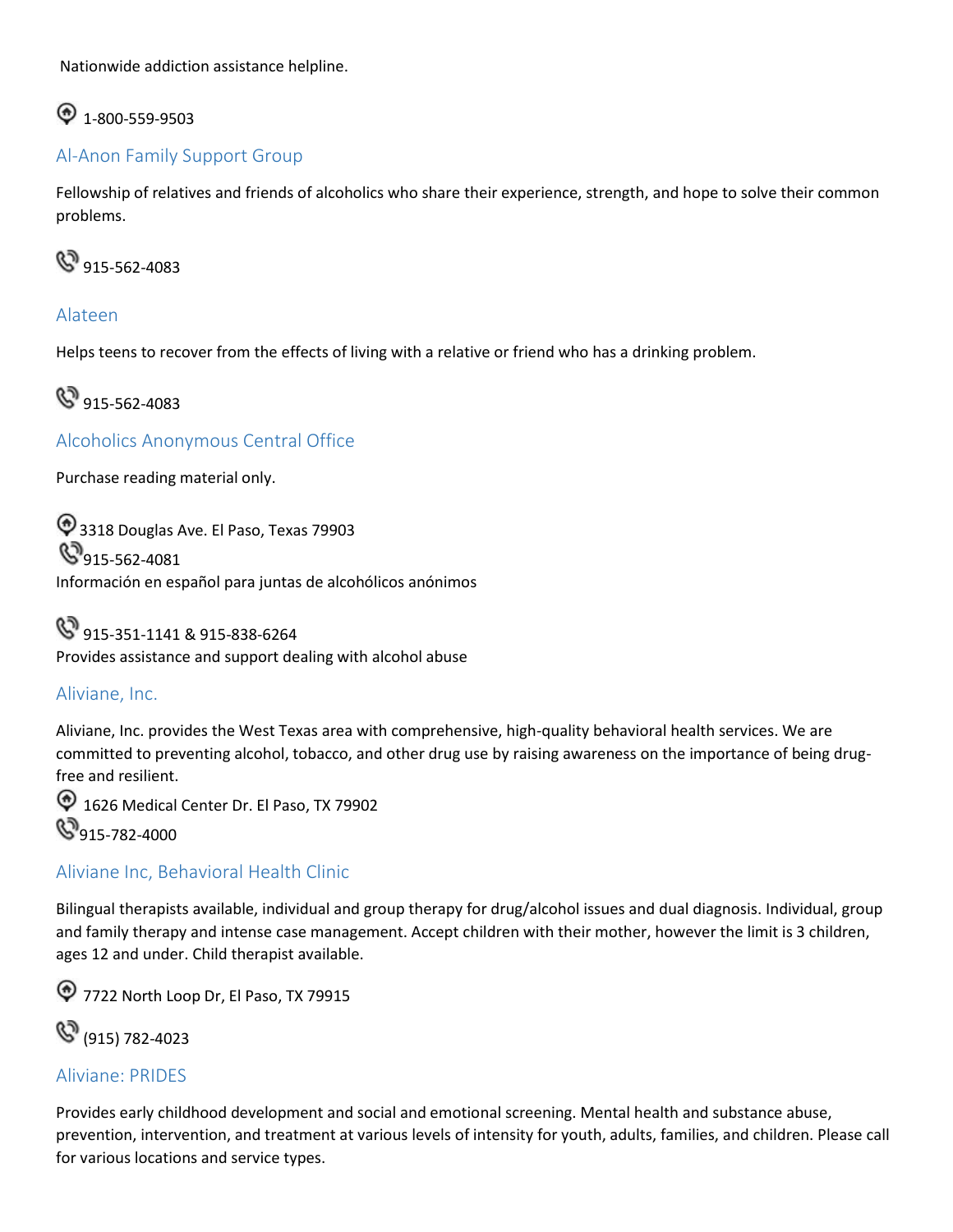## $\mathbb{S}^3$  915-782-4032

#### <span id="page-14-0"></span>Aliviane Inc, Tigua Women and Children's

Women's Residential Center (TWCRC) Provides rehabilitation services for women including drug/alcohol counseling, anger management, family counseling and aftercare.

**12** 7722 North Loop Dr, El Paso, TX 79915

**(S**(915) 782-4023

#### <span id="page-14-1"></span>Arid Club of El Paso

Establish and maintain a clubhouse where all alcoholics in the El Paso area may congregate and associate with each other in the promotion of the principles by which they maintain their sobriety and the A.A. way of life.

 $\bigcirc$  3327 Douglas Ave. El Paso, Texas 79903 Monday - Friday 9:00 a.m. - 7:00 p.m. (AA office across the street (Kim Ekola) contact person M-F8-4:30pm get literature/pamphlets)

915-562-4081

**S**915-562-4295 Contact: Front desk assistance

#### <span id="page-14-2"></span>Casa Vida De Salud

Residential 30 day peer recovery services (drug and alcohol problems) for adults only and/or non-residential once a week relapse/recovery/life skills sessions.

 $\textcircled{3}$  3501 Hueco El Paso, Texas 79903 **S**915-775-0505 Contact: front desk operator Year round 24/7

#### <span id="page-14-3"></span>El Paso Methadone Maintenance and Detoxification Treatment Center

Provides counseling services to those addicted to opiates, and to help those patients become productive citizens in the community.

5004 Alameda Ave. El Paso, Texas 79905 **S**915-772-2045

#### <span id="page-14-4"></span>Homeward Bound Trinity Recovery Center

Detox facility for people with drug and alcohol addictions. Support services (Casa Vida De Salud) for dual diagnosis and indigent must be referred through Trinity Recovery for free services.

8716 Independence El Paso, Texas 79907  $\mathbb{Q}_{915\text{-}772\text{-}9111}$ Open 24/7 for patients 18 and over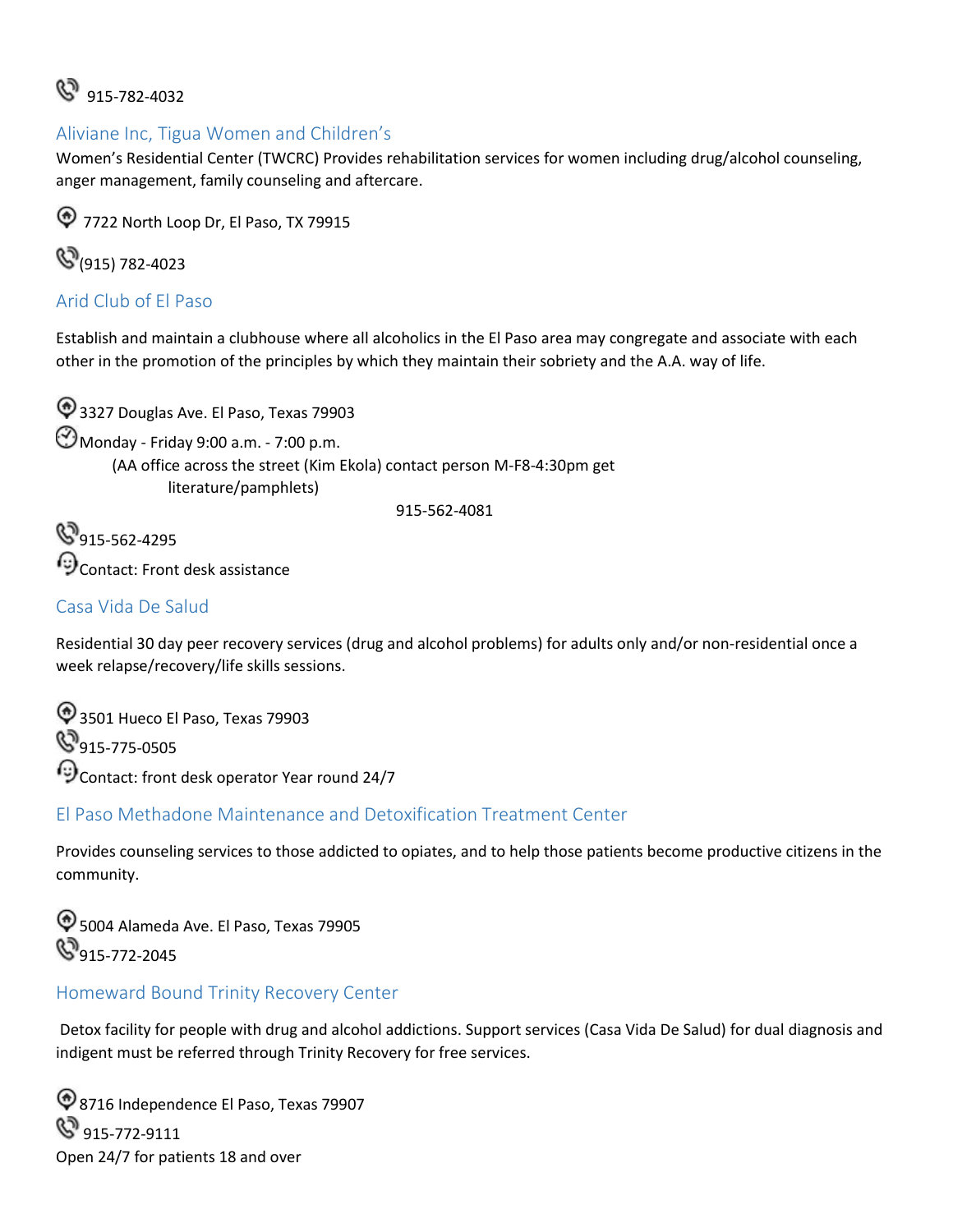#### <span id="page-15-0"></span>National QUITLINE

Toll-free number operated by the National Cancer Institute that will connect you directly to your state's tobacco quitline.

 $\mathbb{S}_{1-800-784-8669}$ 

### <span id="page-15-1"></span>Out Cry in the Barrio

This is a charity, Christian based rehabilitation center for men struggling with alcohol and/or drug addiction.

 $\textcircled{1414}$  E Paisano DR, STE C, El Paso, Texas 79901 (8) (915) 838-8887

#### <span id="page-15-2"></span>Recovery Alliance of El Paso

Peer services and recovery support for individuals to ensure the most effective and successful solutions to recovery.

 $\textcircled{3501}$  Hueco Ave. El Paso, Texas 79903

**&** 915-594-7000

#### <span id="page-15-3"></span>Emergency Services American Red Cross

Provides assistance to families during an emergency crisis.

Monday - Friday from 9:00 a.m. - 5:00 p.m. \`915-592-0208 "> Contact: Front desk operator <sup>4</sup> 3620 Admiral Street El Paso, TX 79925

<span id="page-15-4"></span>Center Against Sexual and Family Violence Crisis Helpline

Emergency shelter, vocational, and educational assistance for women who are victims of abuse.

 $\mathbb{S}^9$  915-593-7300

#### <span id="page-15-5"></span>El Paso Psychiatric Center

Acute mental health services for all ages. 4615 Alameda Ave. El Paso, Texas 79905 **&**915-532-2202  $\bigcirc$  Monday - Friday 8:00 am - 5:00 pm for administration office otherwise 24/7

<span id="page-15-6"></span>Emergence Health Network Crisis Helpline

Crisis telephone assistance and referral for mental health needs.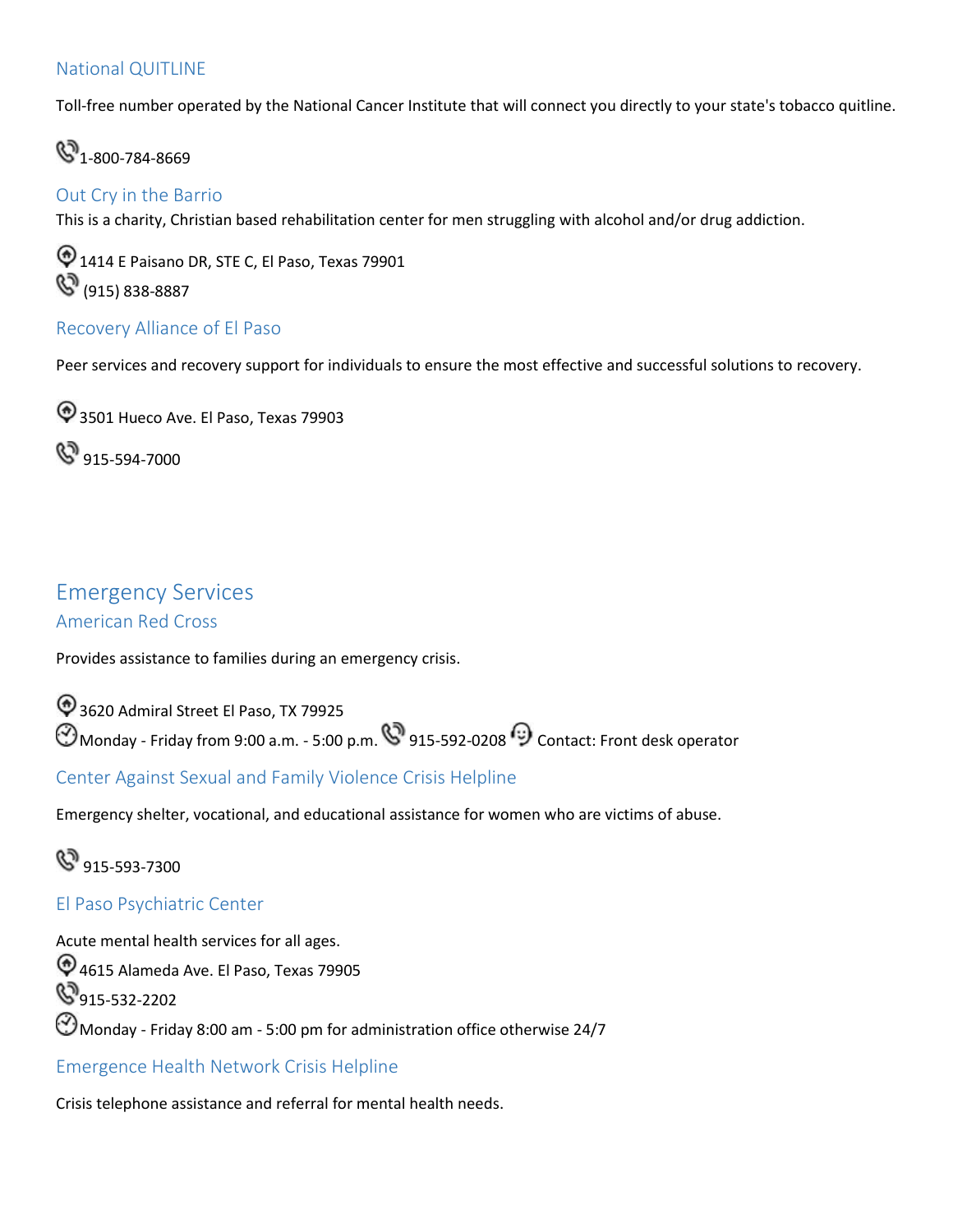**915-779-1800**  $\textcircled{1600}$  Montana El Paso, Texas 79902

<span id="page-16-0"></span>Water Emergencies (El Paso Water Utilities)

**915-594-5500** 

## <span id="page-16-1"></span>Employment/Education Services

#### <span id="page-16-2"></span>Center for Employment Training

CET provides skills training and job placement services to immigrants, migrant workers and seasonal farm workers who have typically suffered from poverty, low wages and poor working conditions.

(915) 859-1070

10610 North Loop Drive, Ste R, Socorro, TX 79927

#### <span id="page-16-3"></span>Centro Mujeres de la Esperanza

Multicultural and faith-based community of women in El Paso who join in an educational environment to share their realities and gain strength and inspiration from the mutual sharing of their skills, knowledge and support.

(915) 545-1890

1101 Birch St, El Paso, TX 79902

#### <span id="page-16-4"></span>Christian Women's Job Corps

Works to help women make positive changes for themselves and their familits. Christian Women's Job Corp takes a holistic approach to help women meet personal financial, educational, and spiritual goals.

(915) 313-9466

900 Arizona, Unit #10, El Paso, TX 79925

#### <span id="page-16-5"></span>El Paso Community Action Program: Project Bravo

Project Bravo's Adult Education Center provides a GED certification program for both English and Spanish speakers.

(915) 562-400 Ext. 123

400 S Zaragoza Suite 22, El Paso, TX 79907

#### <span id="page-16-6"></span>El Paso Community College Sign Language Program

Prepares individuals interested in security entry-level employment working with Deaf and hard-of-hearing individuals.

## **9**915-831-3217

#### <span id="page-16-7"></span>EPCC Career Training Center

For more information contact EPCC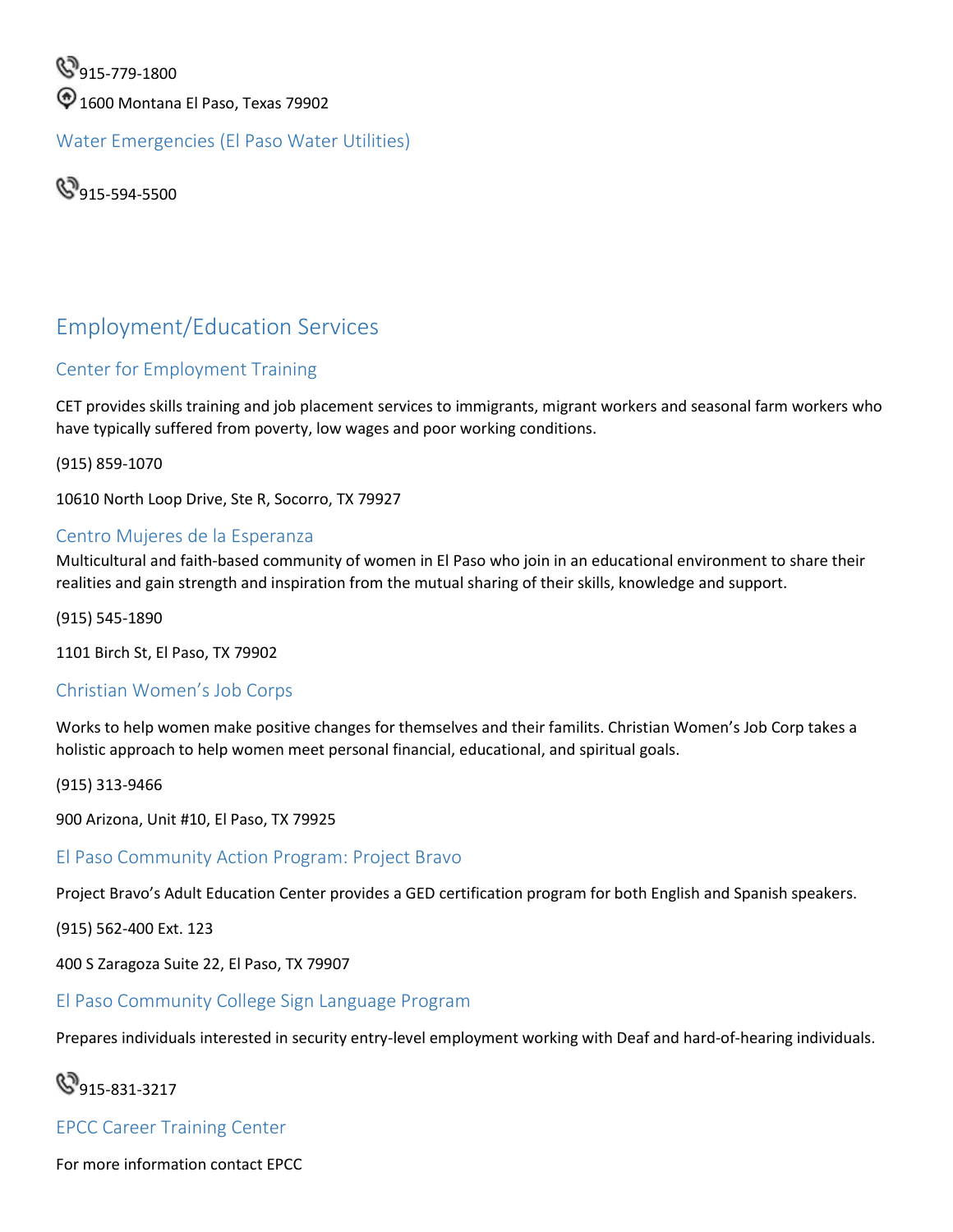(915) 831-3301

215 Francis St, El Paso, TX 79902

#### <span id="page-17-0"></span>EPCC GED Testing

 EPCC GED Testing Center is a full-service testing center offering the GED Tests in both English and Spanish. GED Candidates should register online before going to testing center.

(915) 831-2072

9050 Viscount Blvd, Bldg B, Room 156, El Paso, TX 79925

#### <span id="page-17-1"></span>EPISD Guidance Services

Provide a comprehensive, developmental counseling program addressing the academic, career and personal/social development of all students. School counselors are professional school advocates who enhance and maximize student potential and academic achievement.

(915) 779-3781

6531 Boeing Dr, El Paso, TX 79925

#### <span id="page-17-2"></span>EXCEL Learning Center

Excel Learning Center offers career technical/vocational educational programs in the Healthcare , Management and IT fields

(915) 590-5415 (915) 590-5407

1220 Lomaland Dr, El Paso, TX 79907

3 Butterfield Trail Blvd, El Paso, TX 79906

#### <span id="page-17-3"></span>Federal Financial Aid

Contact EPCC or UTEP financial aid offices dor local assistance with FAFSA guidelines and applications. Guidelines are also available online.

1-800-433-3242

(319) 337-5665

#### <span id="page-17-4"></span>Job Corps

No-cost education and career technical training program administered by the US Department of Labor that helps young people ages 16 to 24 improve the quality of their lives through career technical and academic training.

(915) 594-0022

11155 Gateway West, El Paso, TX 79935

#### <span id="page-17-5"></span>Mary L Peyton Foundation

 Assistance with educational expenses including tuition, career institution that provides vocational training or to a college/university. Other grants are issues for books, supplies, GED tests, licenses for a job or trade such as a food handler, plumber, election, etc. and any form of living assistance such as daycare, rent, gasoline or food.

(915) 533-9698 PO Box 1962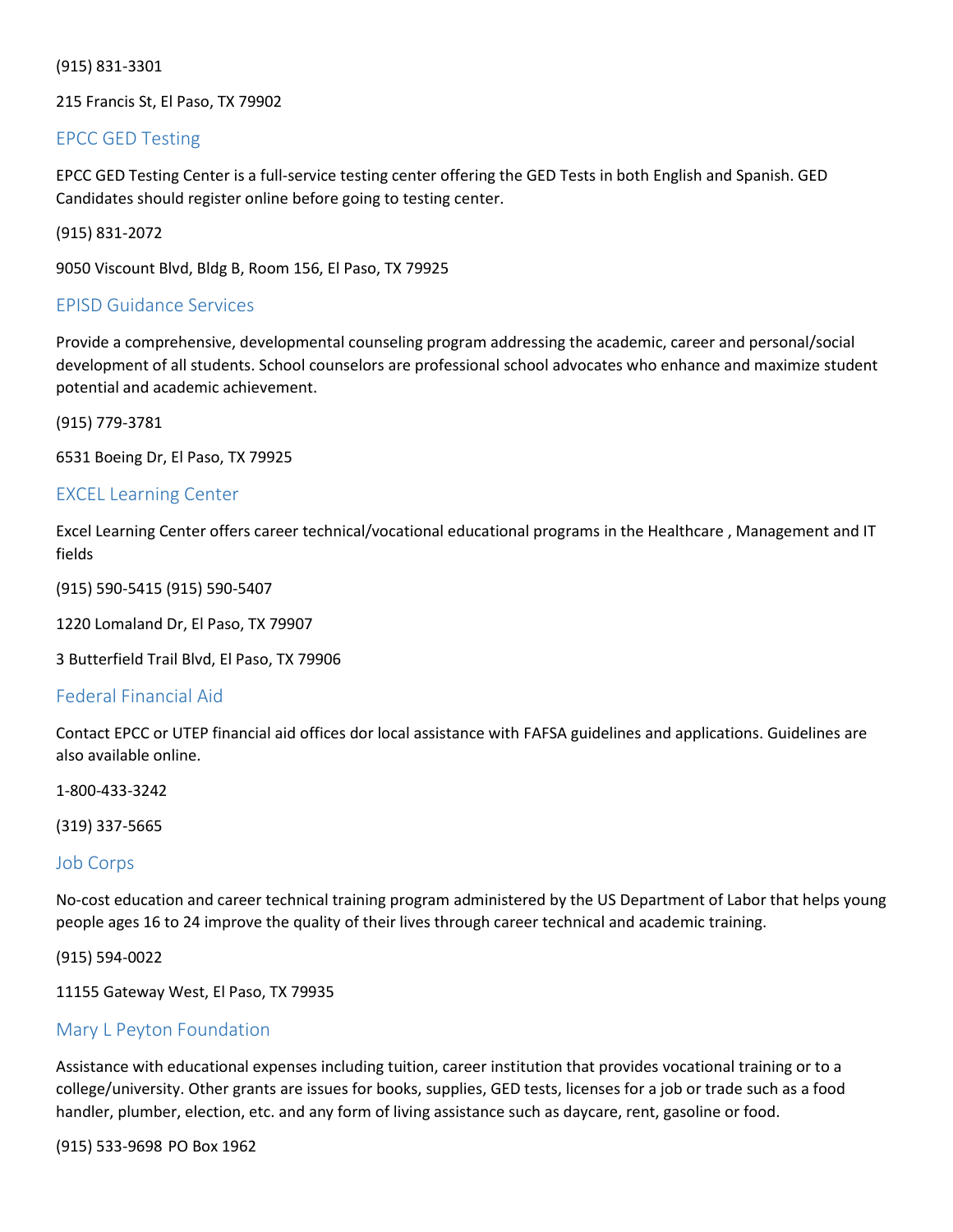#### <span id="page-18-0"></span>Opportunity Center

Free on-site classes for both clients of the OC and the EL Paso Coalition for the Homeless. Main focus is on language and computer skills. GED prep, college & financial aid application assistance from on-site counselors.

(915) 577-0069

1208 E Myrtle Ave, El Paso, TX 79901

#### <span id="page-18-1"></span>Project Vida

Provides an Early Childhood Development program, a Latch Key after school program, after school enrichment activities, gang prevention, parenting classes and GED prep classes for children from birth to age 18.

(915) 533-7057

3607 Rivera, El Paso, TX 79905

#### <span id="page-18-2"></span>Region 19 Education Service Center

Provides professional development for teachers and administrators in areas such as technology, bilingual education, special education, gifted and talented education, curriculum development, teaching skills, administrative leadership, and programs for at-risk students.

(915) 790-5338

6611 Boeing Dr, El Paso, TX 79902

<span id="page-18-3"></span>San Jacinto Adult Learning Center- ESL

(915) 230-3200

1216 Olive, El Paso, TX 79925

<span id="page-18-4"></span>Sun Metro

Ride to Work through Public Transport- need a referral from Social Agency

(915) 534-5807

#### <span id="page-18-5"></span>Upward Bound

Assists low income, first generation high school students in achieving their aspirations of preparing for and succeeding in their postsecondary educational pursuits.

(915) 747-5149

500 W University Ave, 208 Graham Hall, El Paso, TX 79968

#### <span id="page-18-6"></span>VISTA Volunteers

Adult Education and Literacy, Unemployment Appeals, Apprenticeship, Child Care Services, TANF Choices, Employment Services, Labor Market & Career Information, Noncustodial Parent Choices, Rapid Response/Company Layoff Assistance, TANF recipients, SNAP, Veterans, Military spouses, at risk job seekers.

1-800-942-2677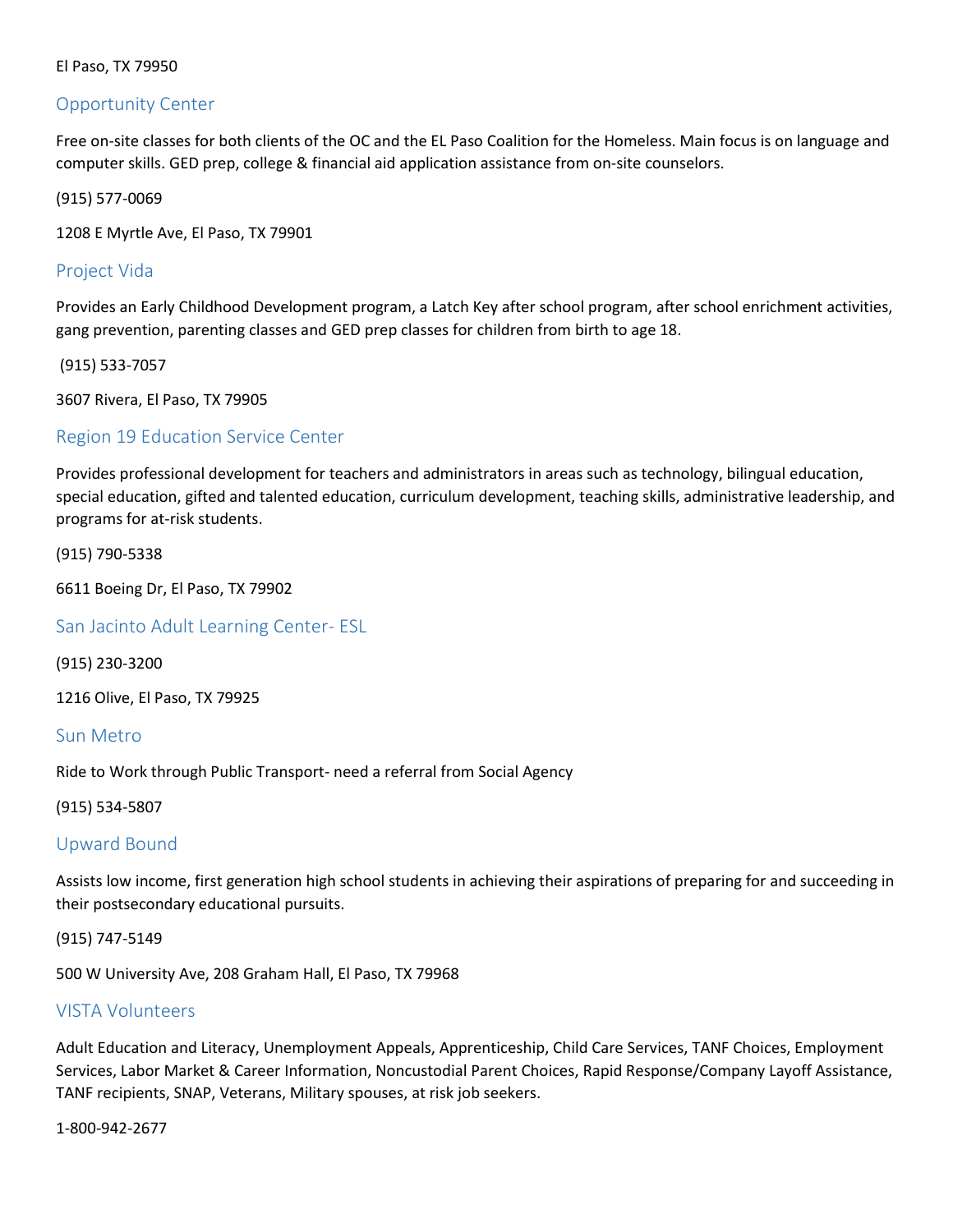#### <span id="page-19-0"></span> Workforce Solutions Borderplex (915) 887-2600 Various in El Paso

#### <span id="page-19-1"></span>Work Force Solutions Upper Rio Grande

Focuses on initiavtives that develop opportunities in education, employment and economic development. Provide workers for employers by advancing education, employment and economic development opportunities.

(915) 772-2002

221 N Kansas, Ste 1000, El Paso, TX 79901

#### <span id="page-19-2"></span>YWCA El Paso Del Norte Region LIFT

Program offers training to become certified in customer service.

Prepares individuals for the GED test (English).

**9**15-519-0034 Monday - Friday 8:00am - 5:00pm

## <span id="page-19-3"></span>English Classes

#### <span id="page-19-4"></span>Church of St. Clement

Cost is \$40 to cover materials. Different levels are available.

810 N Campbell, El Paso, TX 79902

Edward Endlich, (915) 521-8040; [eaendlich@sbcglabal.net](mailto:eaendlich@sbcglabal.net)

Wednesday/Miercoles 9:00am-11:00am

#### <span id="page-19-5"></span>Diocesan Migrant & Refugee Services

2400 E Yandell Dr, El Paso, TX 79903

Sarah Sanchez, (915) 532-3975 x224, [ssanchez@dmrs-ep.org](mailto:ssanchez@dmrs-ep.org)

ESL: Every Tuesday from 3:00 pm to 5:00 pm; Civic: Every Thursday from 3:00 pm to 5:00 pm

#### <span id="page-19-6"></span>El Paso High School

Spanish-English Co-Learning Group

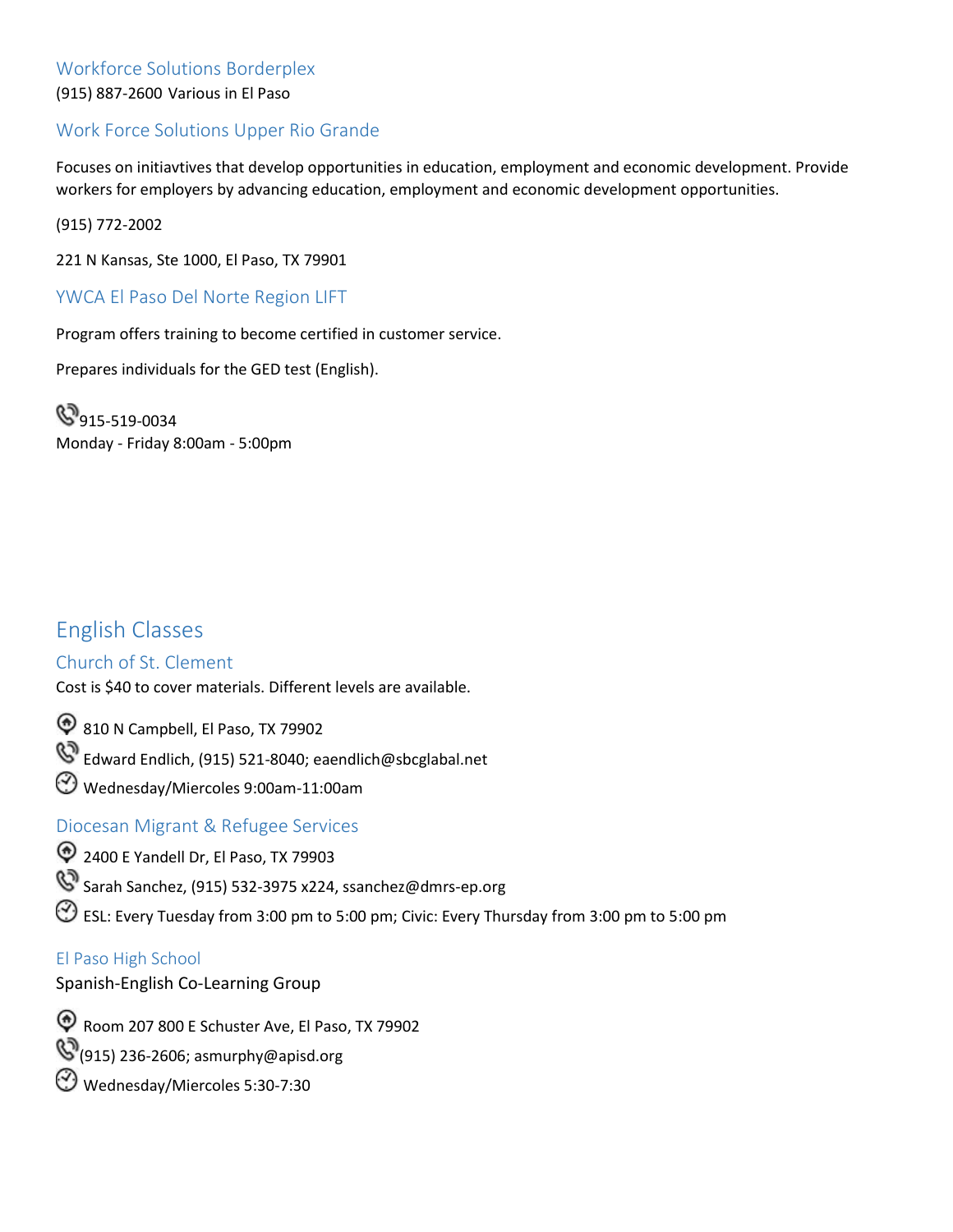#### <span id="page-20-0"></span>El Paso Public Library

Various classes are in different locations in El Paso.

(915) 212-0361

All days but Sundays

#### <span id="page-20-1"></span>First Baptist Church of El Paso

Es un ministerio realizado durante el calendario escolar (septiembre a mayo) dirigido a enseñar clases de inglés los domingos de 4:30 a 7:00 p.m. en salón F112.

805 Montana Ave, El Paso, TX 79902 Dr. Edgardo Martinez (915) 247-9296; [emartinez@fbcep.com](mailto:emartinez@fbcep.com) Sunday/Domingo 4:30-7:00

#### <span id="page-20-2"></span>Iglesia Luterana Cristo Rey

**1010 E. Yandell Dr., El Paso, TX 79902** Pastora Rose Mary Sánchez-Guzmán, (915) 544-6545, [borderimmersion@gmail.com](mailto:borderimmersion@gmail.com)  Mondays & Wednesday/ Lunes & Miercoles 6:30-8:00

## <span id="page-20-3"></span>Cell Phone Services

<span id="page-20-4"></span> Assurance Wireless (free phone for low income)  $\mathbb{C}^{3}$  1-888-898-4888

Link up America

Discount for phone service

 $\mathbb{S}$  1-888-641-8722

<span id="page-20-5"></span>Safelink (free cell phone)

 $\mathbb{S}_{1-800-723-3546}$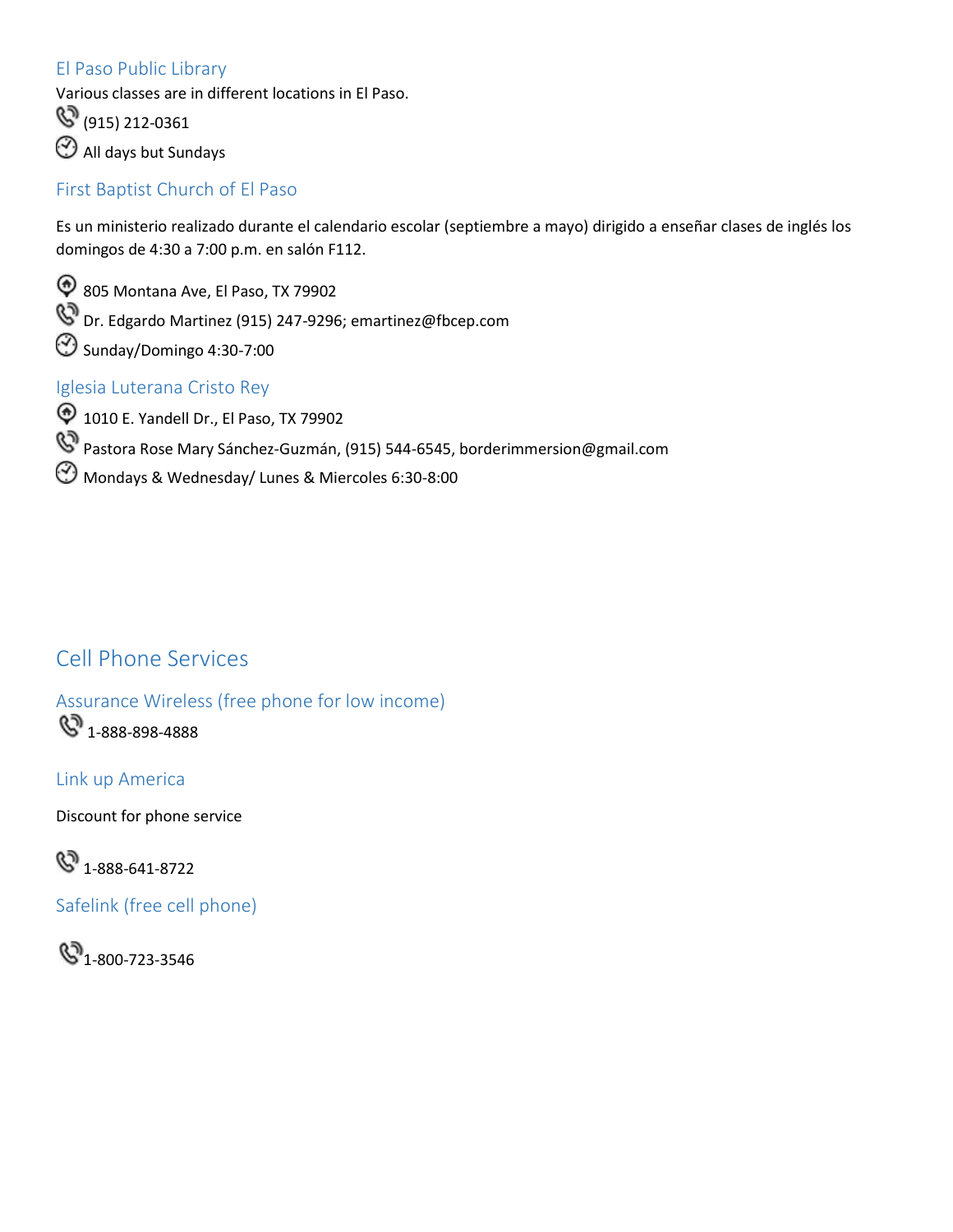## <span id="page-21-0"></span>Food Pantries

#### Candlelighters of El Paso

 $\textcircled{1400}$  Hardaway St. 206 El Paso, Texas 79903 **S** 915-544-2222 Contact: Front desk Monday - Friday 8:00am - 5:00pm  $\Theta$  Distribution is for parents of kids (0-21) with cancer only and patient MUST be registered with Candlelighters.

#### Emmanuel UMC

 Distribution: 3rd Saturday of every month from 10:00 am to 1:00 pm  $\textcircled{1201}$  Magoffin Ave El Paso, Texas 79901 **S** 915-772-4127

#### First Assembly of God

 Distribution: 3rd Wednesday of every month from 10:30 am to 1:00 pm 3928 Montana El Paso, Texas 79903 **9**915-565-2337

#### Grace Christian Center

820 N. Raynor El Paso, TX. 79903  $\mathbb{S}_{915\text{-}544\text{-}7400}$  $\bigcirc$  Distribution: Last Saturday of each month 8:00am - 11:00am

#### Holy Light Church of God

 $\bigcirc$  5928 Trowbridge El Paso, Texas 79905 **915-778-1749**  $\Theta$  Distribution: Please call for an appointment.

#### <span id="page-21-1"></span>Holy Spirit Episcopal Church

 Distribution: 4th Saturday of every month. <sup>1</sup> 10500 Kenworthy El Paso, Texas 79904 8 915-821-1362

#### Junior Enlisted Family Center

1717 Marshall Road El Paso, Texas 79906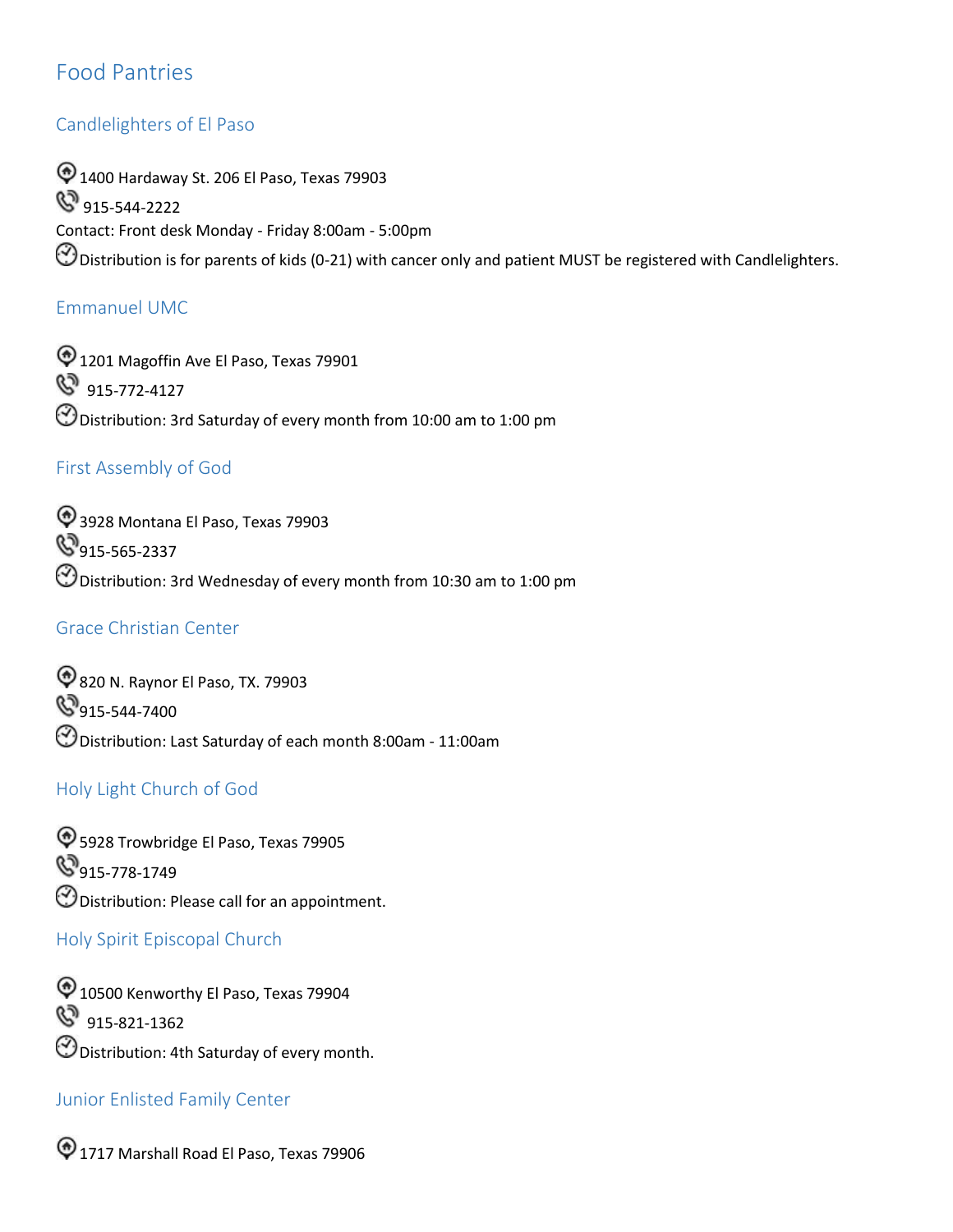**&** 915-422-4815

Distribution: Distribution is for Active Duty E1-E5 on Tuesdays, Wednesdays, and Fridays from 12:00 pm to 5:00 pm.

#### <span id="page-22-0"></span>Kelly Memorial Food Pantry

 Distribution: Wednesday & Friday from 9:00am to 3:00pm, Saturday from 9:00am to 12:00pm 915 N. Florence El Paso, Texas 79901  $\mathbb{S}^3$  915-261-7499

#### <span id="page-22-1"></span>Ministerio Sol De Justicia

6730 Doniphan Canutillo, Texas 79835 **S** 915-877-2245 Distribution: Every Friday 9:00am to 10:00am.

#### Northeast Community Food Pantry

 Distribution: Distribution is for Texas residents only. 1st four Wednesdays of the month from 10:00 am to 1:00 pm.  $\textcircled{5501}$  Wren El Paso, Texas 79924 **S** 915-755-8206

#### Open Gate Community Church

9821 McCombs El Paso, Texas 79924  $\mathbb{S}^3$  915-741-2403

#### <span id="page-22-2"></span>Opportunity Center

 $\textcircled{1208}$  Myrtle El Paso, Texas 79901  $\mathbb{S}_{915\text{-}577\text{-}0069}$ Center open 6:30am - 5:30pm.  $\bigcirc$  Distribution: Breakfast, lunch, and dinner daily.

#### Sacred Heart Church

 Distribution: 79901 zip code only. Friday from 8:30 am to 11:30 am.  $\textcircled{6}$  610 S. Oregon El Paso, Texas 79901 **S** 915-544-4970

#### Salvation Army

4300 E. Paisano Dr. El Paso, Texas 79905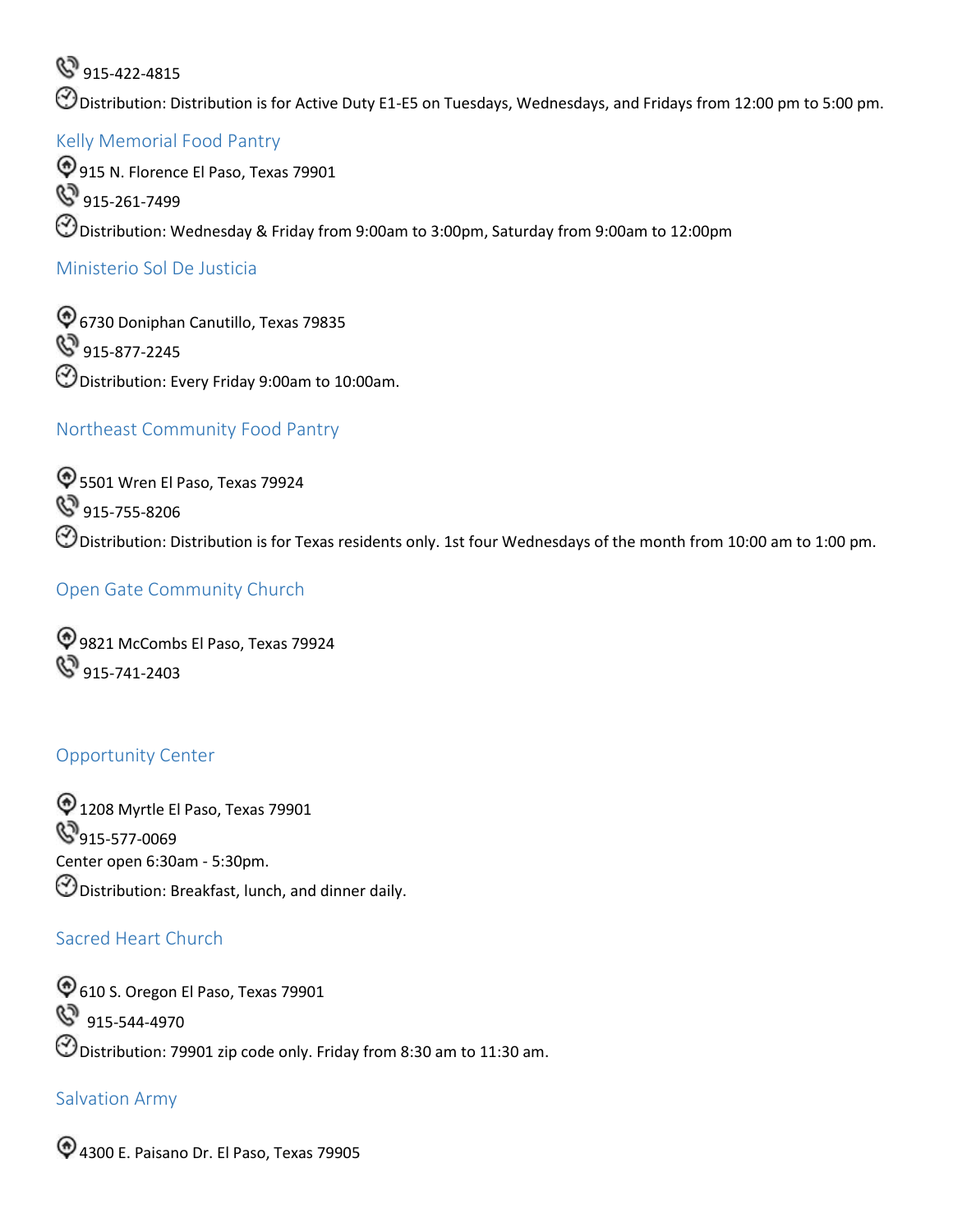Distribution: Monday through Thursday from 9:00 am to 10:30 am. Hot meals for homeless. 8 915-544-9811

<span id="page-23-0"></span>Society of St. Vincent De Paul

6950 Third St. Canutillo, Texas 79835 8 915-877-7030 Distribution: Every Friday 9:00am to 1:00pm. 915-613-3984

## <span id="page-23-1"></span>Foster/Adoption Services

#### A World for Children

Provides foster and foster-to-adopt services for abused and neglected children across the state.

<sup>1</sup> 1760 Airway Blvd. Ste. 102, El Paso, Texas 79925 **&** 915-781-3330

<span id="page-23-2"></span>El Paso Center for Children - Hearts & Home Foster Care

Recruitment to become foster home providers.

**&** 915-565-5021

#### <span id="page-23-3"></span>Lee and Beulah Moor Children's Home

Basic licensed child care facility and child placing agency licensed by the Texas Department of Family and Protective Services.

 $\textcircled{1100}$  Cliff Dr. El Paso, Texas 79902 **S** 915-544-8777 Contact: Receptionist Monday - Friday 8:00am - 5:00pm

#### <span id="page-23-4"></span>Therapeutic Home Program

Offers therapeutic foster care for emotionally disturbed youth. Child Protective Services will place the child with a trained and licensed professional parent for an average of 9-10 months.

2108 N. Stevens El Paso, Texas 79930 **8**915-565-8361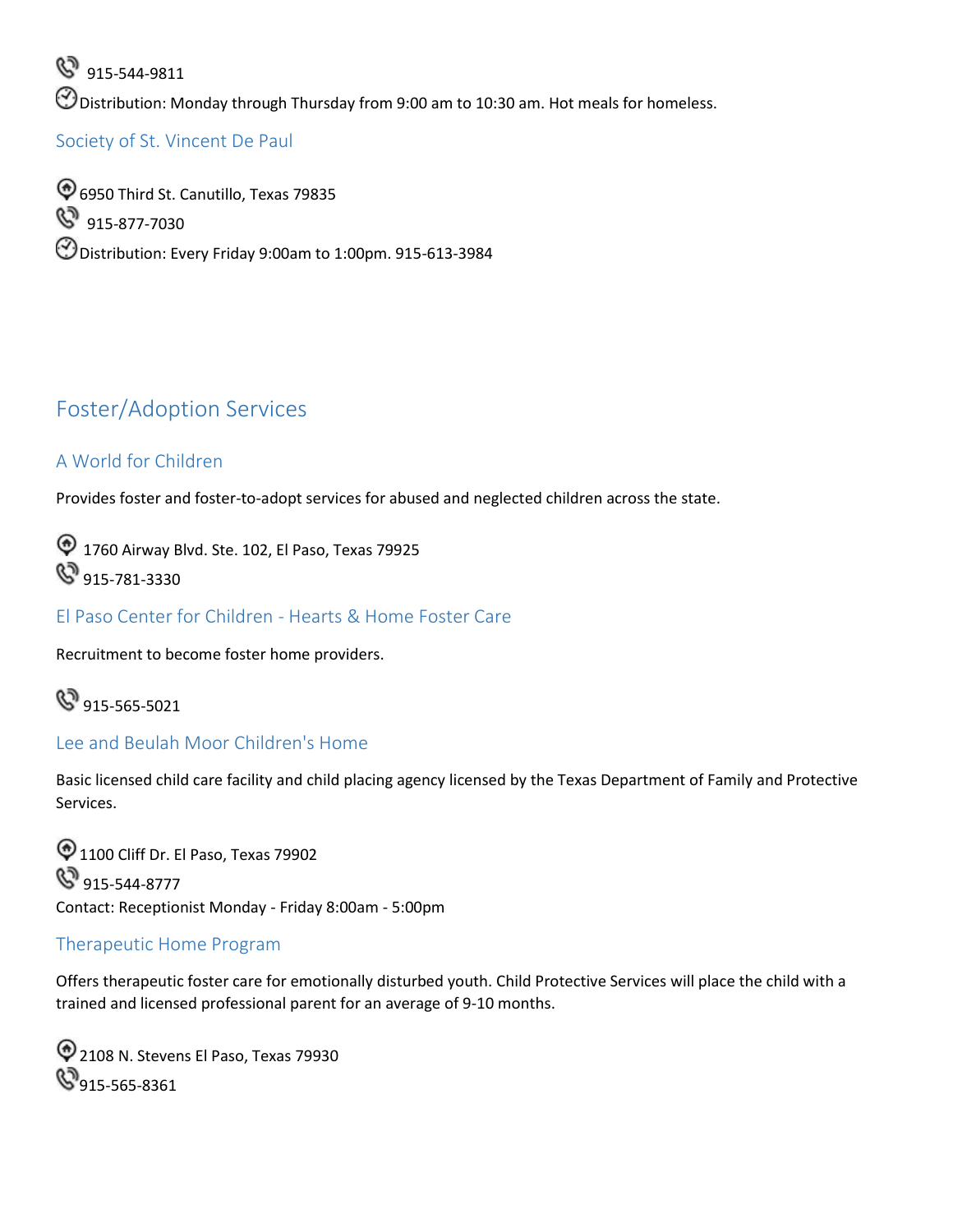## <span id="page-24-0"></span>Free/Low Cost Health Clinics

## Centro de Salud Familiar La Fe (La Fe Clinic)

Provides adult medical and dental services. Call for information and locations.

 $\bigcirc$  1314 E. Yandell Dr. El Paso, Texas 79902 **915-537979 (Administrative Office)** Monday - Friday 8:00am - 5:00pm  $\odot$  Contact: Front desk operator

### <span id="page-24-1"></span>Centro San Vicente

Provides case management for the Medicaid population of 0-21 years of age. Mental health assessment brief counseling in the areas of domestic violence, substance abuse, child behavioral problems, and grief.

8061 Alameda Ave. El Paso, Texas 79915 Monday - Friday 7:00am - 7:00pm  $\mathbb{S}^3$  915-859-7545

Contact: Front desk operator

### <span id="page-24-2"></span>Centro San Vicente – Homeless Teens and Mothers

 Satellite clinic for homeless teenagers and mothers 17 to 21 years of age. Provides primary care that includes laboratory, pharmacy, social services, mental health, and immunizations.

 $\textcircled{1208}$  Myrtle Street El Paso, Texas 79901 Monday - Thursday 8:00am - 12:00pm & 1:00pm - 5:00pm; Friday 8:00am - 12:00pm 8 915-351-8972

#### <span id="page-24-3"></span>Project Vida

Provides services for basic medical and dental needs, immunizations, mental health, and family planning education and services.

<span id="page-24-4"></span> 4875 Maxwell El Paso, Texas 79904 **S** 915-313-9908 3612 Pera El Paso, Texas 79905 **S**915-533-7057 7000 5th Street Building B Canutillo, TX 79835 **915-533-7057 EXT: 735**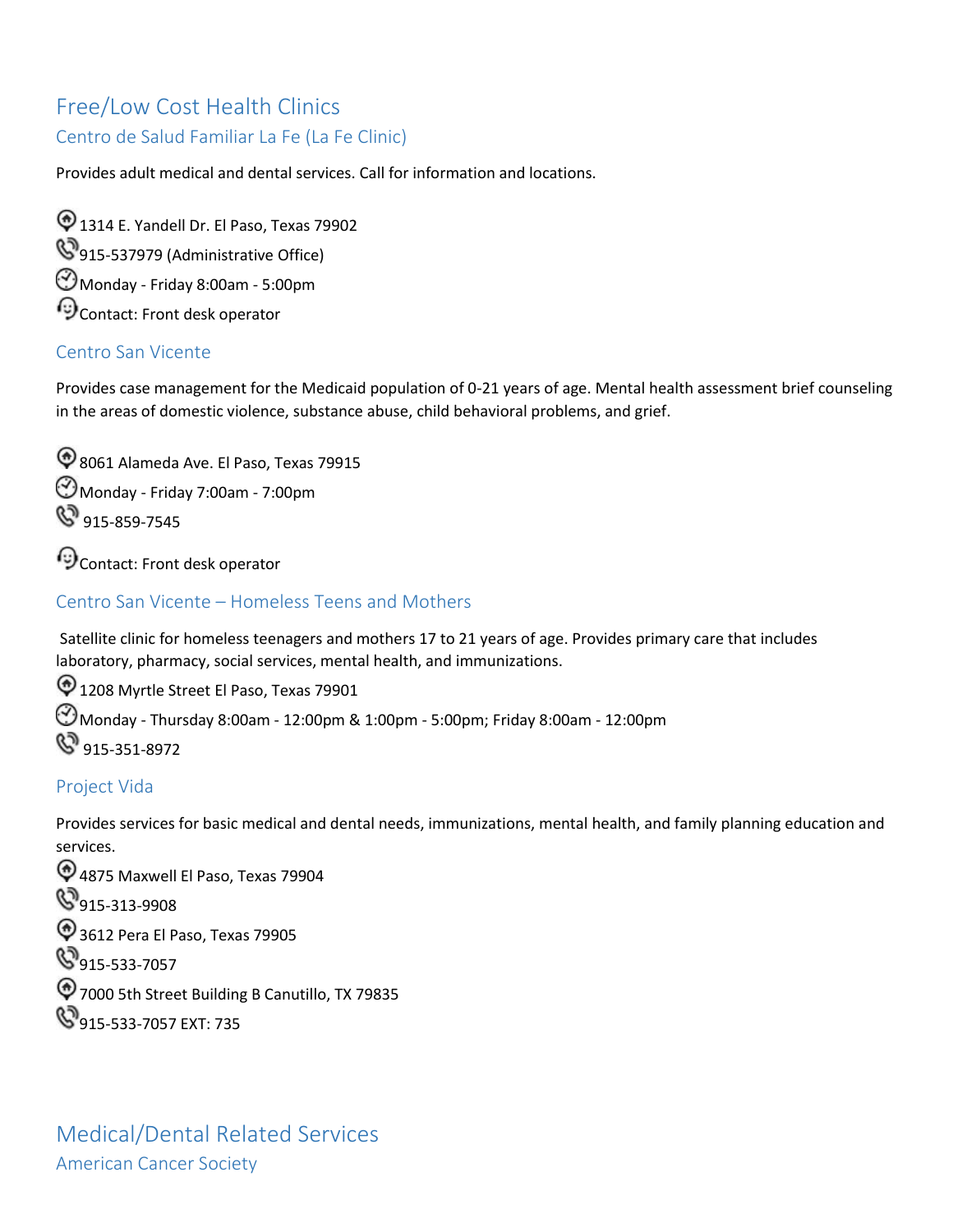Provides educational information to community, groups, and schools, provides service to cancer patients as well as early detection programs.

10801 Gateway West, Ste. 500 El Paso, TX 79935

Monday - Friday from 8:00 - 4:30 (Closed for lunch from 12:00 - 1:00)

915-633-1231

<span id="page-25-0"></span>Brain Injury Association of Texas-Brain Injury Support Group Mentis Neuro Rehab

Support group for patients who have suffered a brain injury.  $\bigcirc$  1831 Murchison Ste. C El Paso, Texas 79902 **8**915-319-9553

#### <span id="page-25-1"></span>Candlelighters

Help children and families deal with cancer trauma, emergency funds for medicine, travel, crisis, support groups, a summer camp for kids with cancer and their siblings, food pantry and more.

 $\textcircled{1400}$  Hardaway Suite #206 El Paso, Texas 79903 Monday - Friday 8:00 - 5:00 **915-544-2222** 

<span id="page-25-2"></span> Centro de Salud Familiar La Fe Clinic Offer health care services including dental services

700 S Ochoa St., El Paso, TX 79901  $\mathbb{S}^3$  (915) 545-4550

<span id="page-25-3"></span>Centro San Vicente

Primary Health Care, Sliding Scales fee

8061 Alameda, El Paso, TX **(915) 859-7545** 

 $\bigodot$  M-F, 8:30 to 5:30,

<span id="page-25-4"></span>Centro San Vicente Homeless Clinic

 $\textcircled{1208}$  Myrtle Ave, El Paso, TX 79901

(8) (915) 351-8972

<span id="page-25-5"></span>Del Sol Medical Center (hospital)

 $\textcircled{1}$  10301 Gateway Blvd W El Paso, Texas 79925 **915-595-9000** 

<span id="page-25-6"></span>Dialysis Center-DaVita

●Regional Office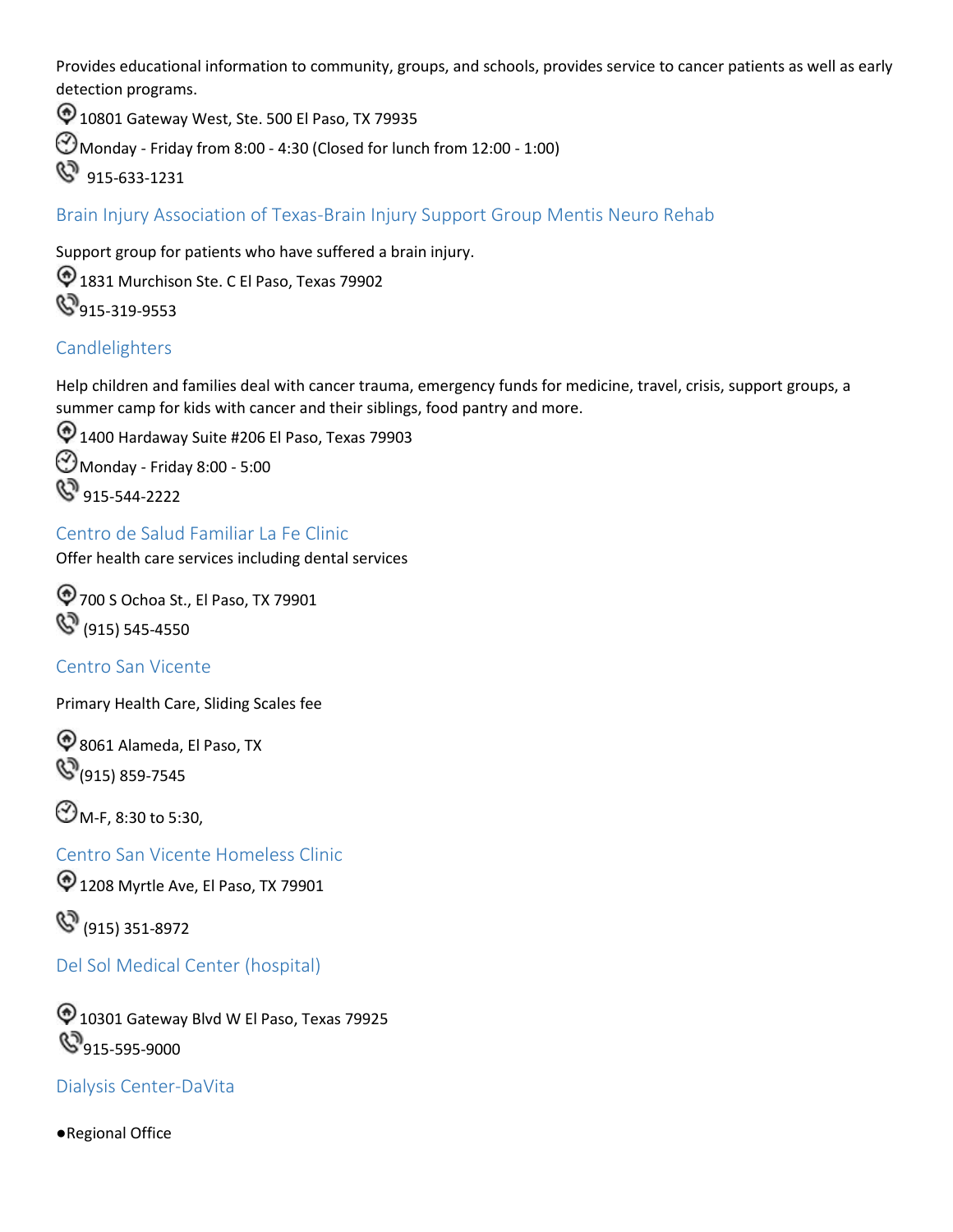$\textcircled{1}$  1382 Lomaland Ste. B, El Paso, TX 79907 **S**915-633-1018

● Upper Valley Dialysis

7933 N. Mesa Ste. H El Paso, TX 79932 **S**915-832-0555

### Do Not Resuscitate (DNR) Questions

Texas Department of State Health Services  $\mathbb{S}_{1-512-834-6700}$ 

<span id="page-26-0"></span>The El Paso Baptist Clinic

**816 S Florence, El Paso, TX (915)** 532-5398

 $\bigcirc$  Saturdays only

#### <span id="page-26-1"></span>El Paso Community College

Nursing services include, immunizations, vital signs monitoring, blood sugar screening, breast exam awareness, sports physicals. Also offers dental cleanings.

100 West Rio Grande Ave, El Paso, TX 79902



#### <span id="page-26-2"></span>El Paso Diabetes Association

Diabetes support groups, diabetes management classes. 3641 Mattox El Paso, Texas 79902 **9**15-532-6280 Monday - Friday 8:00am - 5:00pm Contact: Front desk operator

#### El Paso Electric Company

Life Support Services and Financial Assistance. **915-543-5970** 

#### <span id="page-26-3"></span>El Paso Pediatric Associates

Specialize in chronic, acute and preventative medical care for children from birth through the teenage years. Provides consultation on health-related issues such as Autism, ADHD, and weight problems.

 $\textcircled{1160}$  Saddle Bronc Dr. El Paso, TX. 79925

**S**915-593-2033

Monday - Friday 8:00am - 5:00pm Contact: Front desk operator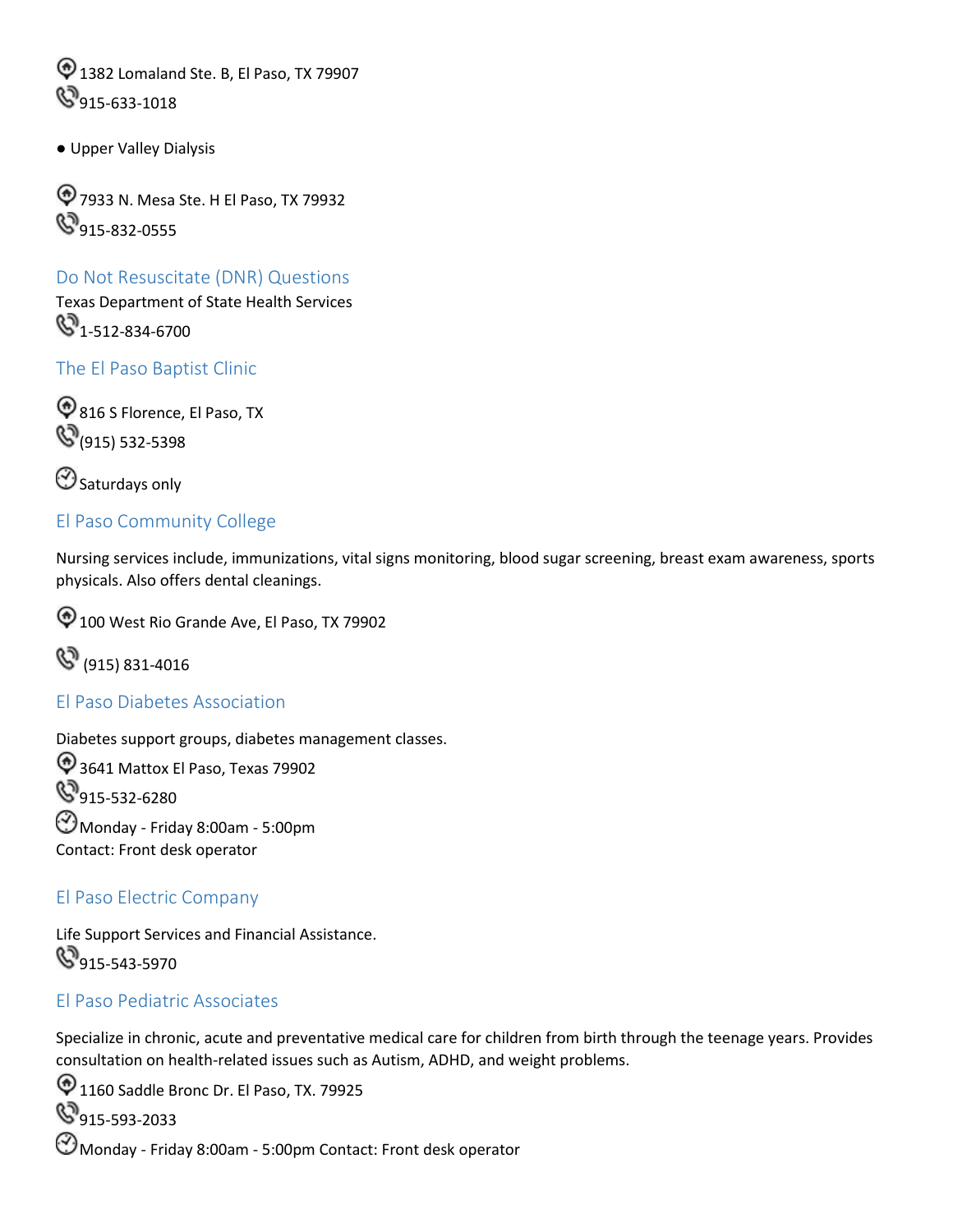650 Belvidere Dr. El Paso, TX. 79912  $\mathbb{S}_{915\text{-}533\text{-}1441}$ Monday - Friday 8:00am - 7:00pm, Saturday 8:30am - 11:30pm

<span id="page-27-0"></span>Lifeline (emergency response button)

 $\mathbb{C}$  1-800-959-6989/1-800-635-6156

### Life Saver Transplant Support Group, Inc.

Provides support, and education to those involved with organ transplants.

2509 Montana Ave. El Paso, Texas 79903  $\mathbb{Q}^9$  915- 225-1723

#### Linking Live Support Group

Provides support, awareness, education, and advocacy to those involved with organ transplants.

 235 Plamary Dr. El Paso, Texas 79912  $\mathbb{S}^3$  915-239-1170

<span id="page-27-1"></span>Medic Alert Foundation (safe return/medical bracelet)

Must seek Alzheimer's Association first.

## $\mathbb{C}^{3}$ 1-888-572-8566

#### <span id="page-27-2"></span>Prevent Blindness Texas

Aims to prevent blindness, preserve sight, and enhance and extend the quality of vision life for all Texans by providing sight-saving programs and services through our network of volunteers.

 $\textcircled{1600}$  N.E. Loop 410 Suite 125 San Antonio, Texas 78209

#### <span id="page-27-3"></span>Project Bravo

Assistance with prescriptions, employment, housing, education and utilities.

**Warious** 

(915) 564-4100



#### <span id="page-27-4"></span>Project Inform

Promotes the idea that people with HIV/AIDS should be thoroughly empowered and educated in making sound decisions about their health care.

<sup>1</sup> 1375 Mission St. San Francisco, California 94103 **8** 1-800-822-7422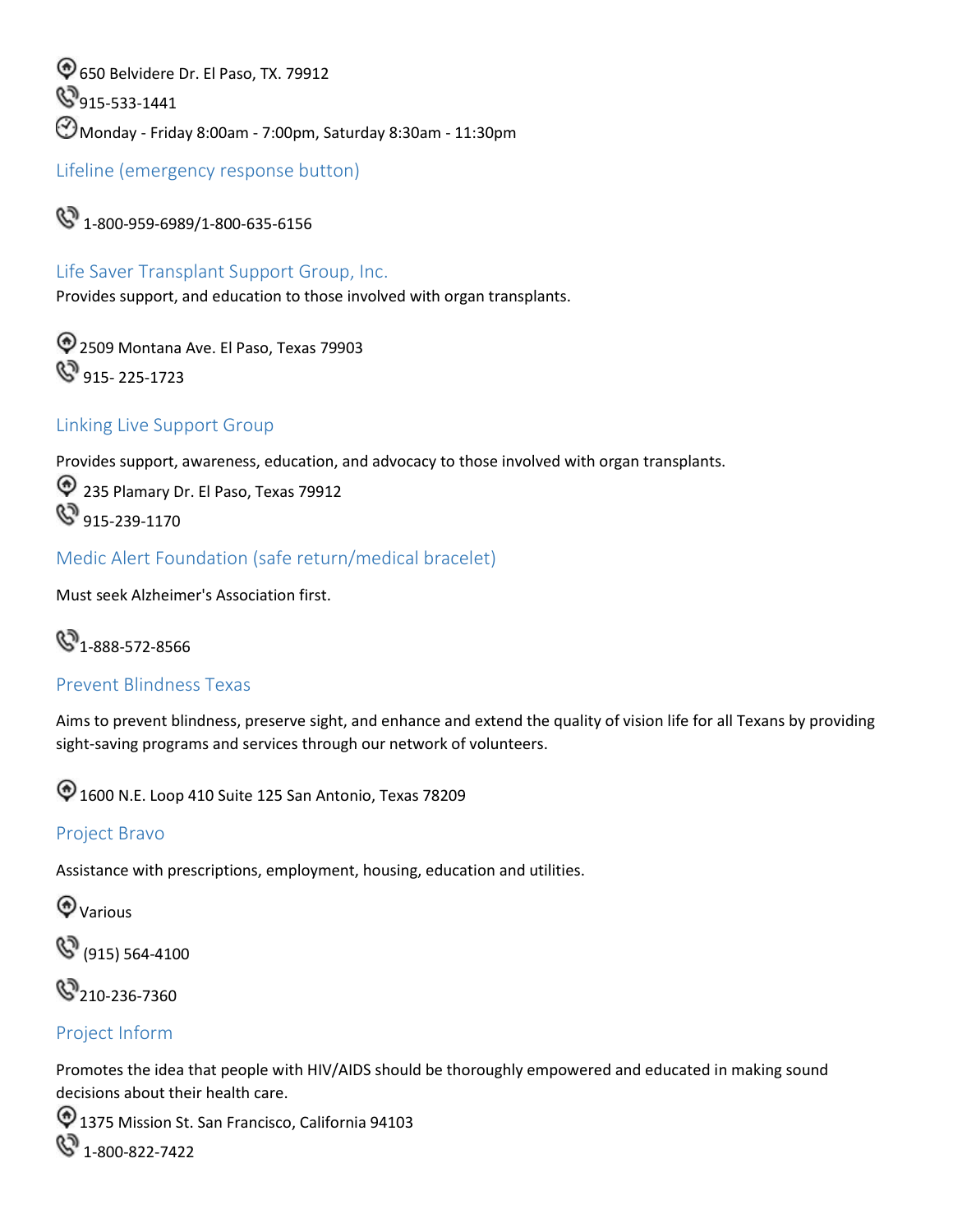#### <span id="page-28-0"></span>Project Vida

Provides services for basic medical and dental needs, immunizations, mental health, and family planning education and services.

 4875 Maxwell El Paso, Texas 79904 **915-313-9908** 3612 Pera El Paso, Texas 79905 **915-533-7057** 7000 5th Street Building B Canutillo, TX 79835 **915-533-7057 EXT: 735** 

#### <span id="page-28-1"></span>Project Vida Dental Clinic

Offers a sliding scale discount based on patients income and family size. Payment is expected at the time of services.

<sup>2</sup>3607 Rivera Ave, El Paso, TX 79905

(915) 313-9908

#### <span id="page-28-2"></span>Rio Grande Cancer Foundation

Provides cancer information and health resource center.

10460 Vista Del Sol Suite 101 El Paso, Texas 79925 **915-562-7660** 

#### <span id="page-28-3"></span>STD Clinic

5115 El Paso Dr # B, El Paso, TX 79905 **(915) 212-6537** 

<span id="page-28-4"></span>Texas Tech University Health Sciences Center, Pediatric Department

Provides medical services for patients from birth to 18 years of age.

4801 Alberta El Paso, Texas 79905 **S**915-215-5700

#### <span id="page-28-5"></span>Tillman Clinic

Provides immunizations to children regardless of income, transportation or immigration status. All immunizations provided for children who qualify for this program are only \$10 per child vaccinated, regardless of number of injections administered.

6292 Trowbridge Dr, El Paso, TX 79905; 1580 George Dieter Dr #103, El Paso, TX 79936

(915) 533-3414

#### <span id="page-28-6"></span>United Way

Help with medication **(915) 533-2434 ext. 236**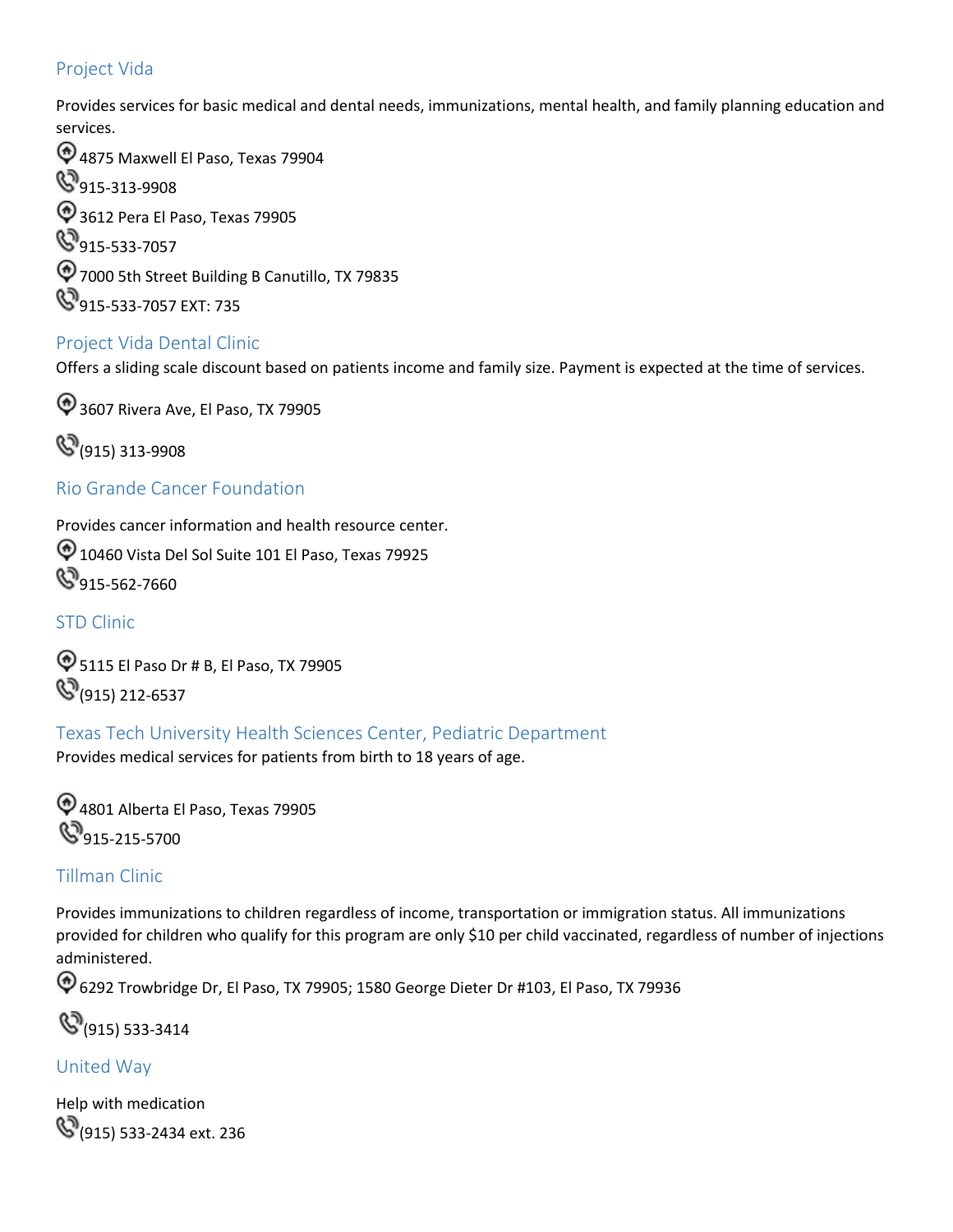## <span id="page-29-1"></span><span id="page-29-0"></span> Aliviane Tigua Center for Women Women's Health Services

24 hr facility designed to accommodate the special needs of women, pregnant women, women with children, and women seeking to regain custody of their children who are suffering from substance abuse disorders.

 $\textcircled{7}$  7722 North Loop, El Paso, TX 79935 **(S**(915) 782-4000

#### <span id="page-29-2"></span>Hill Top Women's Reproductive Clinic

We provide women of the Southwest and beyond with options when choosing to terminate their pregnancy. We provide a no judgment, no stigma approach with every patient that walks through our doors. We provide our patients with pregnancy testing, free consultations, same day appointments, and funding assistance.

500 E. Schuster, Suite B, El Paso, TX 79902



#### <span id="page-29-3"></span>House of Hope Women's Reproductive Health

Provides free pregnancy testing, ultrasound evaluations, medical consultation with a nurse, information on abortion, adopting and parenting.

 Love of Life Pregnancy Center 4100 Rio Bravo Ste. 309 El Paso, TX. 79902 **S** 915-351-7643

Free pregnancy test, prenatal class, parenting, "Life Hurts/God Heals", a 13 week program for girls (7-12 grades), court ordered parenting/tobacco classes, counseling, and mentoring.

8888 Dyer, Ste 315, El Paso, TX 79924

(8) (915) 755-1222

#### <span id="page-29-4"></span>Pregnancy Help Center of El Paso

Free pregnancy testing, confidential counseling, sexual health education, Medicaid forms, adoption and referral information, referrals for housing, food, WIC and doctors.

3565 N Lee Trevino, El Paso, TX 79936

**(S**(915) 591.1343

<span id="page-29-5"></span>Sexual Trauma and Assault Response Services (STARS)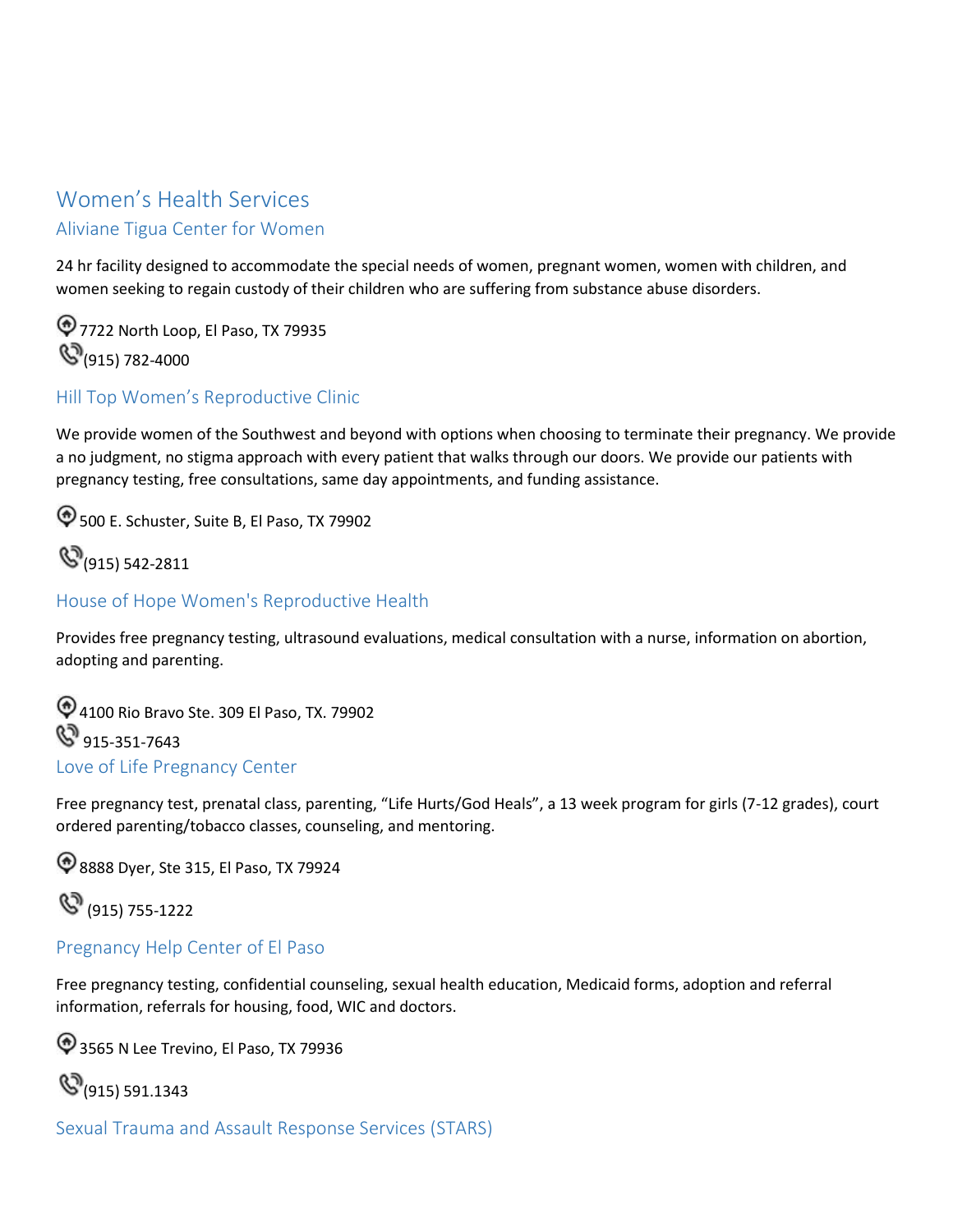counseling, medical attention, reporting a crime to law enforcement as well as many other services. Hotline Provide support and information surrounding issues of sexual violence. This includes group or individual

 $\mathbb{C}^{9}$  (915) 779-1800

#### <span id="page-30-0"></span>Texas Pregnancy Care Network

Provides confidential information about alternatives to abortion and parenting support services.

<sup>1</sup>/2085 Research Ste. 207 Austin, Texas 78750 **4**1-888-543-3243

#### <span id="page-30-1"></span>YWCA El Paso del Norte Region

For women and children. Provides childcare, health and fitness classes, family and financial counseling, teen programs, leadership development, and pregnant/parenting teen programs.

1918 Texas St, El Paso, TX 79901

(915) 533-2311

## <span id="page-30-2"></span>Housing Assistance

#### <span id="page-30-3"></span>Center Against Family Violence Family Resource Center

For victims of domestic violence. Housing and low income resources provided include education services, job training, employment skills and help in preparing for permanent housing. Learn about government housing vouchers too.

 $\textcircled{580}$  Giles, El Paso, Texas 79915

(915) 593-1000

#### <span id="page-30-4"></span>El Paso Human Services, Inc.

 Youth and young men under the age of 25 can access low income and short term housing. It is mostly for those that have been emancipated from the state of Texas child welfare system.

8620 Winchester Rd, El Paso, TX 79907

(915) 790-2232 Good Samaritan (independent living)

**&** 915-594-1031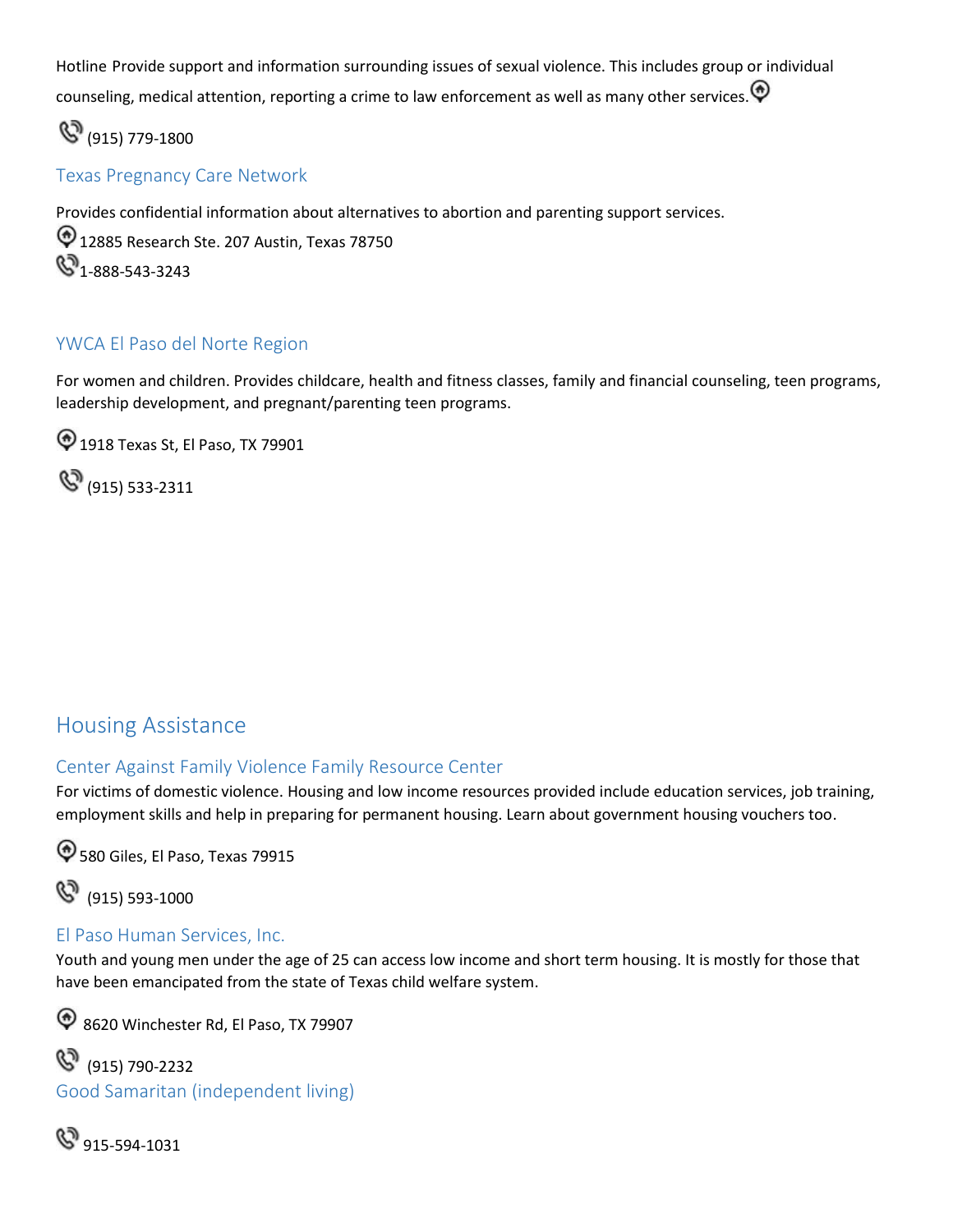#### Habitat for Humanity (home construction if eligible)



<span id="page-31-0"></span>Homeowners HOPE Help with mortgages

**8**888-995-4673

<span id="page-31-1"></span>Homeless to Homes (915) 887-0899

**&** 915-849-3742

<span id="page-31-2"></span>Homeowner Preservation Foundation

Provides free telephone and web-based foreclosure prevention counseling for people who are having trouble paying their mortgage.

<sup>4</sup> 3303 Excelsior Ste. 500 Minneapolis, MN 55416 **&** 1-612-230-4020

<span id="page-31-3"></span>Housing Authority (Section 8 and Public Housing)

 $\mathbb{S}^3$  915-849-3742

<span id="page-31-4"></span>NCDO (NE Comm Development Org)

**4** 5250 Wren

(915) 751-6581

#### <span id="page-31-5"></span>Project Vida

Apartments and transitional living programs are available for up to 18 month, allowing time for a family with children to become self-reliant.

3607 Rivera Ave, El Paso, Texas 79905

(915) 533-7057

<span id="page-31-6"></span>Rebuilding Together (bathroom/home repair)

## **S** 915-832-7010

#### <span id="page-31-7"></span>Salvation Army, The El Paso County center

For those who came from a Red Shield Shelter, transitional housing may be provided. Clients need to be employed.

3918 Bliss Ave, El Paso, TX 79903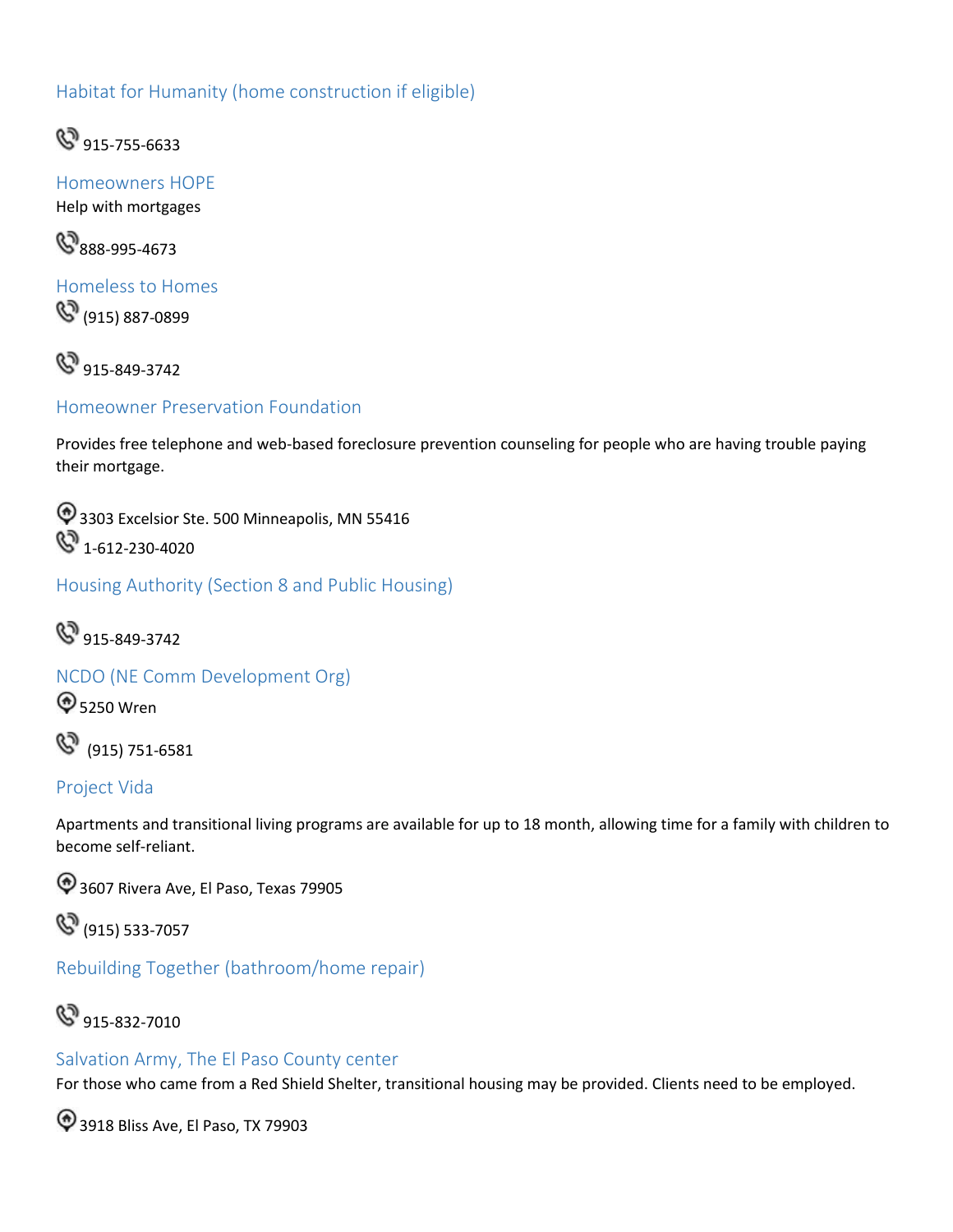

Tierra Del Sol (Housing authority in New Mexico)



Tierra Madre



#### <span id="page-32-0"></span>YWCA Sarah McKnight Transitional Living Center

Program participants, which is mostly the homeless, receive case management, free housing, job development, transportation, life-skills classes, low cost day-care, advocacy, and individual and group therapy for women and children.

<sup>4</sup> 3700 Altura Ave, El Paso, Texas 79930

(915) 566-2762

## <span id="page-32-1"></span>Immigration Services

#### <span id="page-32-2"></span>Annunciation House

 Serves mainly undocumented refugee men, women & families; 55 beds, meals provided; clothing provided to residents and non residents; political asylum counseling.

 $\bigcirc$  1003 E San Antonio Ave, El Paso, TX 79901

(915) 545-4509

<span id="page-32-3"></span>Diocesan Migrant and Refugee Services

Immigration legal aid clinic serving low-income immigrants and refugees.

2400 E Yandell, El Paso, TX 79903 **915-532-3975** 

Monday - Thursday 8:30am - 4:30pm; Friday 8:30am - 12:00pm; CLOSED THE LAST FRIDAY OF EACH MONTH

<span id="page-32-4"></span>Immigration and Naturalization Service

1545 Hawkins El Paso, TX. 79925 **&** 1-800-375-5283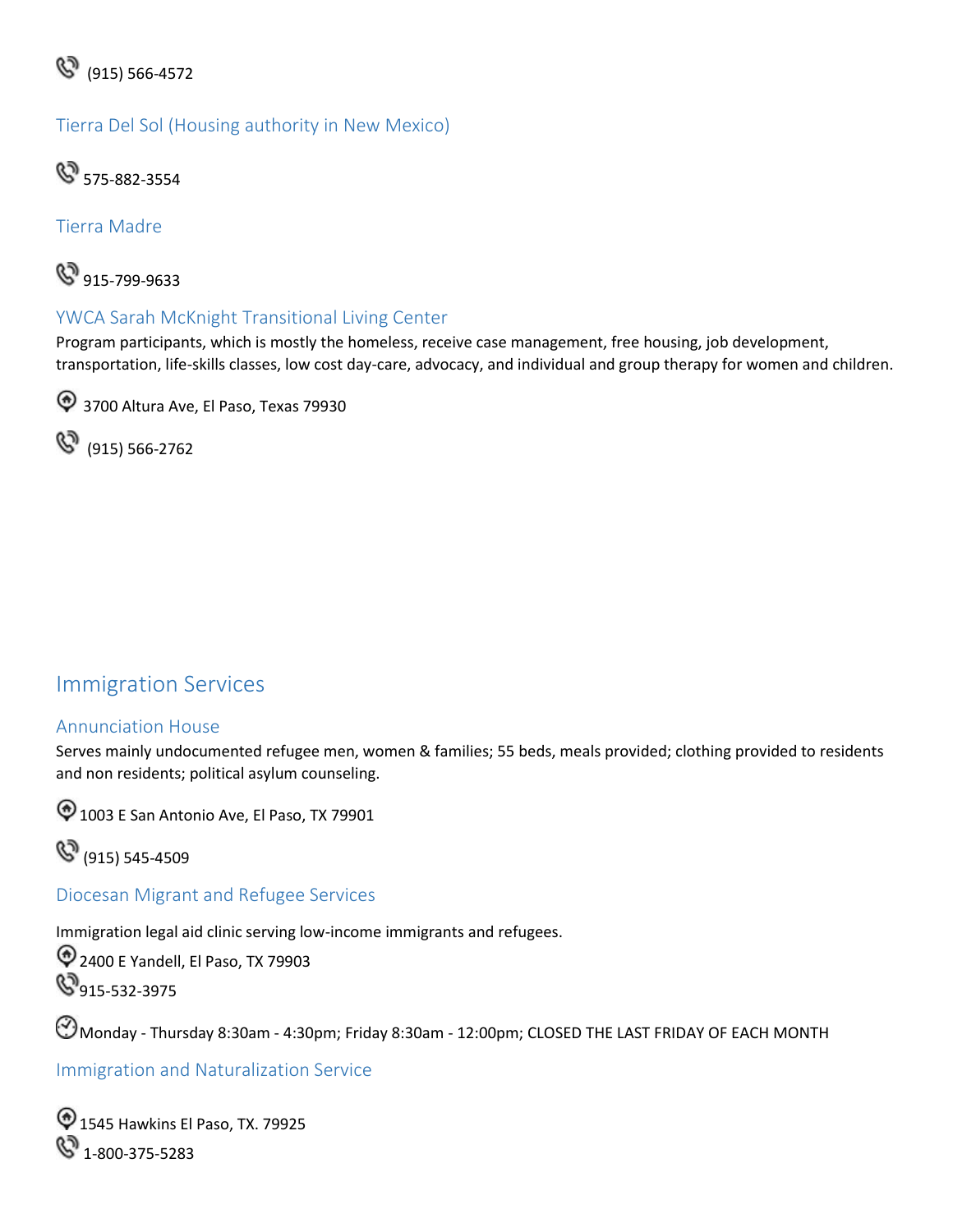#### <span id="page-33-0"></span>Las Americas

**1500 E Yandell Dr, El Paso, TX 79902** 

(915) 544-5126

<span id="page-33-1"></span>Mexican Consulate

**&** 915-533-3644

#### <span id="page-33-2"></span>Sin Fronteras

Provides temporary shelter, food social services to agricultural workers, publishes and distributes information relative to self-improvement, health education and the welfare of farm workers.

201 East 9th Ave, El Paso, TX 79901 **(S)** (915) 532-0921

#### <span id="page-33-3"></span>Texas Rural Legal Aid

TRLA is a non-profit organization that provides free legal services to low-income residents and represents migrant and seasonal farm workers throughout the state of Texas.

<sup>1</sup>331 Texas St, El Paso, TX (915) 585-5100

#### <span id="page-33-4"></span>UTEP College Assistance Migrant Program (CAMP)

The College Assistance Migrant Program (CAMP) has been implemented to address migrant student needs through a multi-faceted program of academic assistance, supportive services, and financial assistance.

 $\bigcirc$  500 West University Ave, Union W 211, El Paso, TX 79902  $\mathbb{C}^{(915)}$  747-6688

## <span id="page-33-5"></span>Law Enforcement Related Services

<span id="page-33-6"></span>Federal Bureau of Investigations

**S** 915-832-5000 Contact: Front desk operator  $\Theta$  Monday - Friday 8:15am - 5:00pm for administration and agents only (After hours 24/7 emergencies)

<span id="page-33-7"></span>Police - El Paso Police Department (non-emergency number)

 $\mathbb{S}_{915-832-4400}$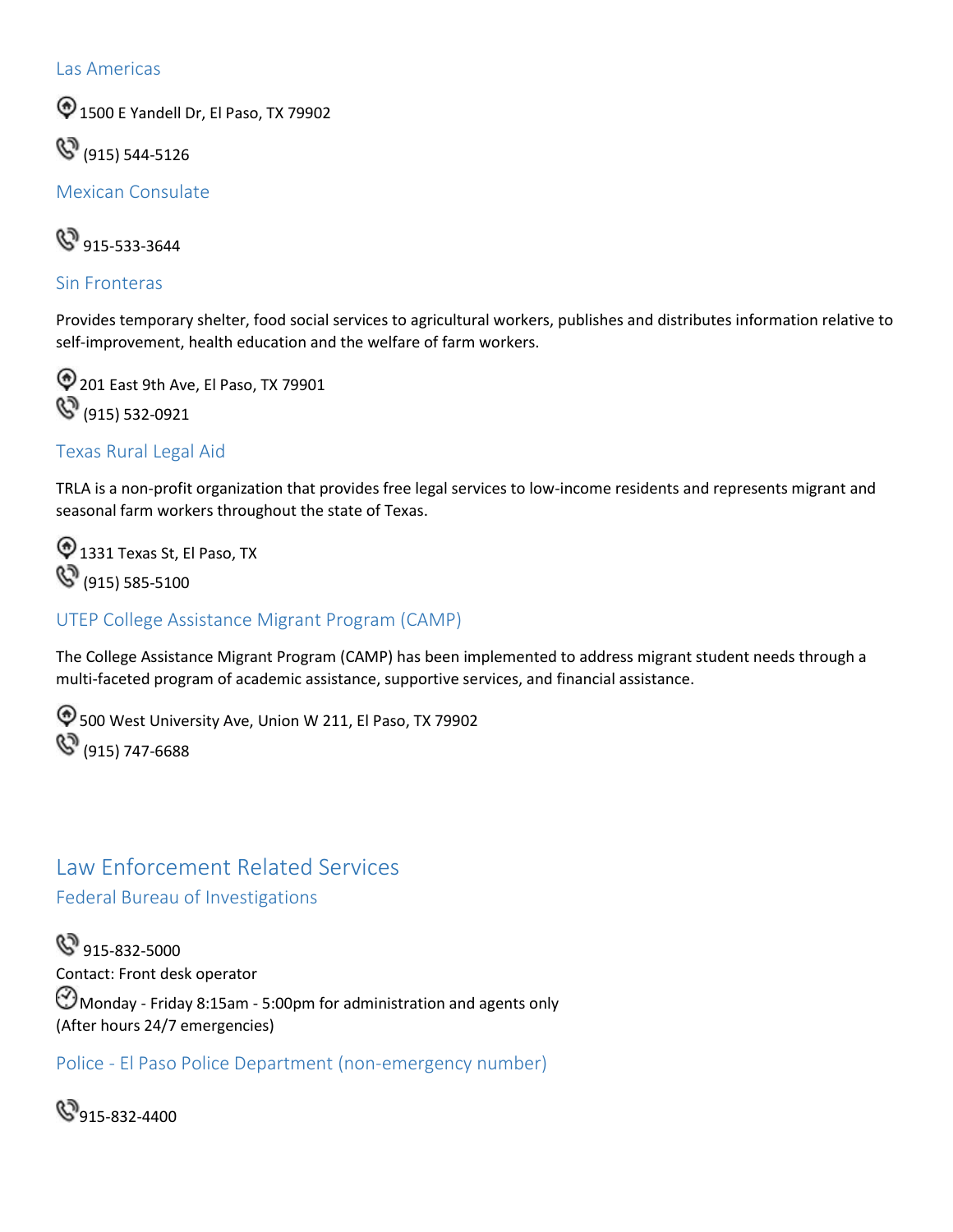#### Attorney General's Office

Identity protection, child support services, investigation of allegations of fraud.

6090 Surety Dr. Ste. 250 El Paso, TX 79905 915-779-2388

#### <span id="page-34-1"></span>Domestic Relations Office

Monitor and enforcement of child support/medical support orders, medical expense reimbursement, and enforcement of access and possession schedules, family court services.

<span id="page-34-0"></span>Legal Related Services<br>
Attorney General's Office<br>
Identity protection, child suppor<br>
© 6090 Surety Dr. Ste. 250 El Pa<br>
Domestic Relations Office<br>
Monitor and enforcement of chi<br>
of access and possession schedu<br>
© 915-834-**915-834-8200**  $\bigcirc$  500 East San Antonio Lower Level #108 El Paso, TX 79901

### <span id="page-34-2"></span>County Attorney's Office

●Emergency Detention 1915-546-2084

●Emergency Detention Magistrate (after 3:00pm) <a>915-546-2077

Crime Victims Compensation Attorney General's Office



Monday - Friday 8:00am - 4:30pm

#### <span id="page-34-3"></span>Legal Aid

Legal assistance for low income.

 $\mathbb{S}^3$  915-585-5100

## <span id="page-34-4"></span>Lunch and Soup Kitchens

<span id="page-34-5"></span>First Baptist Church

805 Montana Ave, El Paso, TX 79902

(915) 533-1465

Wednesday, Thursday, and Friday, 11:00-12:00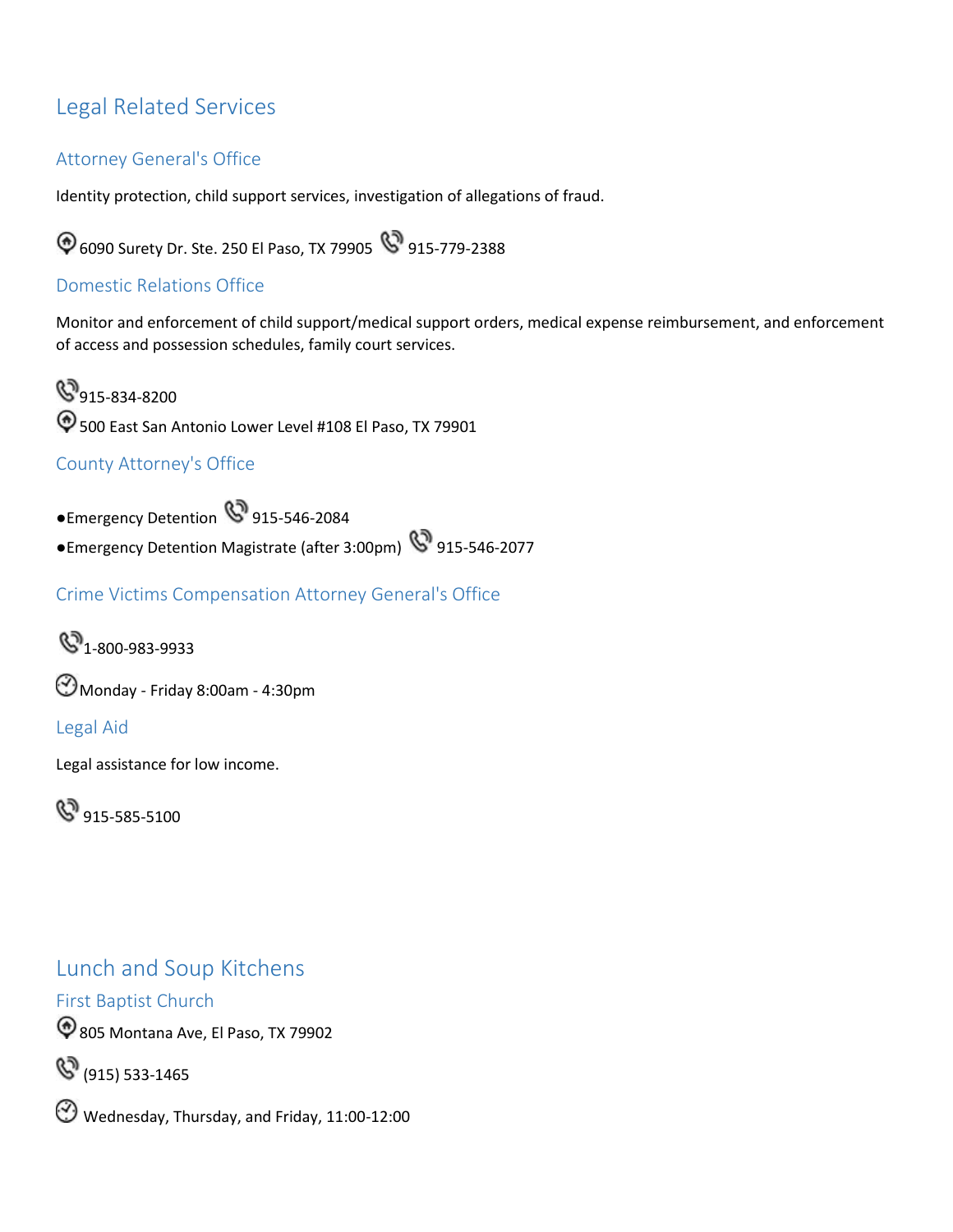#### <span id="page-35-0"></span>Mustard Seed Cafe

 201 E. Sun Set Rd., El Paso, TX 79922  $\mathbb{C}^{(915)}$  (915) 440-7333

#### <span id="page-35-1"></span>Rescue Mission of El Paso

Help for the homeless including food, clothing, shelter, counseling, job placement, employment for the disabled, drug and alcohol treatment program.

 $\bigcirc$  1949 West Paisano Dr, El Paso TX, 79922 (915) 532-2575

#### <span id="page-35-2"></span>Salvation Army

The Salvation Army operates a soup kitchen, family emergency shelter and food pantry at the Paisano location.

4300 E Paisano, El Paso TX, 79905 (915) 544-9811

<span id="page-35-3"></span>St. Christopher Pantry Soup kitchen and food pantry every Saturday morning at 11:00am.

<sup>2</sup> 300 Riverdale, El Paso TX, 79915  $\mathbb{G}_{(915)859-9329}$ 

#### <span id="page-35-4"></span>St. Patrick's Cathedral

1118 N Mesa St, El Paso, TX 79902  $\mathbb{C}^{(915)}$  533-4451

Monday- Sunday, 9:00am-1:00pm and 2:00pm-7:00pm

#### <span id="page-35-5"></span>Texas Dept of Agriculture Food and Nutrition Program

Mission is to food the hungry and promote healthy lifestyles. Provides emergency and one-going food nutrition services for individuals and families, children and adults. Includes school breakfast and lunch program.

401 E Franklin, Ste. 410, El Paso TX, 79901  $\mathbb{S}^{\,}$  (915) 834-7506

## <span id="page-35-6"></span>Mental/Behavioral Health Needs

#### Alternatives Center for Behavioral Health

Partial hospitalization program. Services provided during the day, psychiatrist available for medication. Take most insurances, no Medicaid accepted. Provides individual, group and family therapy.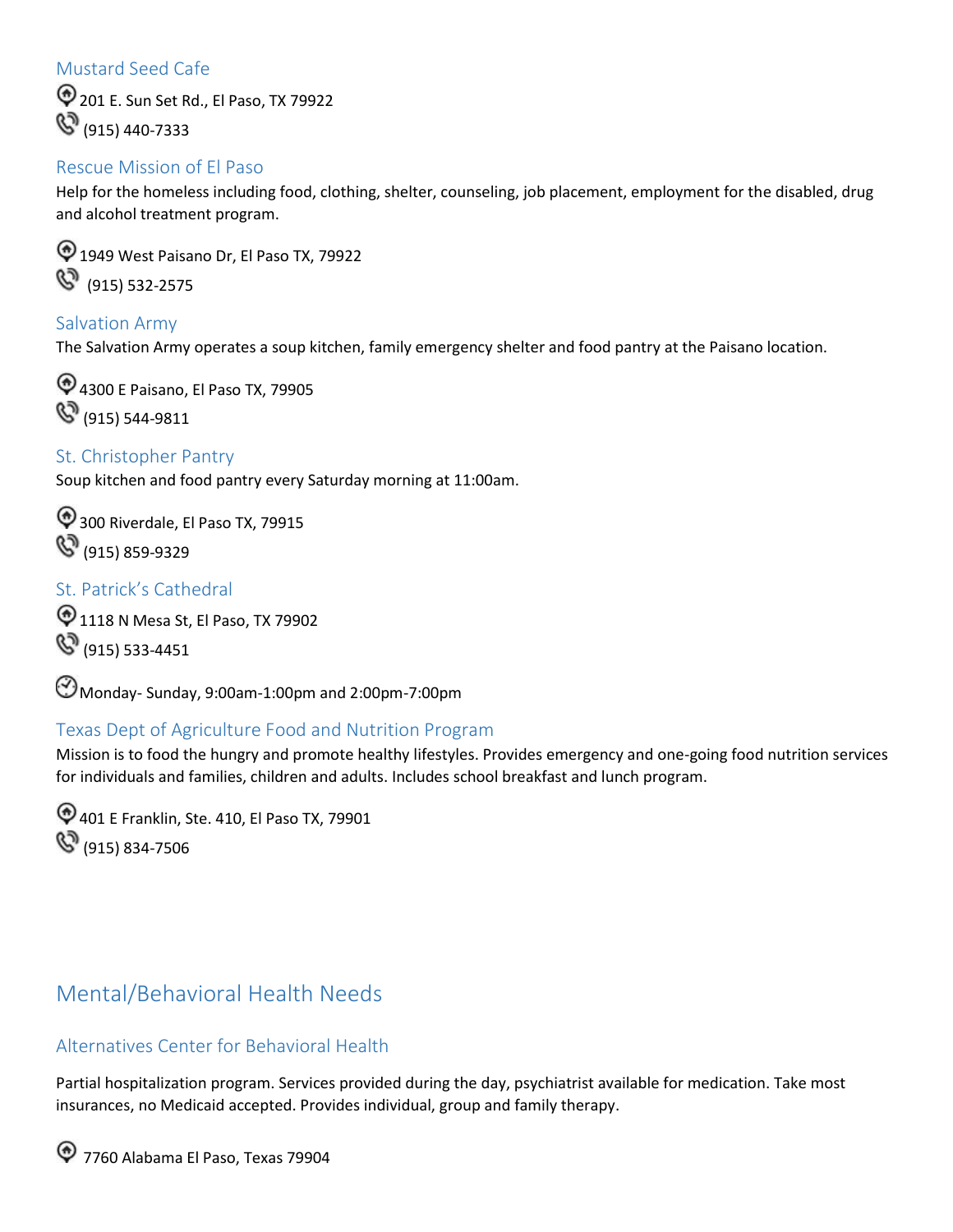Monday - Friday 8:00 a.m. - 5:00 p.m. Contact: Front desk operator **S** 915-757-7999

#### <span id="page-36-0"></span>Atlantis Behavioral Health Organization

Provides a variety of mental health services to include psychological rehab and training, psychiatric evaluation, medication management, transportation to mental health appointments, housing assistance and supportive employment assistance.

 $\textcircled{1514}$  N Zaragoza, Ste B-4, El Paso TX, 79936  $\mathbb{C}^3$  (915)544-3500

#### <span id="page-36-1"></span>Centro San Vicente

Provides case management for the Medicaid population of 0-21 years of age. Mental health assessment brief counseling in the areas of domestic violence, substance abuse, child behavioral problems, and grief.

 915-859-7545 Contact: Front desk operator 8061 Alameda Ave. El Paso, Texas 79915 Monday - Friday 7:00am - 7:00pm

#### <span id="page-36-2"></span>Depression and Bipolar Support Alliance of El Paso (DBSA)

Provide support groups and education for adults, adolescents, and children diagnosed with depression. Also provides support for the families and friends.

55 E. Jackson Blvd. Suite 490 Chicago, Illinois 60604  $\mathbb{C}$ 1-800-826-3632

#### <span id="page-36-3"></span>El Paso Psychiatric Center

Acute mental health services for all ages.

4615 Alameda Ave. El Paso, Texas 79905 **S**915-532-2202  $\bigcirc$  Monday - Friday 8:00 am - 5:00 pm for administration office otherwise 24/7

#### <span id="page-36-4"></span>Emergence Health Network

Mental Health Authority for El Paso assists persons with mental health illnesses, developmental disabilities, and related conditions.

●Crisis Helpline

**915-779-1800 option 4** 

●Mobile Unit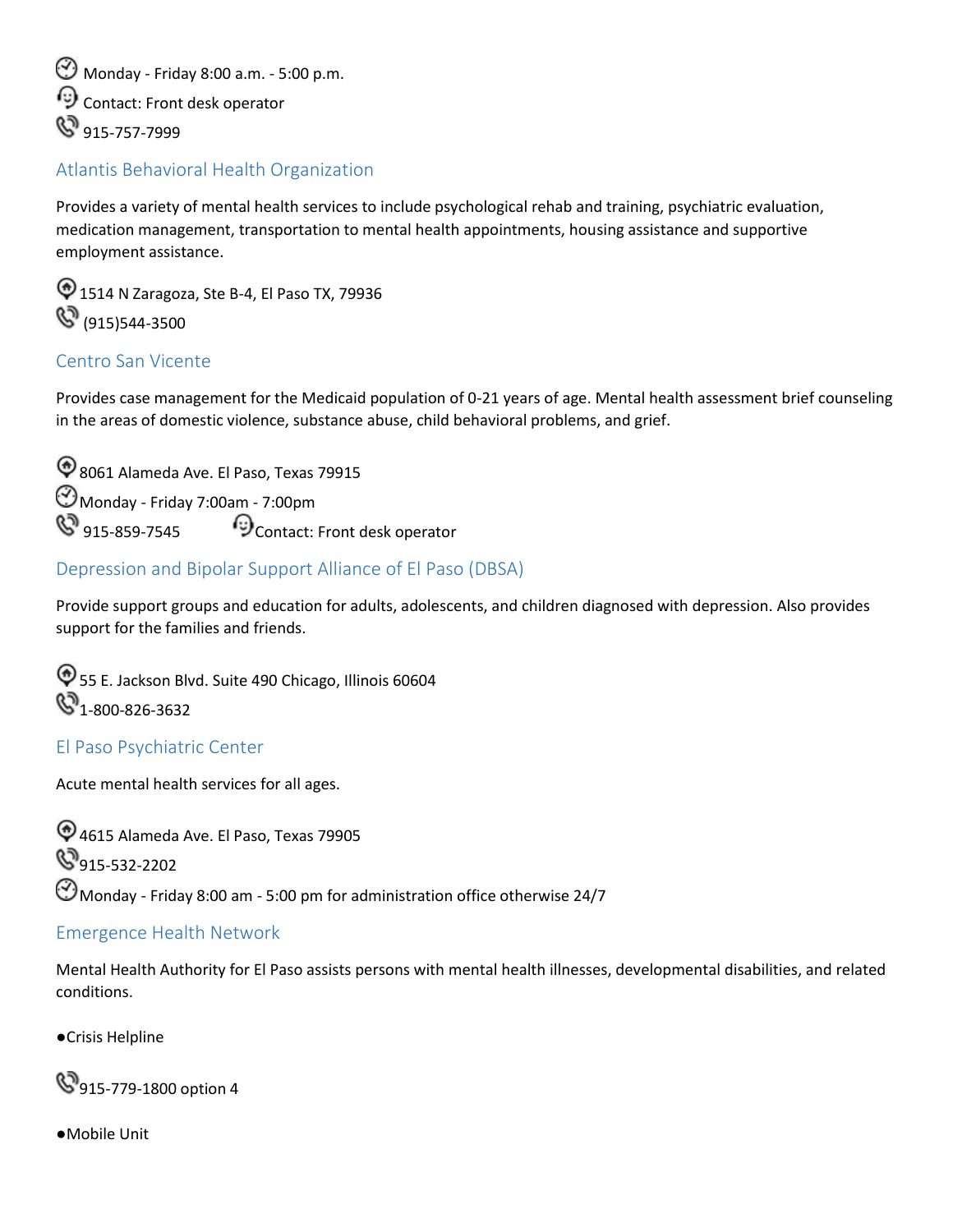**915-779-1800 option 5 9**915-887-3410

#### <span id="page-37-0"></span>Emergence: Extended Observation Unit

 1600 Montana, El Paso TX, 79902 **9**915-887-3410

#### <span id="page-37-1"></span>La Familia del Paso, Inc.

Psychosocial rehabilitation for chronically mentally ill. Provides community -based rehab services at either the participant's home or at the center. Programs focus on skills and activities such as independent living skills, socialization, anger management, symptom management, stress reductions and problem-solving skills.

1511 E Yandell Dr, El Paso, TX 79902 **(S)** (915) 532-9434

#### <span id="page-37-2"></span>National Alliance on Mental Illness (NAMI)

Offers education programs to the caregivers, family members who have adult relatives or children with brain disorders. Support groups meet monthly.

El Paso 4615 Alameda Rm. 1157 El Paso, Texas 79905 **9**915-534-5478

#### <span id="page-37-3"></span>PEAK Behavioral

Hospital and residential treatment Center (RTC) soecializing in treatement of children, adolescents, and adults with psychiatric and chemical dependency needs.

 $\textcircled{5055}$  McNutt Rd, Santa Teresa, NW 88008  $\mathbb{G}$  (575) 589-3000

#### <span id="page-37-4"></span>Project Vida

Counseling and behavioral health services are available through Project Vida health clinics in El Paso.

3608 Pera Ave, El Paso, TX 79905 **(S)** (915) 544-4400

#### <span id="page-37-5"></span>The University of Texas at El Paso (Division of Student Affairs)

 Provides mental health services to currently enrolled UTEP students who seek assistance with personal or career services.

Union East Room 106 El Paso, Texas 79968 Monday thru Friday 8:00am to 5:00pm **9**15-747-5148

```
El Paso Behavioral Health Systems (EPBHS)
```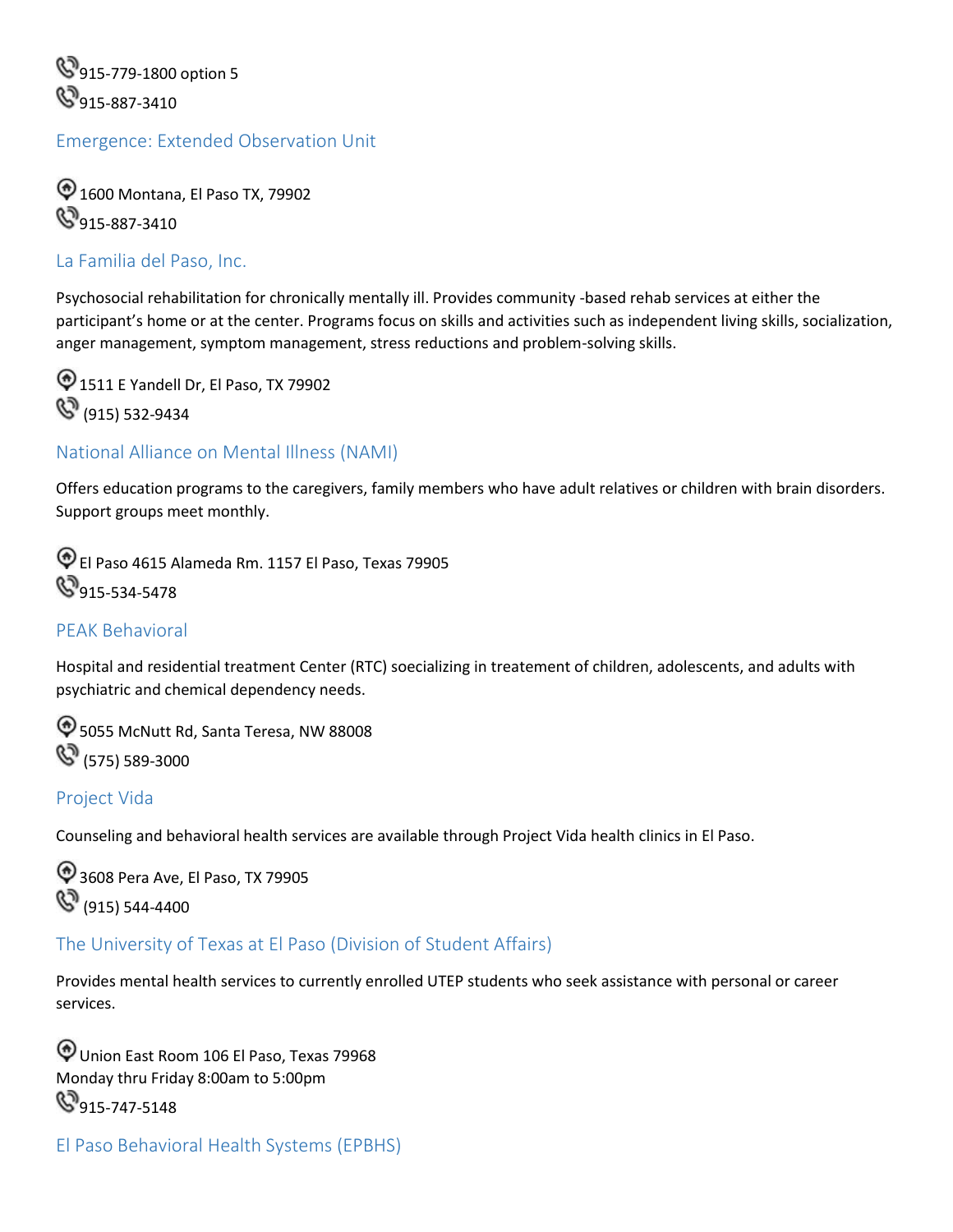Provides assistance and information on mental health services. Insurance is required.

 $\textcircled{1}$  1900 Denver El Paso, Texas 79902  $\mathbb{S}_{915\text{-}544\text{-}4000}$ **O**OPEN 24/7

## <span id="page-38-0"></span>Military/Veteran Related Services

#### <span id="page-38-1"></span>ACS Army Community Service

Offers assistance, including information on government programs, for soldiers, veterans and their immediate family members.

930 E Redd Rd, El Paso, TX 79912

**&** 915-744-2559

#### <span id="page-38-2"></span>Defense Centers of Excellence for Psychological Health and Traumatic Brain Injury

Assesses, validates, oversees and facilitates prevention, resilience, identification, treatment, outreach, rehabilitation, and reintegration programs for psychological health (PH) and traumatic brain injury (TBI) to ensure the Department of Defense meets the needs of the nation's military communities, warriors and families.

(866) 966-1020

#### <span id="page-38-3"></span>El Paso Vet Center

A re-adjustment clinic with Social Workers available to provide mental health counseling to combat veterans and their families.

 $\bigcirc$  1155 Westmoreland Ste. 121 El Paso, Texas 79925 **S**915-772-0013  $\bigodot$ Monday 8:00am - 4:30pm, Tuesday & Thursday 8:00am - 8:00pm, Wednesday - Friday 8:00am - 6:30pm

#### El Paso VA Clinic (medical clinic)

Provides case management, counseling, substance abuse treatment, geriatric evaluations and other programs to assist veterans.

 $\textcircled{ }5001$  N. Piedras El Paso, Texas 79930 **915-564-6100** 

#### <span id="page-38-4"></span>Emergence Health Network Military Outreach Services and Peer Network

The Military Veteran Peer Network offers weekly support groups for spouses, soldiers, and veterans. The Women Veterans of El Paso provides support groups as well as community service projects for our female veterans.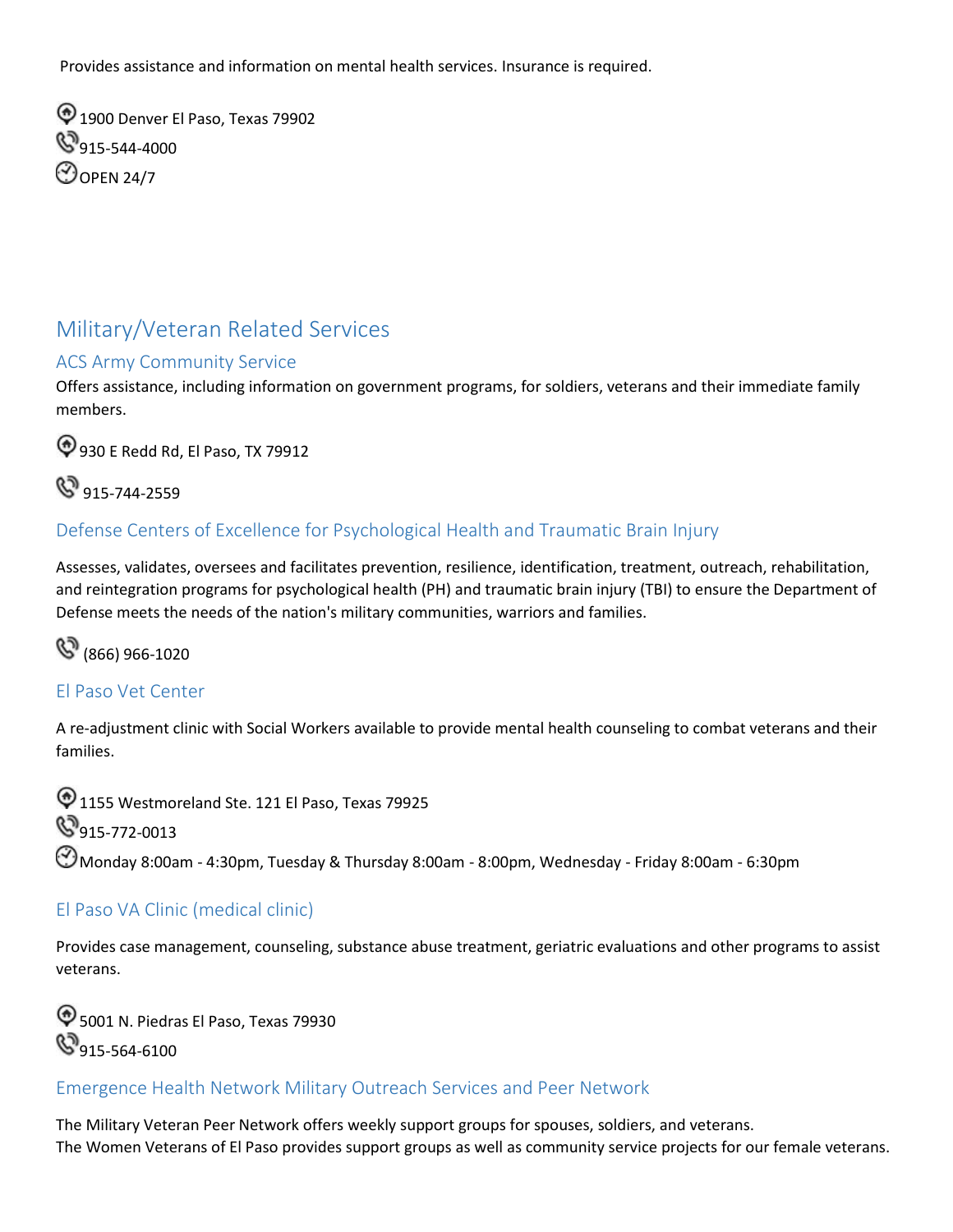For more information on any of EHN's Military Outreach Services, please contact Military Liaison.

1600 Montana El Paso, Texas 79902 **49**915-203-3981

<span id="page-39-0"></span>Fort Bliss Social Work Services

(915) 742-2800

<span id="page-39-1"></span>Fort Bliss Thrift Store

1717 Marshall Rd, El Paso, TX

(915) 562-5451

#### <span id="page-39-2"></span>Healing, Optimizing, Perfecting, and Empowering (H.O.P.E.) Institute

Provide education, services, and support to female veterans in need, including on-site classes, community services, employment training and educational opportunities.

 $\textcircled{1}$  5020 Rutherford Drive El Paso, Texas 79924 **4** 1-888-993-9615

#### <span id="page-39-3"></span>Junior Enlisted Family Center

 1717 Marshall Road El Paso, Texas 79906 Distribution: Distribution is for Active Duty E1-E5 on Tuesdays, Wednesdays, and Fridays from 12:00 pm to 5:00 pm. **S** 915-422-4815

#### <span id="page-39-4"></span>Social Work Services-Military

 $\mathbb{C}^{(915)}$  569-2800

(915) 569-2858

<span id="page-39-5"></span>Soldier and Family Assistance

887 Marshall Rd



#### <span id="page-39-6"></span>Texas Veterans Commission of El Paso County

They work with the federal government and the Department of Housing and Urban Development and Department of Veterans Affairs Supported Housing (HUD-VASH). Homeless veterans and their families can locate permanent housing and ongoing case management. Many qualify for Section 8 Housing Choice vouchers. Also, El Paso Texas Public Housing Authorities (PHA's) can direct clients to emergency rent and security deposit programs.

5001 N. Piedras St, El Paso, Texas 79930  $\mathbb{G}_{(915)}$  564-6100

<span id="page-39-7"></span>Veterans Administration (VA)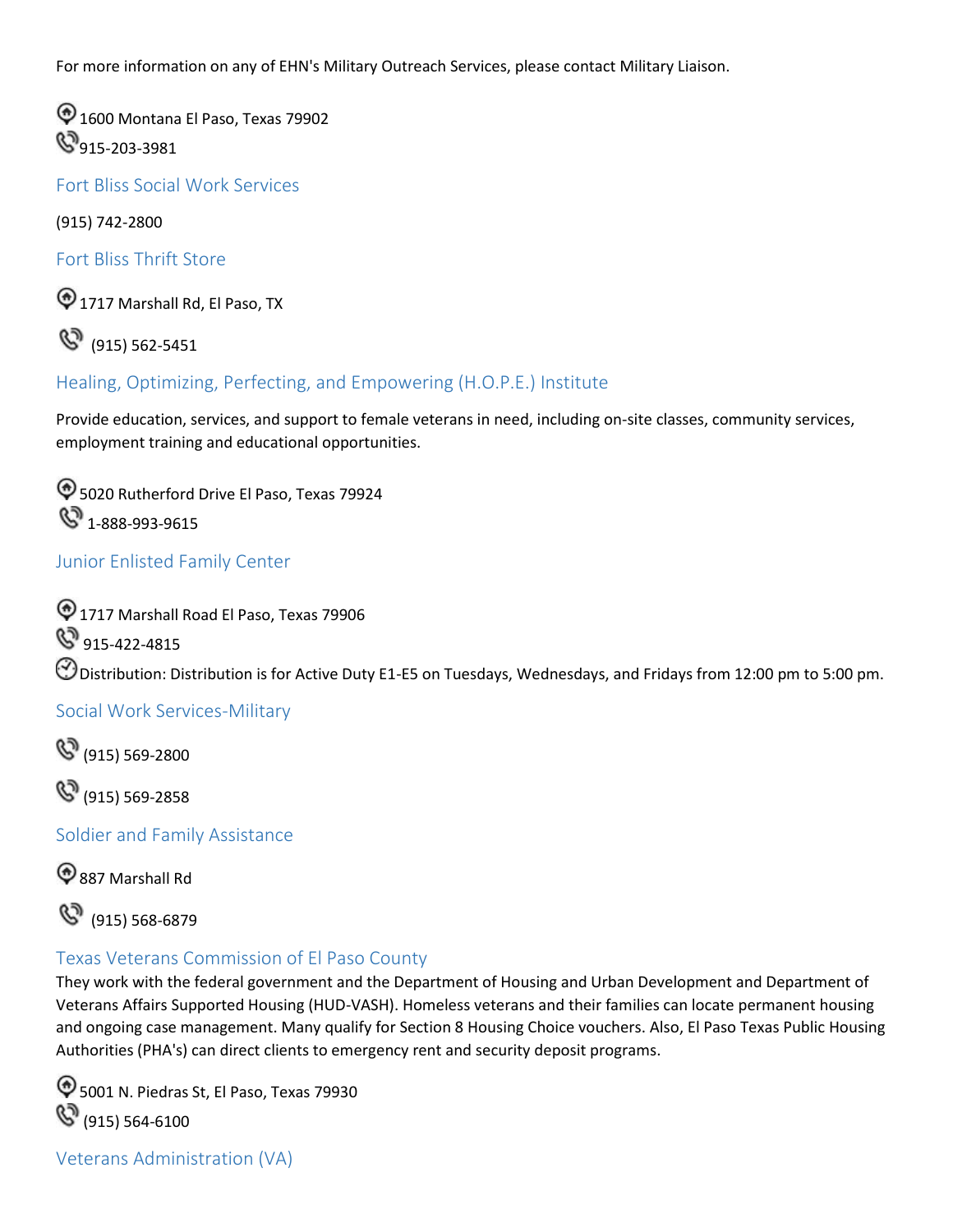Provides many services to veterans and dependents to include counseling, housing assistance, and monetary benefits.

**915-564-6100** 

## <span id="page-40-0"></span>Services for Adolescents

#### <span id="page-40-1"></span>Centro San Vicente – Homeless Teens and Mothers

 Satellite clinic for homeless teenagers and mothers 17 to 21 years of age. Provides primary care that includes laboratory, pharmacy, social services, mental health, and immunizations.

 $\textcircled{1208}$  Myrtle Street El Paso, Texas 79901 Monday - Thursday 8:00am - 12:00pm & 1:00pm - 5:00pm; Friday 8:00am - 12:00pm **S** 915-351-8972

#### <span id="page-40-2"></span>Children and Adolescent Mental Health Programs (CHAMPS)

Serves children and adolescents ages 3-17 years old with a mental illness.

<sup>4</sup>8500 Boeing El Paso, Texas 79925 Monday - Thursday 7:30am - 6:00pm Friday 7:30am - 1:00pm  $\mathbb{S}^9$  915-599-6600

Contact: Front desk operator

#### <span id="page-40-3"></span>El Paso County Mental Health Support Services

Community based system of care development effort for youth with serious emotional disturbances (SED).

6314 Delta El Paso, TX. 79905 **9**915-775-2700

#### <span id="page-40-4"></span>El Paso Human Services, Inc.

The Preparation and Resources for Independence through Determination with Excellence (PRIDE) Center has been developed as a comprehensive one-stop resource center in El Paso, Texas. At the PRIDE Center, current and former youth in foster care between the ages of 16-25

 $\textcircled{1001}$  Montana Ave. El Paso, Texas 79930  $\mathbb{S}_{915\text{-}534\text{-}7227}$ Contact: Front desk operator Monday - Friday 8:00am - 5:00pm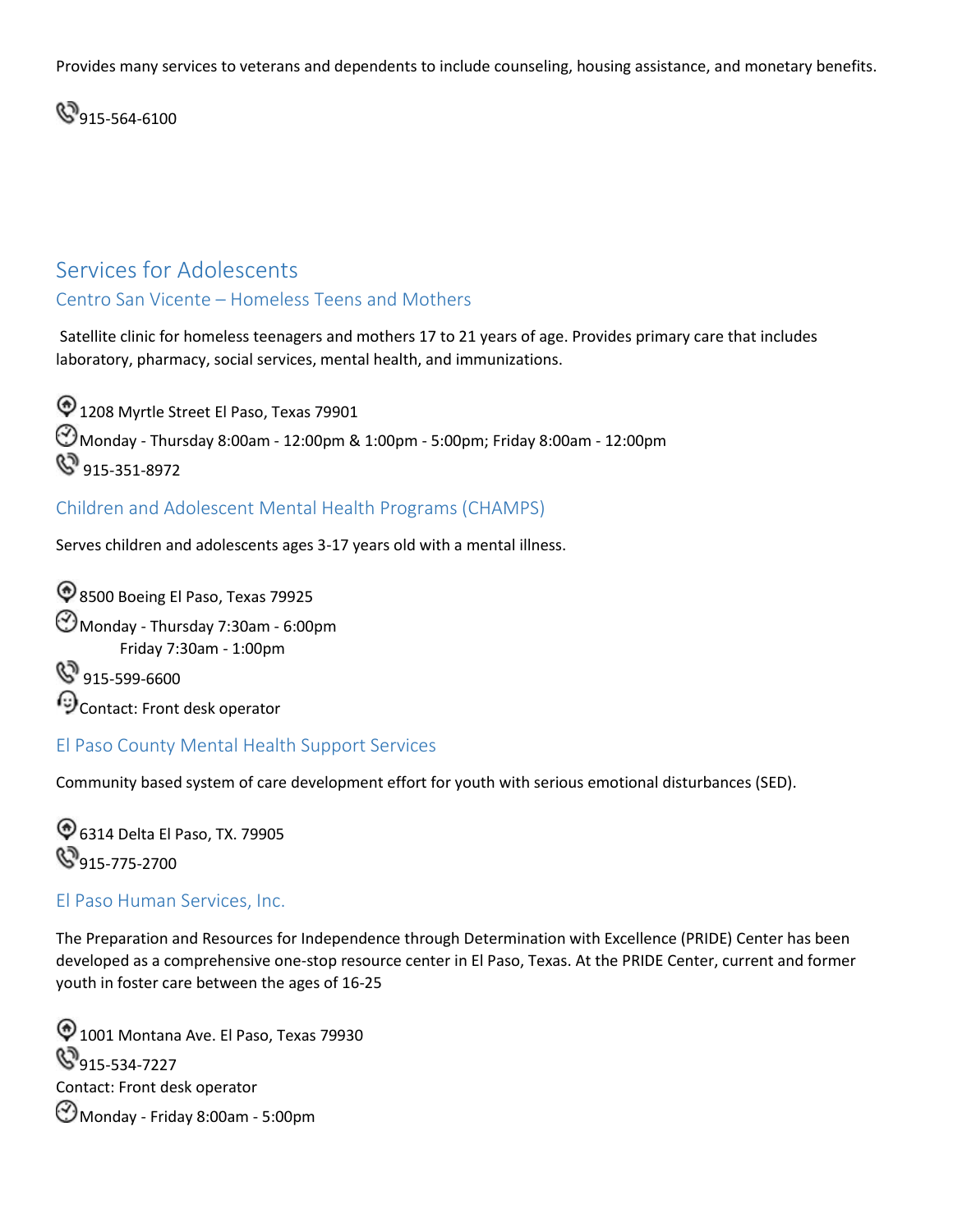#### <span id="page-41-0"></span>PAL

 The Preparation for Adult Living (PAL) program was implemented in 1986 to ensure that older youth in substitute care are prepared for their inevitable departure from the Texas Department of Family and Protective Services' care and support.

**915-533-4200** 

<span id="page-41-1"></span>Texas Juvenile Probation Commission

 Juvenile justice system for youth ranging in age from 10 through 16. 6400 Delta Drive El Paso, Texas 79905  $\mathbb{S}_{915-849-2500}$ 

#### <span id="page-41-2"></span>The Winchester House

The Winchester House is a transitional living center for former foster youth and homeless males between the ages of 18- 25.

<sup><sup>9</sup>810 Montana Ave. El Paso, Texas 79930</sup> **(S** (915)790-2232

## <span id="page-41-3"></span>Youth Initiative Program Directory, El Paso Police Dept.

Promotes and supports community partnerships and collaborative efforts to address youth issues, including prevention and early intervention. YIP Directory is an extensive document providing information about youth-related resources in the El Paso area.

911 N Raynor, El Paso, TX 79903

 $\mathbb{Q}_{(915)}$  564-7000

## <span id="page-41-4"></span> Adult Protective Services Services for the Aging (Elderly)

Advocacy for elderly and disabled adults, support groups, education and safe return registration program.

Hotline to report abuse/neglect/exploitation

 $\mathbb{C}^{3}$  1-800-252-5400

Local Number

**S** 915-834-5743

#### Aging, Disability and Transportation Resource Center

Provides information and referrals to people with disabilities of all ages, older adults, caregivers and families who have multiple needs requiring multiple services.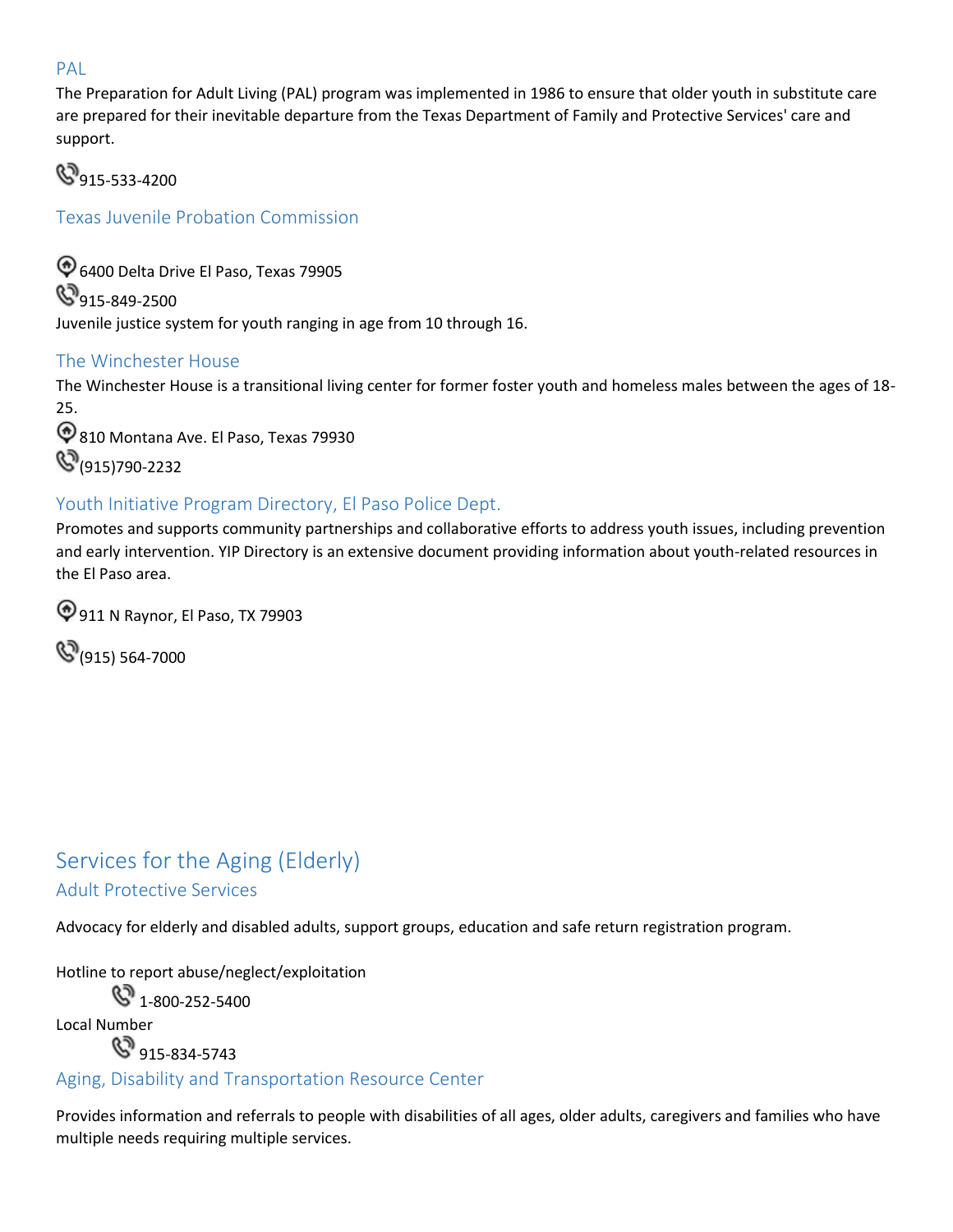3210 Dyer St. El Paso, TX 79930<br>915-298-7307

#### <span id="page-42-0"></span>Alzheimer's Association

Education programs and awareness about Alzheimer's disease and dementia. Information and referrals to local resources, support groups and care consultations. Medic Alert and Safe Return program for those who wander.

 915-544-1799  $\textcircled{110}$  Mesa Park Dr., Ste 250 El Paso, TX 79912 Monday - Friday 9:00 - 5:00 Contact: Front desk operator HELPLINE 1-800-272-3900 (Operates: Year around & 24/7)

#### <span id="page-42-1"></span>Area Agency on Aging

The Rio Grande AAA serves individuals 60 years of age and older and their families living in El Paso, Hudspeth, Culberson, Jeff Davis, Presidio and Brewster counties through the various direct services it provides and/or through purchased services on behalf of a client.

 915-533-0998 8037 Lockheed Drive, Suite 100 El Paso, TX 79925 Monday - Thursday 8:00 a.m. - 5:00 p.m. & Friday 8:00 - 12:00  $\odot$  Contact: Front desk operator

#### <span id="page-42-2"></span>Casa Bienvivir

Housing for low-income elderly.

950 N. Carolina El Paso, Texas 79915 Monday - Friday 8:00 - 5:00 **&** 915-590-3942  $\odot$  Contact: Front desk operator

<span id="page-42-3"></span>Christmas in April, El Paso, Inc. (Rebuilding Together)

Repair homes of low income elderly and individuals with disabilities, front and backyard clean up, grab bar assistance.

 $\bigcirc$  100 W. Sunset Rd. El Paso, Texas 79912  $\bigcirc$  915-832-7010

#### <span id="page-42-4"></span>Department of Aging and Disability Services (DADS)

Medicare insurance for the aging and disabled, benefits, etc.

4900 Lamar 4th Floor Austin, Texas 78756  $\mathbb{S}_{1-800-252-9240}$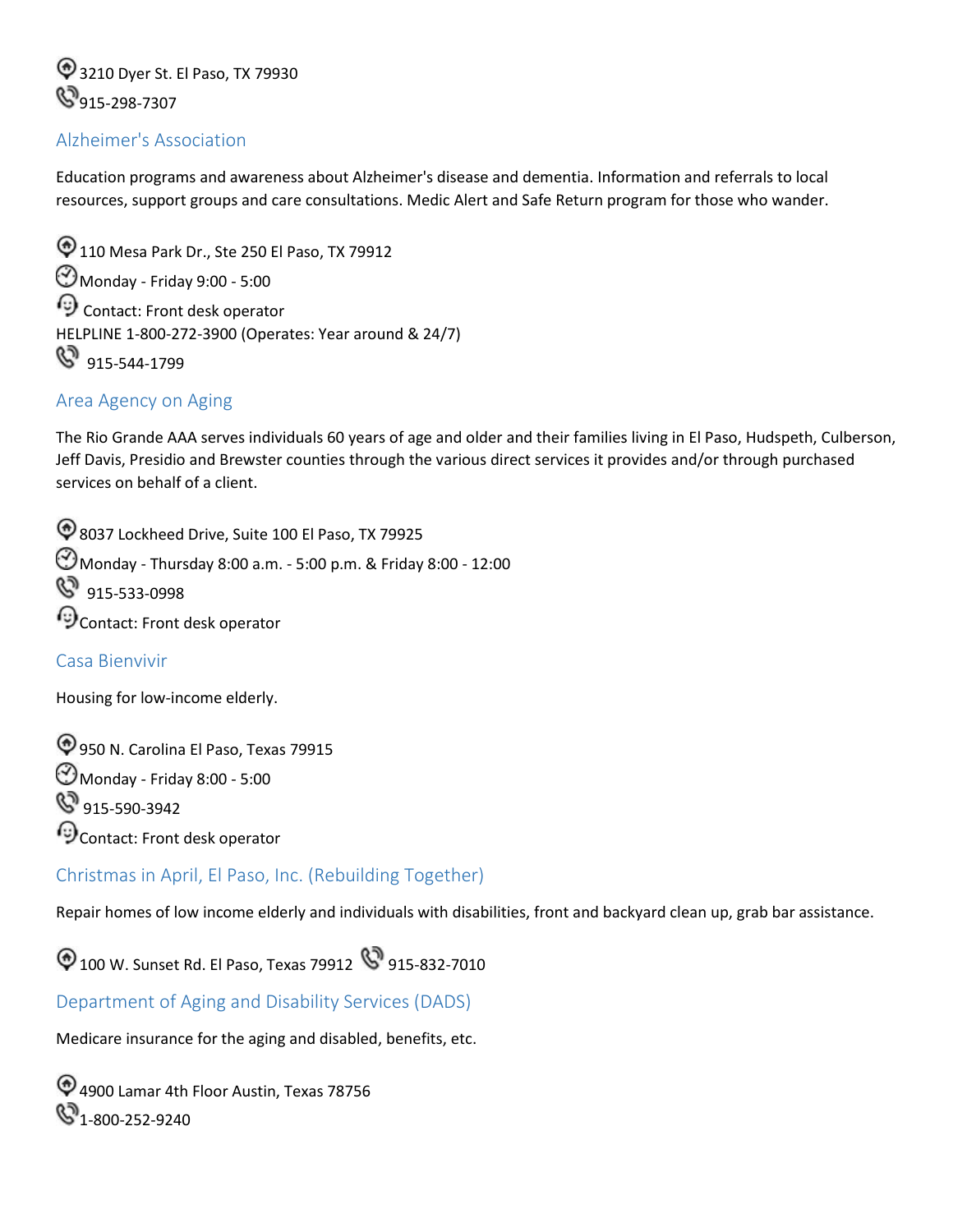#### Texas Dept. of Aging and Disability Services

Home provider services, senior companionship program, and Medicaid; complaints against providers.

## $\mathbb{S}^{3}$  1-800-458-9858

#### <span id="page-43-0"></span>Elderly and Domestic abuse Prevention Unit, EPPD

The El Paso Police Department is dedicated to protect family members in cases of Domestic Violence and Elderly Abuse.

 2 Civic Center Plaza, El Paso, TX 79901 (915) 541-4000; (915) 832-4400 (to report an incident); 1-800-521-3965 (Adult Protective Services)

#### <span id="page-43-1"></span>El Paso Community Action Program: Project Bravo

The weatherization, heating and cooling and refrigerator replacement programs are three of the services provided by Project Bravo for low-income families, handicapped and senior citizens.

 2000 Texas Ave, El Paso, TX 79901 **(S)** (915) 565-7061

#### <span id="page-43-2"></span>El Paso County Attorney's Office

Advocates and assists the elderly living within the El Paso Community.

500 E. San Antonio Rm. 503 El Paso, Texas 79901  $\mathbb{S}_{915\text{-}546\text{-}2050}$ County Attorney's Office: Elder Protection Unit  $\mathbb{S}_{915\text{-}546\text{-}2050}$ 

#### <span id="page-43-3"></span>El Paso County Nutrition Program

Center based meals are served in 21 sites throughout the County. Homebound meal program for senior citizens. The Department of Aging and Disability Services and the Atea Agency on Aging assess potential clients for referral to the County homebound meal program.

 800 E Overland, Ste 208, El Paso, TX 79901 **(S)** (915) 546-8167

#### <span id="page-43-4"></span>El Paso Probate Court No. 1 Judge Patricia B. Chew, Probate Judge

Provides services for the indigent (elderly, incapacitated) population through an application process handled by the court. Guardianship Referrals.

 $\textcircled{500}$  E. San Antonio El Paso, Texas 79901  $\mathbb{S}_{915\text{-}546\text{-}2161}$ 

El Paso Probate Court No. 2 Judge Eduardo Gamboa, Probate Judge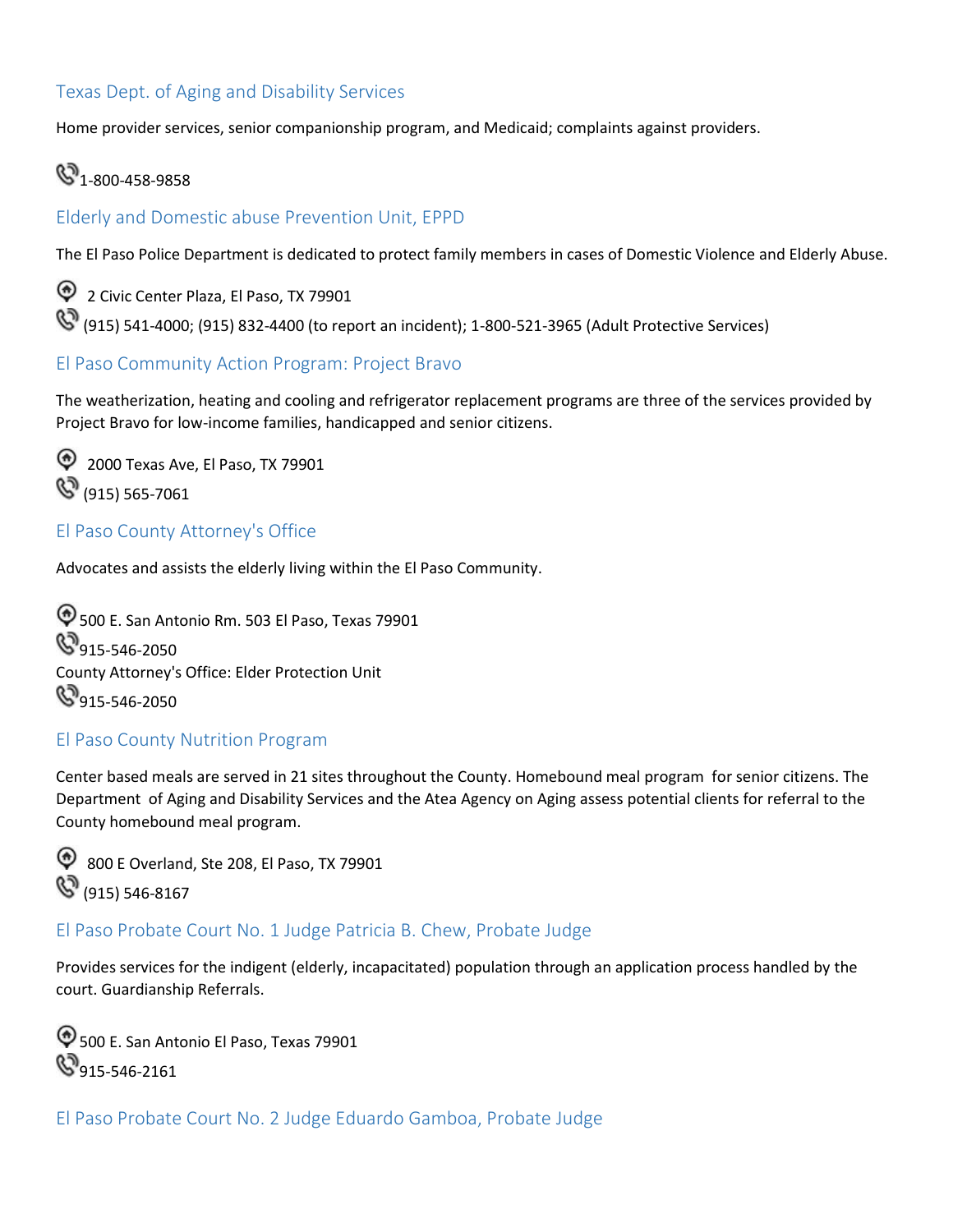Provides services for the indigent (elderly, incapacitated) population through an application process handled by the court. Guardianship Referrals.

 $\textcircled{1}$  500 E. San Antonio El Paso, Texas 79901 **915-546-8183** 

#### Project Amistad

Provides services to elderly persons, persons with disabilities, and persons at risk. It provides a variety of Transportation Programs as well as the Guardianship & Money Management Program.

<sup>1</sup> 12100 Esther Lama Drive El Paso, Texas 79936 **&** 915-532-3790

<span id="page-44-0"></span> Father Martinez Senior Center Senior Community Programs 79907 **S** 915-860-9131

EPCC Senior Adult Program 79925 **&** 915-831-7801

South El Paso Senior Center 79901 **&** 915-577-9870

San Juan Senior Center 79905 **&** 915-772-8365

Wellington Chew Senior Center 79904  $\mathbb{S}_{915-757-2523}$ 

Eastside Senior Citizen Center 79935 **915-591-4292** 

Polly Harris Senior Center 79912  $\mathbb{S}_{915-581-9525}$ 

Memorial Park Senior Center 79930 **&**915-562-4260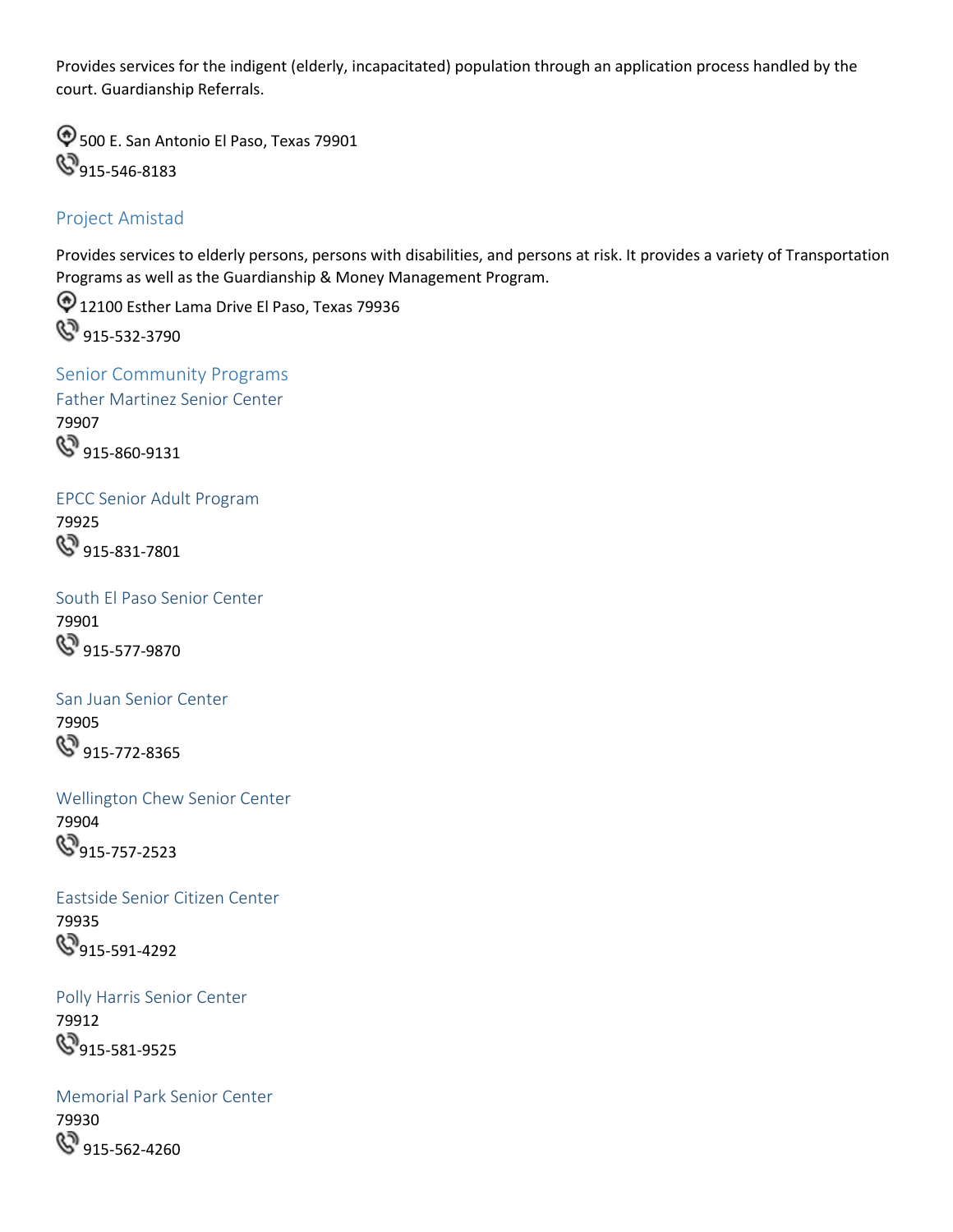Salvation Army of El Paso **8**915-544-9811

<span id="page-45-0"></span>Terry W Hammond and Associates, PLLC

 300 E Main Dr, Ste 1426, El Paso, TX 79901 **(S)** (915) 534-7000

<span id="page-45-1"></span>VIBA Transport

(915) 544-8422 4100 Rio Bravo St Transport to and from doctor

## <span id="page-45-2"></span>Services for Children

#### Advocacy Center for the Children of El Paso

 Advocates for child victims of abuse and neglect by providing education and a collaborative, comprehensive and efficient intervention to seek justice and to maximize each child's chance for healing.

 1100 E. Cliff Drive Bldg. D El Paso, TX 79902 **&** Main: 915-545-5400 **&** Alternate: 915-545-5425

#### <span id="page-45-3"></span>Autism Society of El Paso

Meetings takes place on the second Tuesday of every month.

400 N. Carolina Dr. El Paso, TX 79915

**S** 915-772-9100

#### <span id="page-45-4"></span>Big Brothers & Big Sisters Mentoring Program

 A one-to-one mentoring program that provides children facing adversity with professional supported mentoring relationships that help them reach their full potential.

1724 Wyoming, El Paso, TX 79902



(915) 544-4203

#### <span id="page-45-5"></span>Boys & Girls Club

Offers core programs for youth in character and leadership development, education and career development, health & life skills, the arts, sports, fitness and recreation.

 $\textcircled{9}$  801 S Florence, El Paso, TX 79901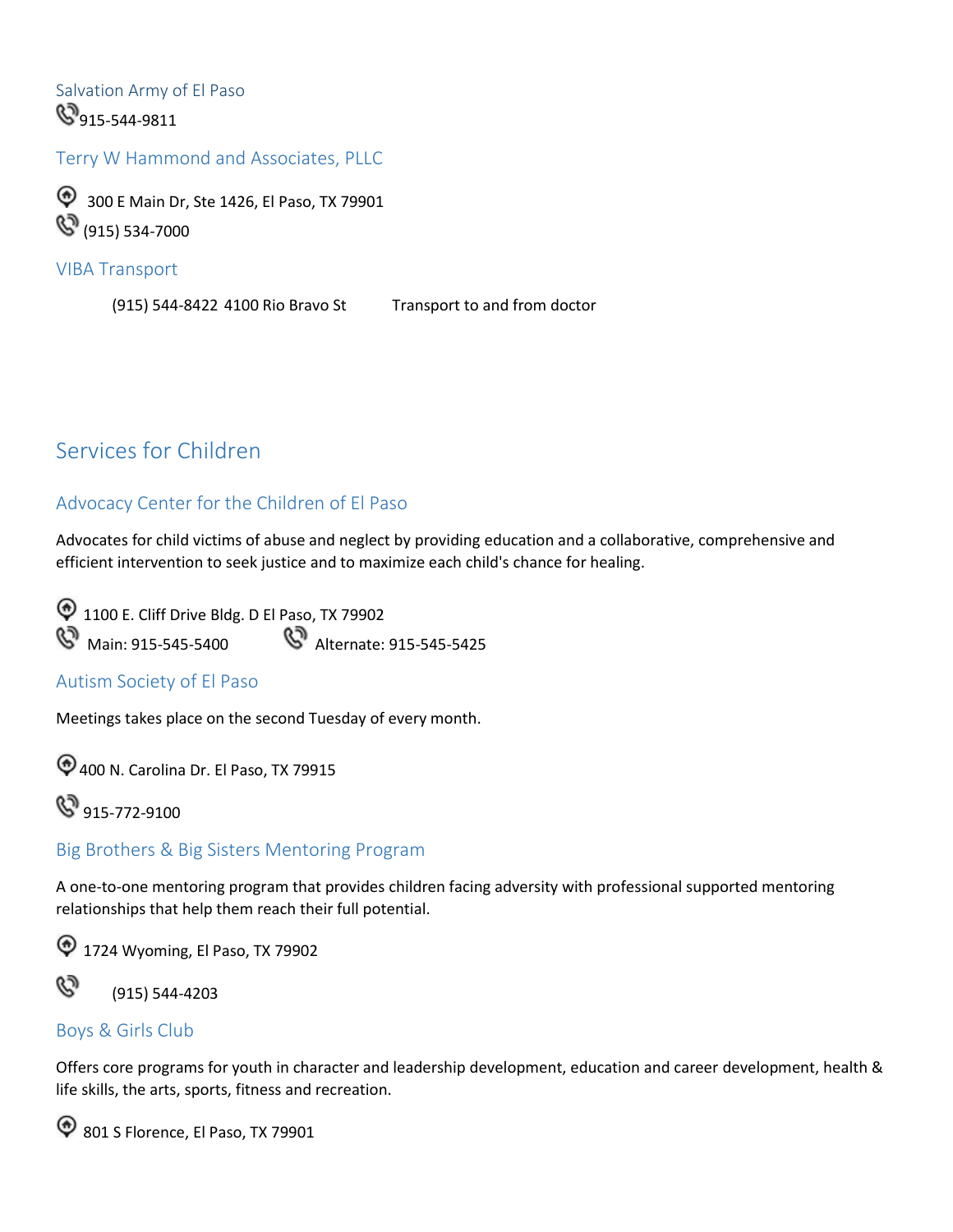

#### <span id="page-46-0"></span>Candlelighters

Help children and families deal with cancer trauma, emergency funds for medicine, travel, crisis, support groups, a summer camp for kids with cancer and their siblings, food pantry and more.

 $\textcircled{1400}$  Hardaway Suite #206 El Paso, Texas 79903 Monday - Friday 8:00 - 5:00 **8**915-544-2222

#### <span id="page-46-1"></span>CASA of El Paso

Provides court-appointed volunteers who advocate on behalf of abused and/or neglected children.

 $\bigcirc$  500 E. San Antonio Suite 312 El Paso, Texas 79901  $\bigcirc$  915-546-8146

<span id="page-46-2"></span>Children and Adolescent Mental Health Programs (CHAMPS)

Serves children and adolescents ages 3-17 years old with a mental illness.

<sup>2</sup>8500 Boeing El Paso, Texas 79925  $\bigodot$ Monday - Thursday 7:30am - 6:00pm; Friday 7:30am - 1:00pm 8 915-599-6600 Contact: Front desk operator

#### <span id="page-46-3"></span>Child Crisis Center of El Paso

 Provides emergency 24 hr. shelter for children ages 0-13 in crisis situations. Voluntary pregnancy education for first time pregnant teens.

<sup>2</sup> 2100 N Stevens El Paso, Texas 79930

**&**915-562-7955  $\odot$  Contact: Front desk operator

<span id="page-46-4"></span>Children with Special Health Care Needs CSHCN

Provides assistance, guidance, and information on disabilities services.

401 E. Franklin Suite 210 El Paso, Texas 79901 Monday - Friday 8:00am - 5:00pm

**&**915-834-7675

Contact: Front desk operator

Children's Disabilities Information Coalition-Parent Resource Center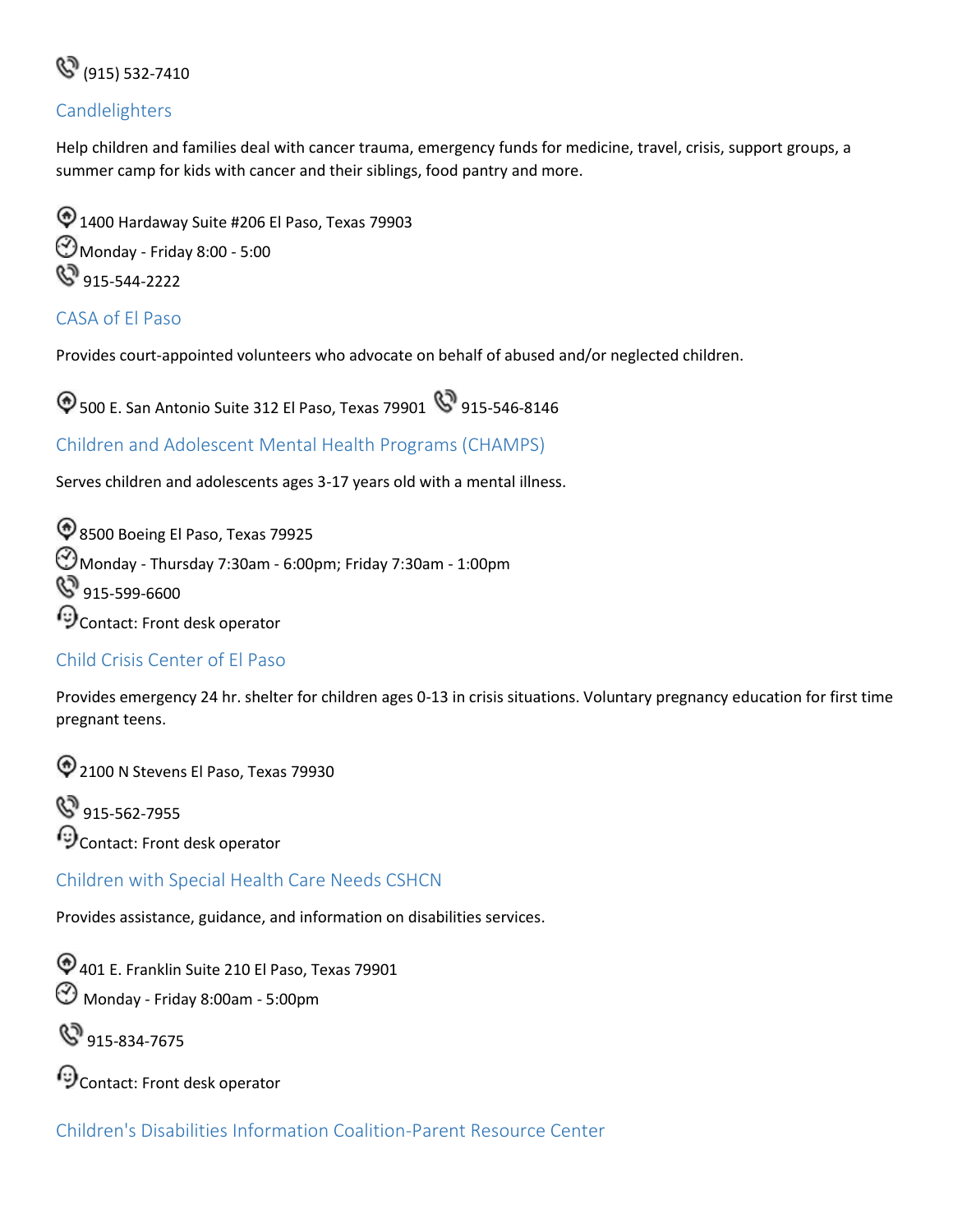Community parent resource center for parents of children with disabilities ages 0-26. Offer trainings, information, and resources for parents of children with disabilities. All services are free.

 $\textcircled{1101}$  Schuster El Paso, Texas 79902 Monday - Friday 8:00am - 5:00pm **S** 915-217-2747

#### <span id="page-47-0"></span>Ciudad Nueva Community Outreach

 Program seeks to embody the gospel of Jesus Christ by advancing the renewal and development of inner city El Paso, TX through the transformation and empowerment of its residents.

528 E Yandell, El Paso, TX 79902 **(S** (915) 521-2951

#### <span id="page-47-1"></span>Communities in Schools-El Paso, Inc.

Promotes and facilitates the coordinated delivery of community social services as well as support services for young people and their families in at-risk situations.

 $\textcircled{1401}$  Pendale Ste. 300 El Paso, Texas 79936 Monday - Friday 8:00am - 4:00pm  $\mathbb{S}_{915\text{-}593\text{-}7317}$ 

Contact: Front desk operator

#### <span id="page-47-2"></span>Community Solutions of El Paso

Specialized mentoring program for children having or who have had a parent or close loved one in prison.

814 N. Virginia El Paso, Texas 79902 **S**915-861-7733

#### <span id="page-47-3"></span>Creative Kids, Inc.

Provides art and digital media resources to at-risk youth, youth with disabilities and youth battling cancer.

504 San Francisco St. El Paso, Texas 79901 **S**915-533-9575

#### <span id="page-47-4"></span>Early Childhood Intervention-ECI

Statewide program to help children from birth up to three years old who have developmental delays.

 $\textcircled{1101}$  Shuster El Paso, Texas 79902 **9**915-534-4324

<span id="page-47-5"></span>El Paso Center for Children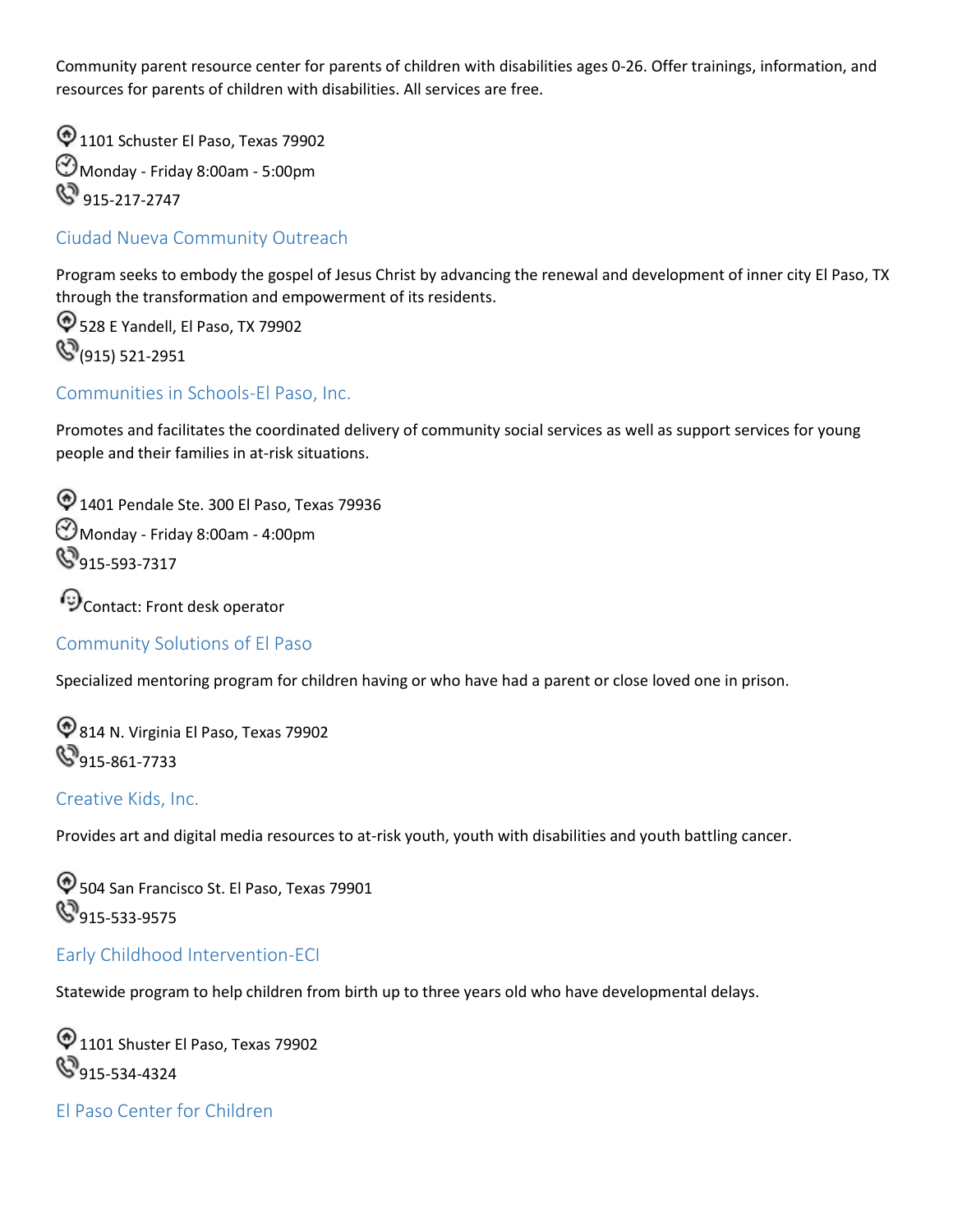Implements wrap-around service approach to assure youths and families access to community-based and culturally competent quality services.

 Monday - Friday 9:00am - 5:00pm for administration; Runaway 24/7 Ages 12-17 years … <sup>2</sup> 2200 N. Steven Cottage #4 El Paso, TX. 79930 **S**915-562-7422  $\mathbb{S}_{(915)}$  562-4765

#### <span id="page-48-0"></span>El Paso Child Guidance Center

Provides a range of mental health services including psychiatric evaluations, individual, family and group therapy.

2701 E. Yandell Dr. El Paso, Texas 79903 8915-562-1999  $\bigodot$ Monday - Wednesday 8:00am - 7:00pm, 8:00am - 6:00pm Thursday & Friday 8:00am - 12:00pm Ysleta Clinic: 9001 Cashew Ste. 300 El Paso, Texas 79907 **S** 915-562-1999  $\bigodot$ Monday - Thursday 8:00am - 7:00pm & Friday 8:00am - 12:00pm

#### <span id="page-48-1"></span>El Paso Children's Grief Center

Initial interview and grief support meetings for children, teens, and their surviving parents/guardians following the loss of a loved one.

<sup>1</sup> 11625 Pellicano Ste. B El Paso, Texas 79936 Monday - Friday 9:00am - 4:00pm **9**915-532-6004

#### <span id="page-48-2"></span>El Paso Pediatric Associates

Specialize in chronic, acute and preventative medical care for children from birth through the teenage years. Provides consultation on health-related issues such as Autism, ADHD, and weight problems.

 $\textcircled{1160}$  Saddle Bronc Dr. El Paso, TX. 79925 **S**915-593-2033  $\bigodot$  Monday - Friday 8:00am - 5:00pm Contact: Front desk operator 650 Belvidere Dr. El Paso, TX. 79912 **8**915-533-1441  $\bigodot$ Monday - Friday 8:00am - 7:00pm, Saturday 8:30am - 11:30pm

#### <span id="page-48-3"></span>Paso Del Norte Children's Development Center

Advocates and provides education, training, and networking opportunities to parents and caregivers of children with special health care needs.

 $\textcircled{1101}$  Schuster Ave. El Paso, Texas 79902 **915-544-8484**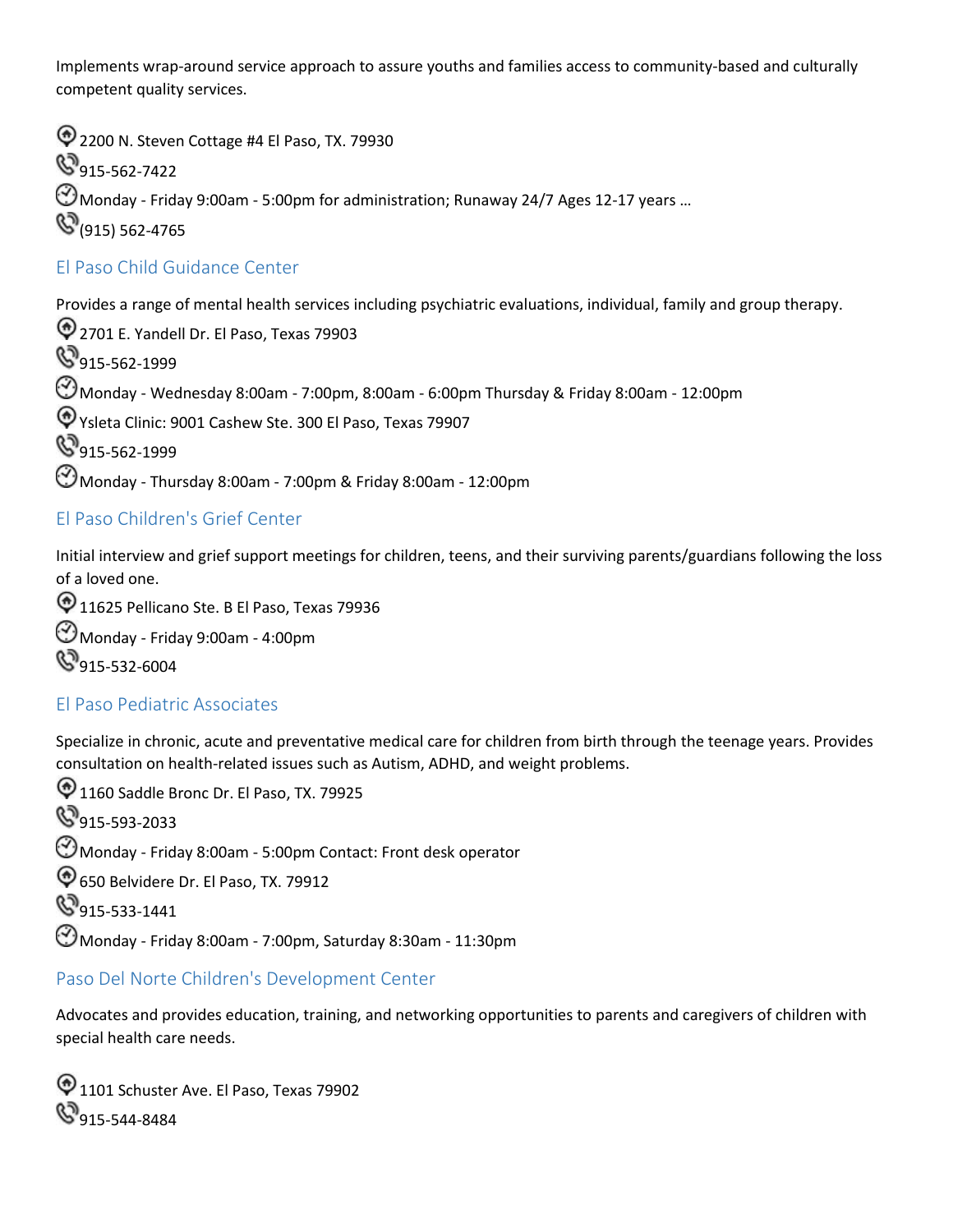#### <span id="page-49-0"></span>Ronald McDonald Charities

Shelter for families with seriously ill children who are undergoing treatment in nearby hospitals.

300 E California Ave, El Paso, TX 79902 (915) 542-1522

<span id="page-49-1"></span>Texas Department of Family and Protective Services (DFPS)

Monday - Friday 8:00am - 5:00pm

 501 Hawkins El Paso, TX. 79915 (Main office)  $\mathbb{S}_{915\text{-}542\text{-}4535}$ 

7400 Diana El Paso, TX. 79904 **9**915-759-3497

10640 N. Loop El Paso, TX. 79927 8915-791-8691

 $\textcircled{11295 Edgemere El Paso, Texas 79903}$  $\mathbb{S}_{915-629-3321}$ 

2300 E. Yandell El Paso, Texas 79903 **S**915-747-4671

401 E. Franklin St. Suite 350 El Paso, TX 79901  $\mathbb{S}_{915-834-5743}$ 

Abuse Hotline for MHMR Investigation Investigates abuse, neglect, abandonment, and sexual abuse of children, adults 65+ and individuals 18 to 65 with a mental illness or mental delay.

701 W. 51st St. Austin, Texas 78751  $\mathcal{S}_{1-800-647-7418}$ **W** DFPS Ombudsman: 1-800-252-5400 (24 Hours)

 Texas Tech University Health Sciences Center, Pediatric Department Provides medical services for patients from birth to 18 years of age.

4801 Alberta El Paso, Texas 79905 **915-215-5700** 

<span id="page-49-2"></span>Trinity First United Methodist Church Faith-based Day

School for children 9 months to Kinder. Provides discipleship for nursery children, youth, families, and adults.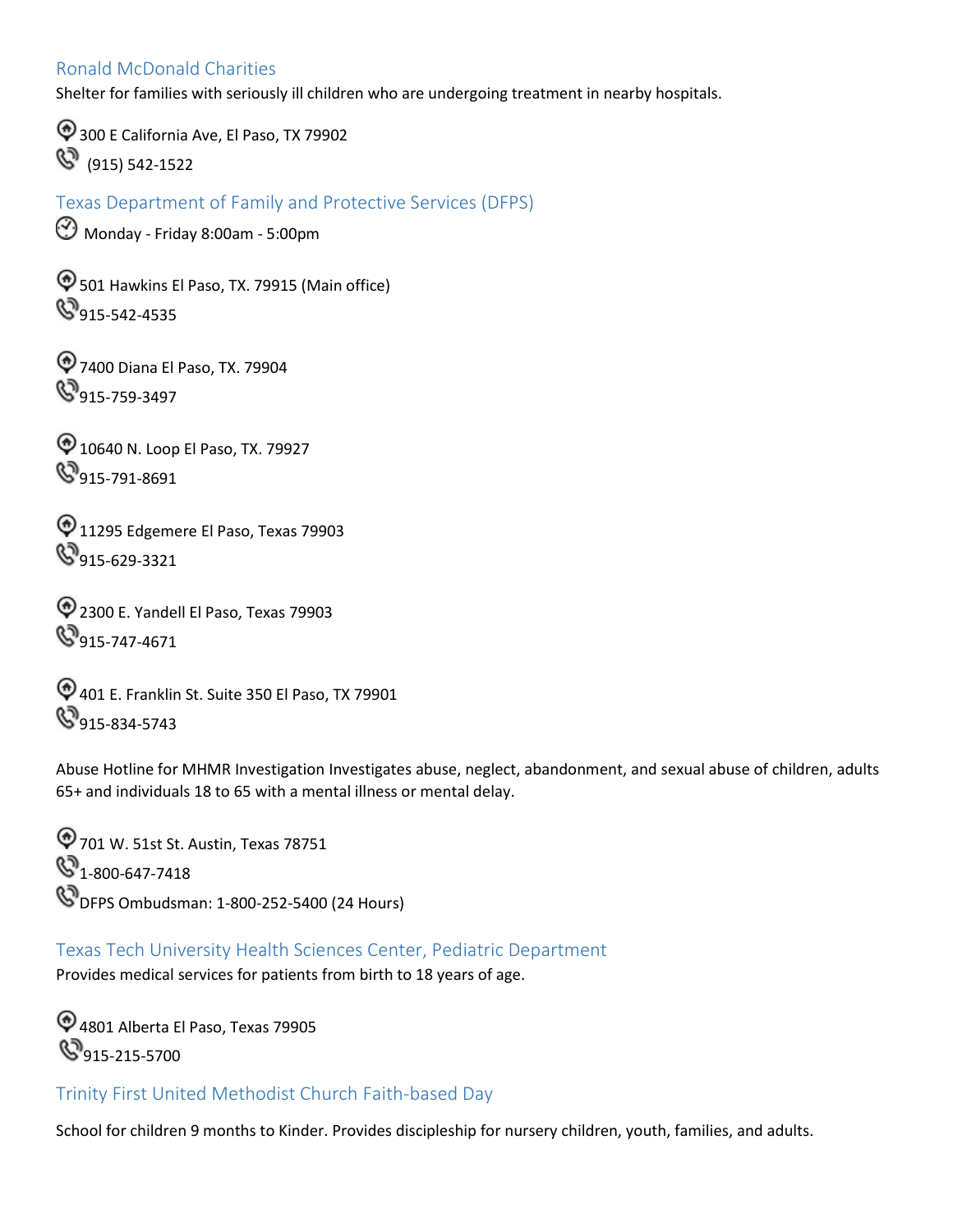801 N. Mesa El Paso, TX 79902 **915-533-2674** 

#### <span id="page-50-0"></span>YWCA Judy & Kirk Robinson Mi Casa Child Development Center

Dedicated solely to serving the child care needs of the homeless families in the City of El Paso. Mi Casa transports children to and from 13 area homeless shelters every day and provides childcare to these children free of charge.

(915) 533-2311

#### <span id="page-50-1"></span>YWCA of El Paso

Dedicated to eliminating racism, empowering women and promoting peace, justice, freedom and dignity for all.

201 E Main, Ste 400, El Paso, TX 79901  $\mathbb{Q}^{\!\!\!3}$  (915) 533-2311

## <span id="page-50-2"></span>Services for Parents AVANCE

Helps families break the cycle of poverty by focusing on education in three areas; early childhood development, parenting, and adult literacy.

 $\bigcirc$  1155 West Mooreland Ste. 215 El Paso, Texas 79915  $\bigcirc$  915-351-2419 Contact: Bertha Macias @ 915-731-5852 (STRICTLY HOME VISIT NOW)

#### <span id="page-50-3"></span>Compassionate Friends

Support group for parents who have lost a child.  $\mathbb{S}_{915-542-0908}$ 

<span id="page-50-4"></span>Pregnancy & Fatherhood Solutions

**9**915-591-1343 <www.info@pfsep.org>

 \*EAST SIDE Location: 3565 N. Lee Trevino El Paso, TX 79936 **915-591-1343 OR Text: 915-249-1344 (Call for appointment).** Monday 4:00pm - 8:00pm, Tuesday 9:00am - 5:00pm & Thursday 9:00am - 12:00pm (closed 12:00pm-1:00pm)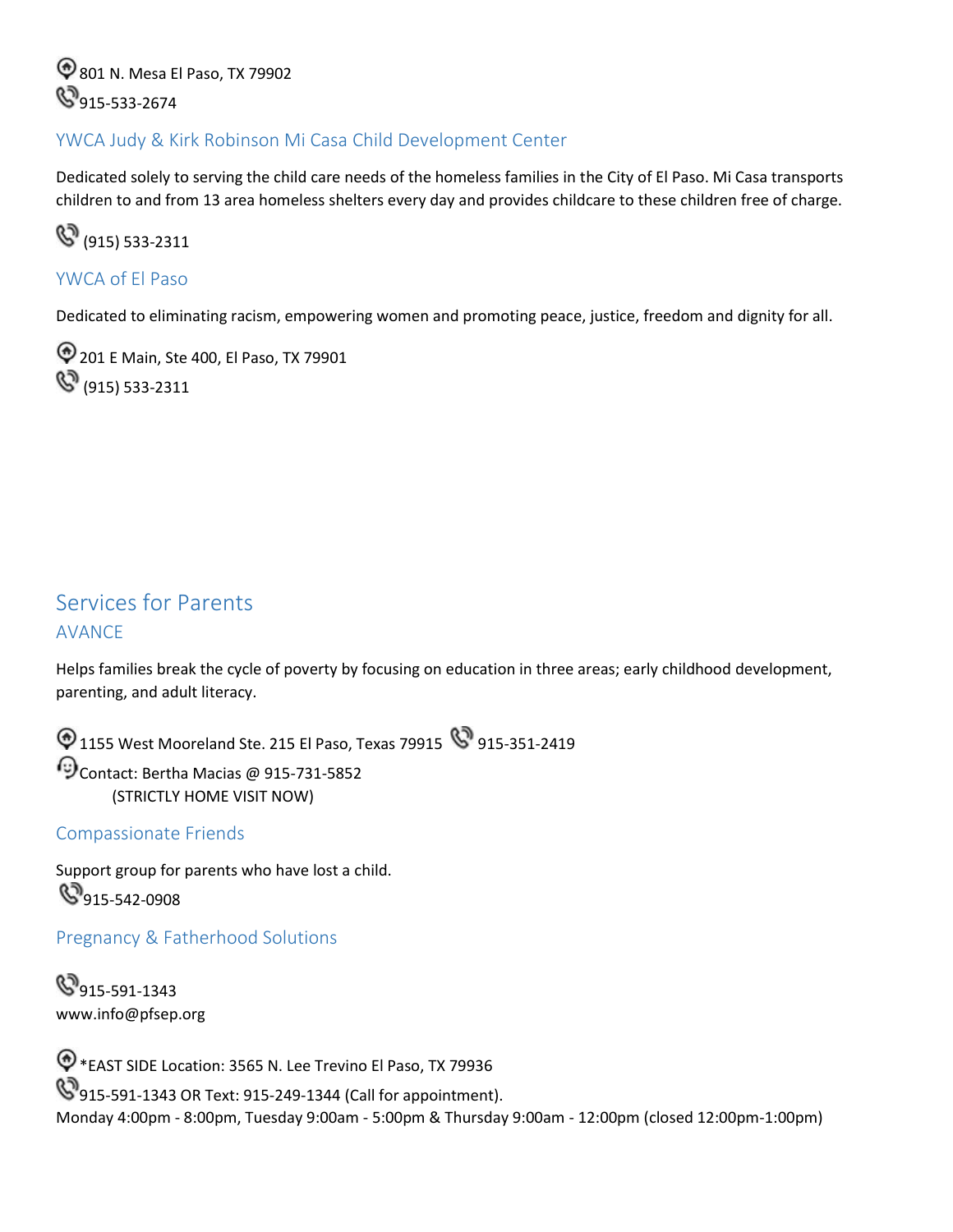\*Mobile Unit Location and hours: 1840 N. Lee Trevino El Paso, TX. 79936 (In front of BIG 8) Thursday 10:30 am - 2:30 pm

**915-591-1343 OR Text 915-249-1344** 

\*NORTHEAST LOCATION: 9101 N. Dyer Suite #102 El Paso, TX. 79924 **915-539-1000 (Call for appointment.)** Monday 1:00pm - 5:00pm, Friday 10:00am - 5:00pm & Saturday 10:00am - 5:00pm

## <span id="page-51-0"></span>Services for Persons with Disabilities

#### <span id="page-51-1"></span>Advocacy Inc

Disability Rights Texas is the federally designated legal protection and advocacy agency for people with disabilities in Texas. The mission is to help people with disabilities understand and exercise their rights under the law, ensuring their full and equal participation in society.

215 N Stanton, Ste 700, El Paso, TX 79901  $\mathbb{S}^3$  (915) 542-0585

#### <span id="page-51-2"></span>Christmas in April, El Paso, Inc. (Rebuilding Together)

Repair homes of low income elderly and individuals with disabilities, front and backyard clean up, grab bar assistance.

 $\bigcirc$  100 W. Sunset Rd. El Paso, Texas 79912  $\bigcirc$  915-832-7010

#### <span id="page-51-3"></span>Community Action Program: Project Bravo

Provides assistance in completing and submitting applications for a free eye exam. Provides assistance in completing and submitting applications for a free eye exam and helps to provide free eyewear to the financially needy.  $\mathbb{C}^{(915)}$  565-7061

#### <span id="page-51-4"></span>Deaf Relay Services



#### <span id="page-51-5"></span>Disability Rights Texas

Advocates for the rights of persons with disabilities.

300 E. Main St. Suite 205 El Paso, Texas 79901  $\mathbb{S}_{915\text{-}542\text{-}0585}$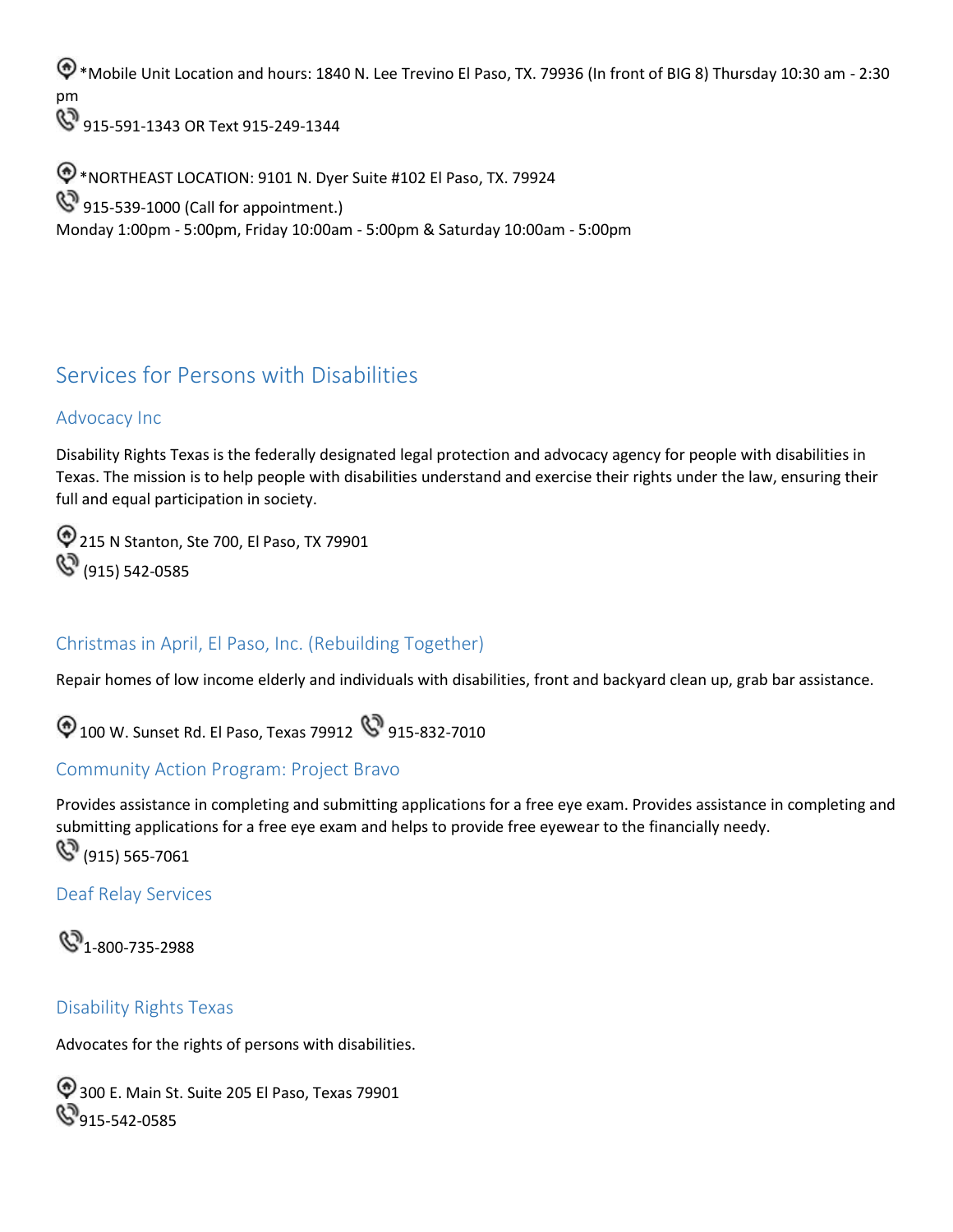2222 W. Braker Lane Austin, Texas 78758  $\bigcirc$ <sub>1-512-454-4816</sub>

Statewide intake line

 $\mathbb{C}^{3}$ 1-800-252-9108

Video Line

 $\mathbb{S}$ 1-866-362-2851

Purple 3 Video Line

**4**1-512-271-9391

Intake online is: [intake.drtx.org](https://intake.drtx.org)

#### <span id="page-52-0"></span>El Paso Community Action Program: Project Bravo

The weatherization, heating and cooling and refrigerator replacement programs are three of the services provided by Project Bravo for low-income families, handicapped and senior citizens.

2000 Texas Ave, El Paso, TX 79901

**(S**(915) 565-7061

#### <span id="page-52-1"></span>Light House for the Blind

Organization offers training, resources, and services to provide the blind and visually impaired with access to the dame opportunities and quality of life available to everyone around them. The Lighthouse works with individuals, their families and the community to remove physical, economic and social barriers that affect their quality of life.

200 Washington St, El Paso, TX 79905 **(S**(915) 532-4495

#### <span id="page-52-2"></span>Lions for Vision

Low cost eye glasses to low income individuals; \$35 adults and \$25 kids. Adults provide their own prescriptions; children should go through their school nurse and will get a free eye exam with their \$25 glasses.

**1**8888 Dyer St, #315, El Paso, TX 79904

(915) 757-6566

#### <span id="page-52-3"></span>Lift, Sun Metro

Transportation for disabled in El Paso/MD certification required.

**S** 915-212-0100

#### <span id="page-52-4"></span>Sight for Students

 VSP charity that provides free vision exams and glasses to low-income, uninsured children. The program operates nationally through a network of community partners who identify children in need and VSP network doctors who provide the eye-care services.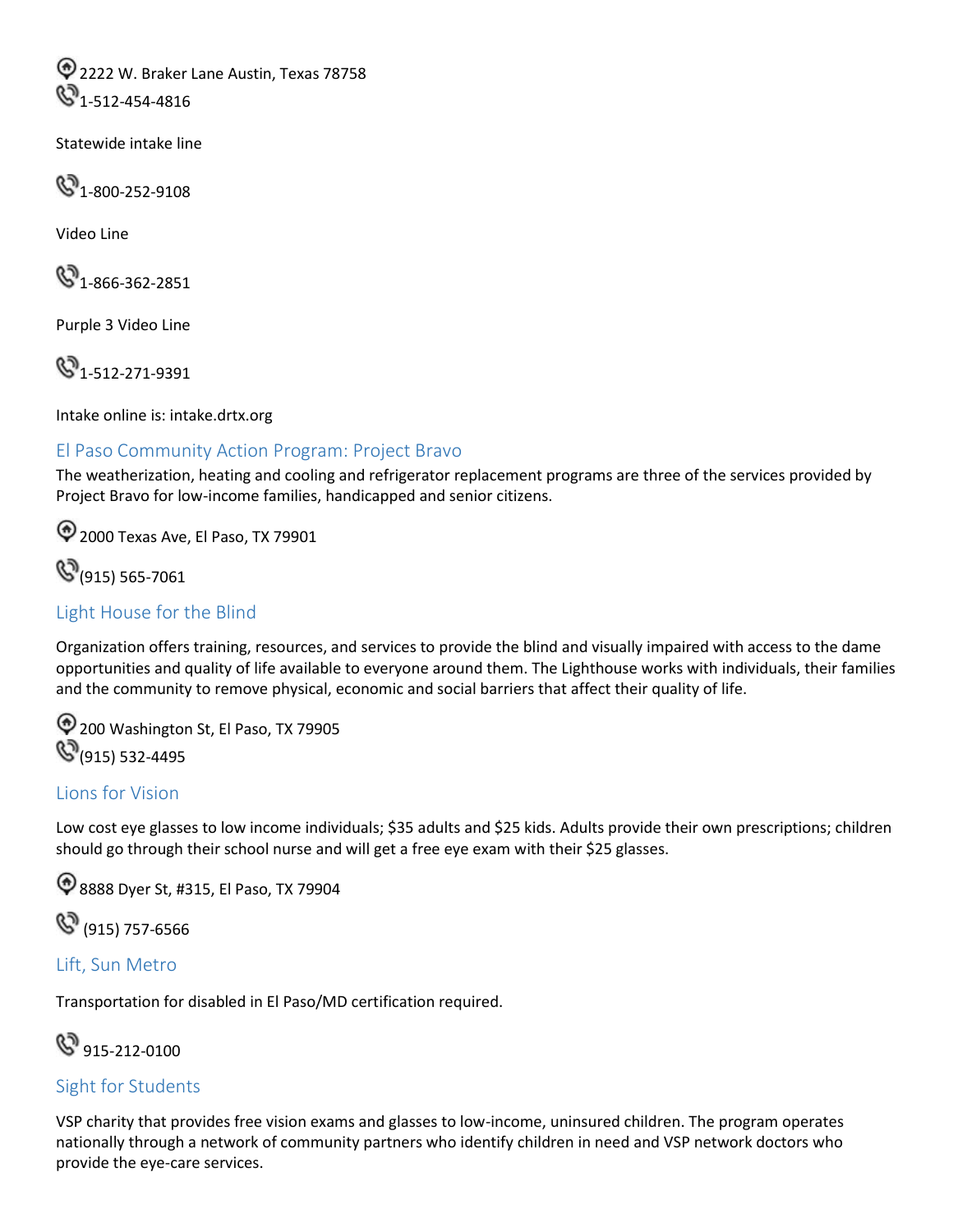$\textcircled{e}$  sfsinfo@vsp.com  $\mathbb{Q}_{1(888)290\text{-}4964}$ 

<span id="page-53-0"></span> Texas Ramps Project Lynn Yanez (volunteer assistance with outside ramps) **9**15-740-5461 John Laine (2nd contact)  $\mathbb{C}^3$ <sub>1-972-235-7309</sub>

#### <span id="page-53-1"></span>Texas Dept. of Aging and Disability Services (DADS)

Medicare insurance for the aging and disabled, benefits, etc.

4900 Lamar 4th Floor Austin, Texas 78756  $\mathbb{C}_{1-800-252-9240}$ 

#### Texas Dept. of Aging and Disability Services

Home provider services, senior companionship program, and Medicaid; complaints against providers.

**43** 1-800-458-9858

<span id="page-53-2"></span>Texas School for the Deaf  $\mathbb{C}_{1-512-410-1015}$ 

#### Texas Workforce Commission Vocational Rehabilitation Services

Vocational rehabilitation and independent skills for person's w/disabilities.

 $\textcircled{1155}$  Westmoreland, Suite 135, El Paso, Texas 79925 **9**915-782-7150 Monday - Friday 8:00am - 4:00pm

Texas Workforce Commission: Division of Blind Services

Education and services for visually impaired people.

401 E. Franklin, Suite 240, El Paso, Texas 79901  $\mathbb{S}^3$  915-834-7004 Monday - Friday 8:00am - 4:00pm

#### <span id="page-53-3"></span>El Paso Lighthouse for the Blind

Provides education and support for parents, families, and caregivers of blind or visually impaired individuals.

<sup>2</sup> 200 Washington El Paso, Texas 79905

<span id="page-53-4"></span>Volar Center for Independent Living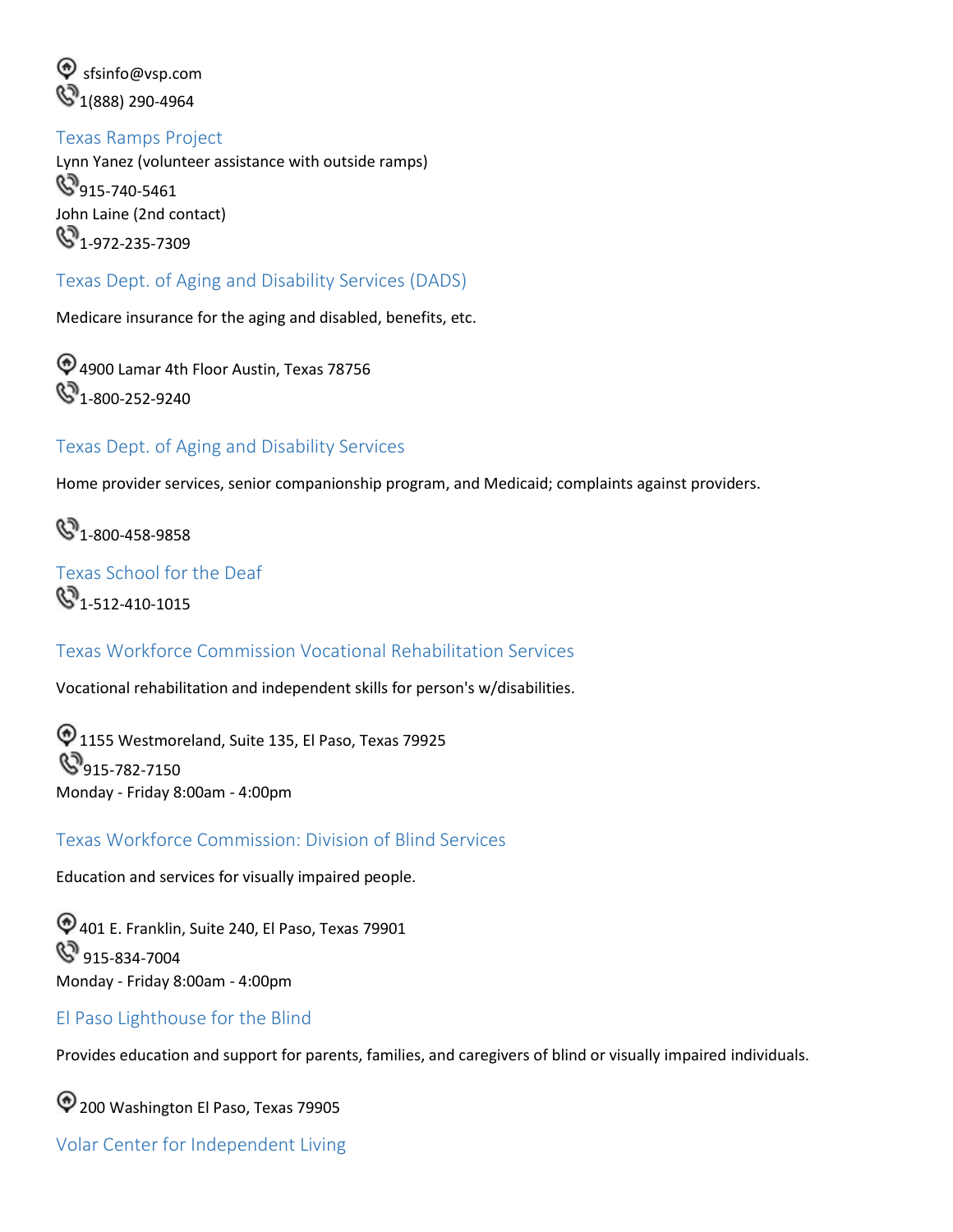Provides assistance for individuals with disabilities including transportation, housing, social security, and legal issues. Assists consumers in locating and accessing community resources.

<sup>1</sup> 1220 Golden Key Circle El Paso, TX. 79925 Monday - Friday 8:00am - 5:00pm **8**915-356-3375

#### <span id="page-54-0"></span>Project Amistad

Advocates for individuals with disabilities of all ages, older adults, caregivers and families who have multiple needs requiring multiple services.

<sup>1</sup> 12100 Esther Lama Dr. El Paso, Texas 79936  $\mathbb{S}_{915\text{-}532\text{-}3790}$ 

## <span id="page-54-1"></span>Services for Victims of Crime

#### Center Against Sexual and Family Violence Crisis Helpline

Emergency shelter, vocational, and educational assistance for women who are victims of abuse.

## **&** 915-593-7300

#### Center against Sexual and Family Violence-Family Resource Center

Support for former emergency shelter residents, educational programs/training immigration advocacy, legal advocacy, TX Crime Victims Compensation, court appointment, protective orders, divorce/child support, and therapy support group referrals.

 $\textcircled{580}$  Giles Road El Paso, Texas 79915  $\bigodot$ Monday - Thursday 8:00am - 6:00pm; Friday 8:00am - 12:00pm **S**915-595-2238  $\Theta$ Contact: Front desk operator

<span id="page-54-2"></span>El Paso Police Department: Victim Services

Provides assistance with Texas Crime Victim Compensation Applications

**915-564-7045** 

Jaime Esparza District Attorney's 34th Judicial District

 $\textcircled{1}$  500 E. San Antonio 2nd floor El Paso, Texas 79901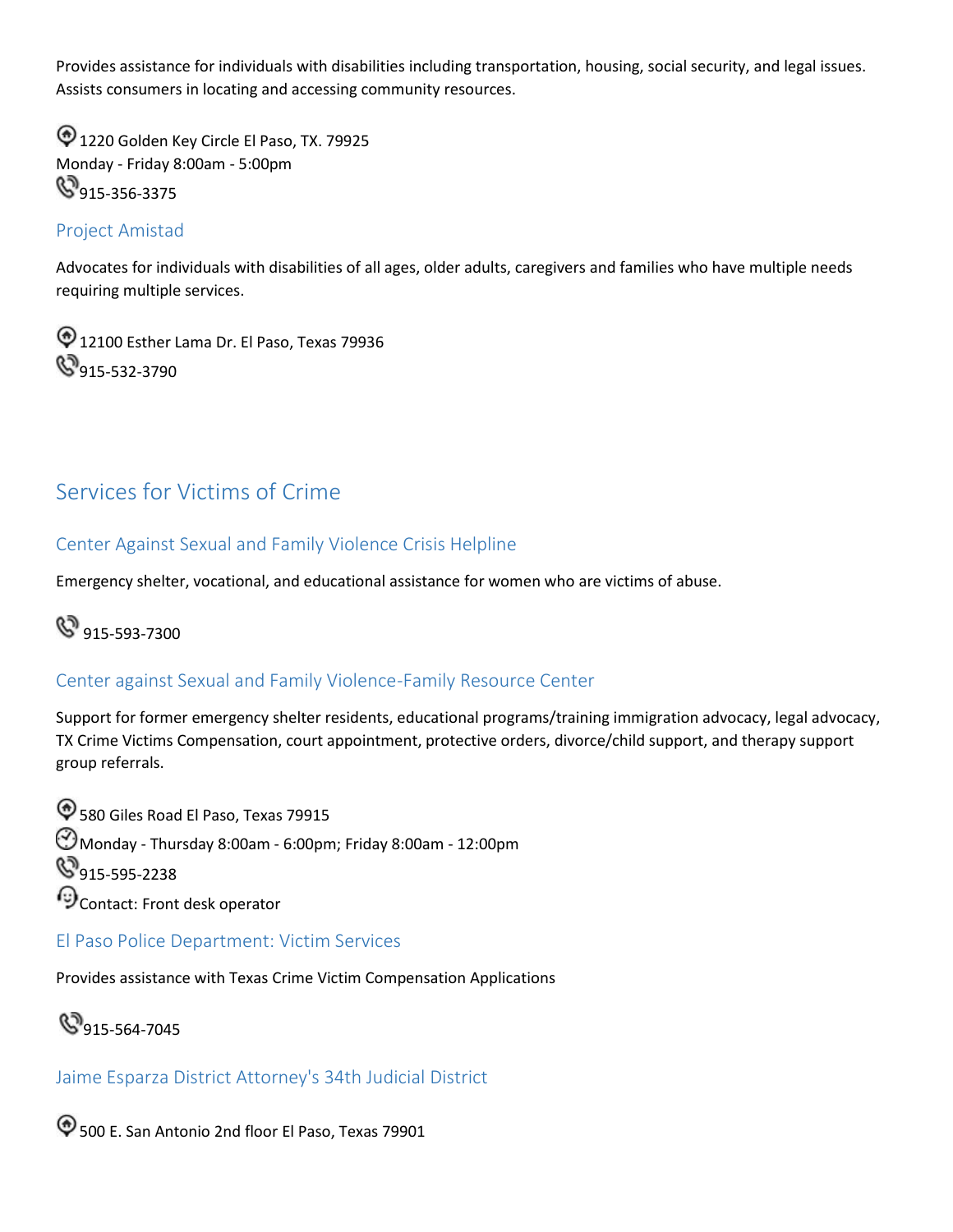#### **915-546-2059** Advocates for crime victims in need of help.

#### <span id="page-55-0"></span>Mothers Against Drunk Driving (MADD)

Provide free information, services, and referrals to all victim/survivors for alcohol-related crashes including bereaved injured and property damage. Support services are also offered.

6070 Gateway East Ste. 217 El Paso, TX. 79905 **915-779-1987** Monday - Friday 8:00am - 5:00pm

#### <span id="page-55-1"></span>National Human Trafficking Resource Center

Open to the public. Provides info and resources to victims of human trafficking, accepts tip/information from individuals wishing to report possible victims, etc.



#### National Teen Dating Abuse Helpline (NTDAH)

24-hour national web-based and the telephone helpline for teens experiencing dating abuse, and concerned parents and friends.

P.O. Box 161810 Austin, Texas 78716  $\mathbb{S}_{1-866-331-9474}$ 

#### <span id="page-55-2"></span>Protective Orders (restraining orders)

**915-546-2050** 

#### <span id="page-55-3"></span>Sexual Trauma and Assault Response Services, Inc. (STARS)

Respond to victims of sexual assault and provide public education or awareness of sexual assault, free supportive counseling to victims of the second victim.

 580 Giles El Paso, TX 79915  $\mathbb{S}_{915-593-7300}$ 

#### <span id="page-55-4"></span>Texas Council on Family Violence

Provides domestic violence programs and others working to intervene in domestic violence.

**4**<sup>1</sup>-800-799-7233

#### <span id="page-55-5"></span>Texas Department of Public Safety Crime Victim Services

Provides crisis intervention, personal advocacy, short-term counseling, court appointment, information and referrals for victims and their families throughout Texas.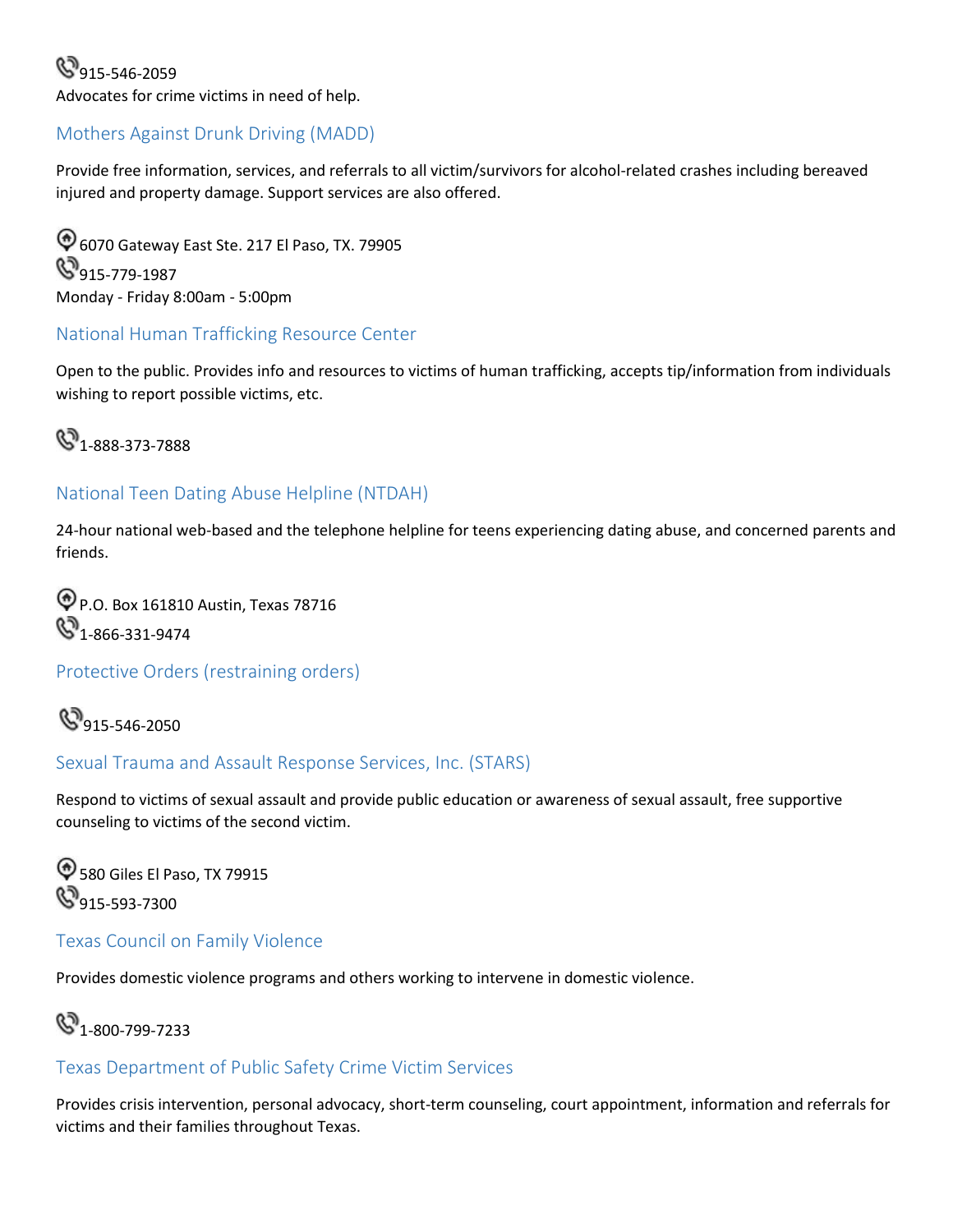$\textcircled{11612}$  Scott Simpson El Paso, Texas 79936 **915-849-4064** 

Regional Command Center

401 E. Franklin Ste. 535 El Paso, Texas 79901 **915-834-7622** 

<span id="page-56-0"></span>University Medical Center of El Paso (Clinic)

Psychosocial assessment and referrals. Crime victim compensation applications. Follow up services for crime victims.

5340 Alameda El Paso, Texas 79905 Monday - Friday 8:00am - 5:00pm **915-521-7024** 

#### <span id="page-56-1"></span>YWCA Community Development Corporation

The center provides transitional housing for homeless women that have suffered domestic abuse.

 201 E Main St, STE 400, El Paso, TX 79901  $\mathbb{S}^3$  (915) 533-2311

## <span id="page-56-2"></span>**Shelters**

#### <span id="page-56-3"></span>Annunciation House

 Serves mainly undocumented refugee men, women & families; 55 beds, meals provided; clothing provided to residents and non residents; political asylum counseling.

 $\textcircled{1003}$  E San Antonio Ave, El Paso, TX 79901

(915) 545-4509

<span id="page-56-4"></span>Casa Vides 325 Leon St, El Paso, TX 79901

(915) 544-8451

#### <span id="page-56-5"></span>Centro Mujeres De La Esperanza

 Promotes the development of women. Centro Mujeres de la Esperanza is a faith-based accompaniment of women who have been excluded in the El Paso/Cuidad Juarez border.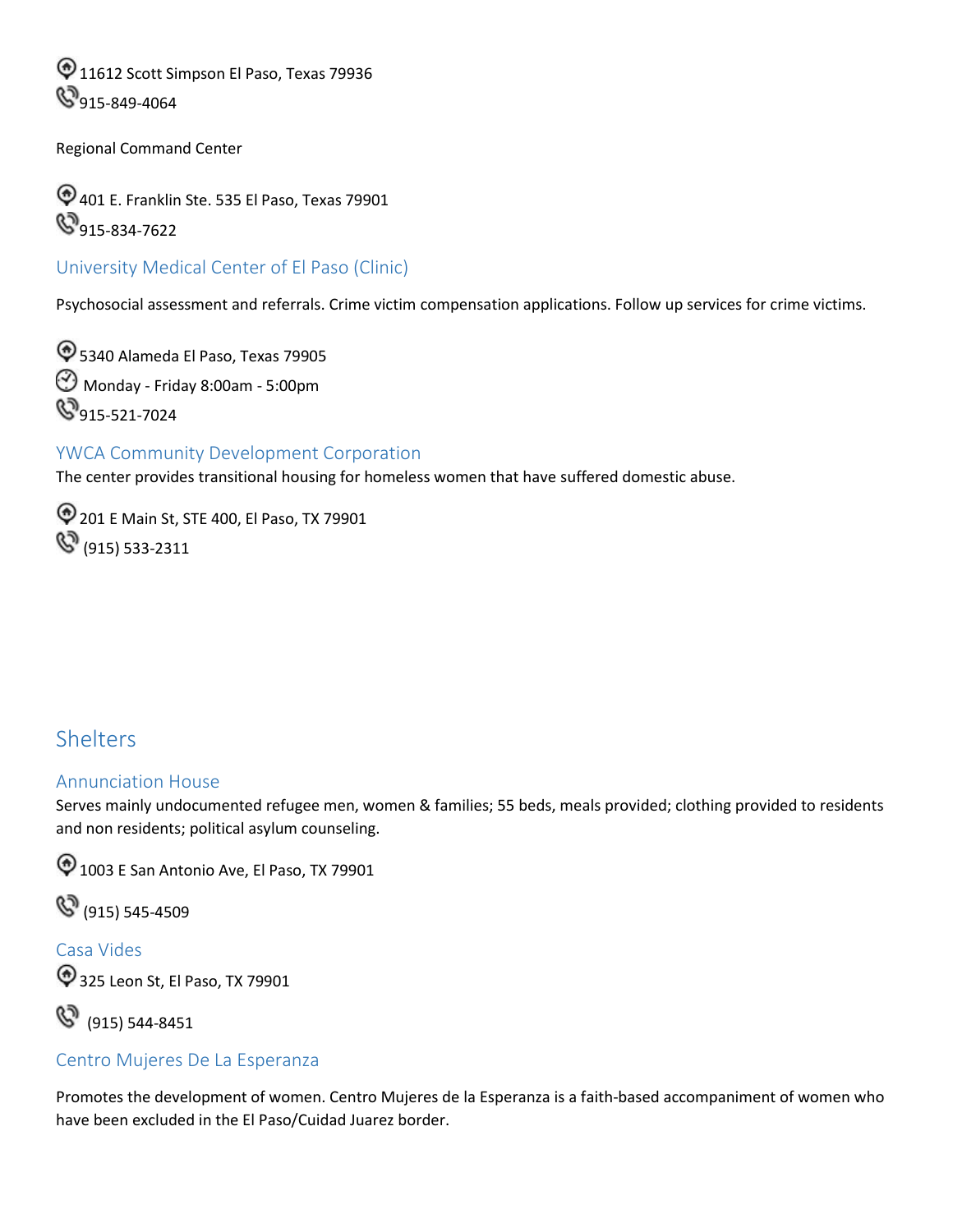$\textcircled{1101}$  Birch St. El Paso, Texas 79926

Monday - Thursday 9:00am - 2:00pm

 $\mathbb{S}^3$  915-545-1890

#### <span id="page-57-0"></span>Christian Home

7365 Alameda Ave, El Paso, Texas 79915

(915) 778-1810

<span id="page-57-1"></span>DAME LA MANO Family Crisis Center

Pregnancy Crisis Center

2900 Rosa Ave, El Paso, TX 79905 **(S)** (915) 231-8744

#### <span id="page-57-2"></span>El Paso Center for Children

Transitional Living Center for homeless teen mothers (ages 17-21) and their children.

<sup>4</sup> 3700 Altura Ave, El Paso, TX 79930 (915) 565-8361

#### <span id="page-57-3"></span>El Paso Housing Authority HACEP Shelter Program

 Can also help the homeless apply for government aid and subsidized housing, such as section 8 vouchers. The homeless can receive support from the organization.

5300 E Paisano Dr, El Paso, Texas 79905

(915) 849-3742

<span id="page-57-4"></span>La Familia de El Paso

<sup>1</sup> 1511 E Yandell Dr., El Paso, TX 79902

(915) 532-9434

#### <span id="page-57-5"></span>La Posada Home, Inc.

Runs emergency shelter for homeless children and women. Kids need to be under the age of 12 years including victims of domestic violence. People who use these programs can also access health care, daycare programs, and counseling.

 $\bigcirc$  1020 Campbell El Paso, Texas 79902  $\mathbb{S}^3$  915-544-4595

#### <span id="page-57-6"></span>La Posada Home, Inc.

Transitional and low income, permanent housing and apartments can be found using assistance from the agency. Services are for currently homeless families and those that were recently evicted.

 $\textcircled{1}$  1930 Bassett El Paso, Texas 79901  $\mathbb{S}^3$  915-532-8498

#### <span id="page-57-7"></span>Lee & Beulah Moor Children's Home

Supports El Paso children and families who are experiencing difficulty in their lives, ages 5-18.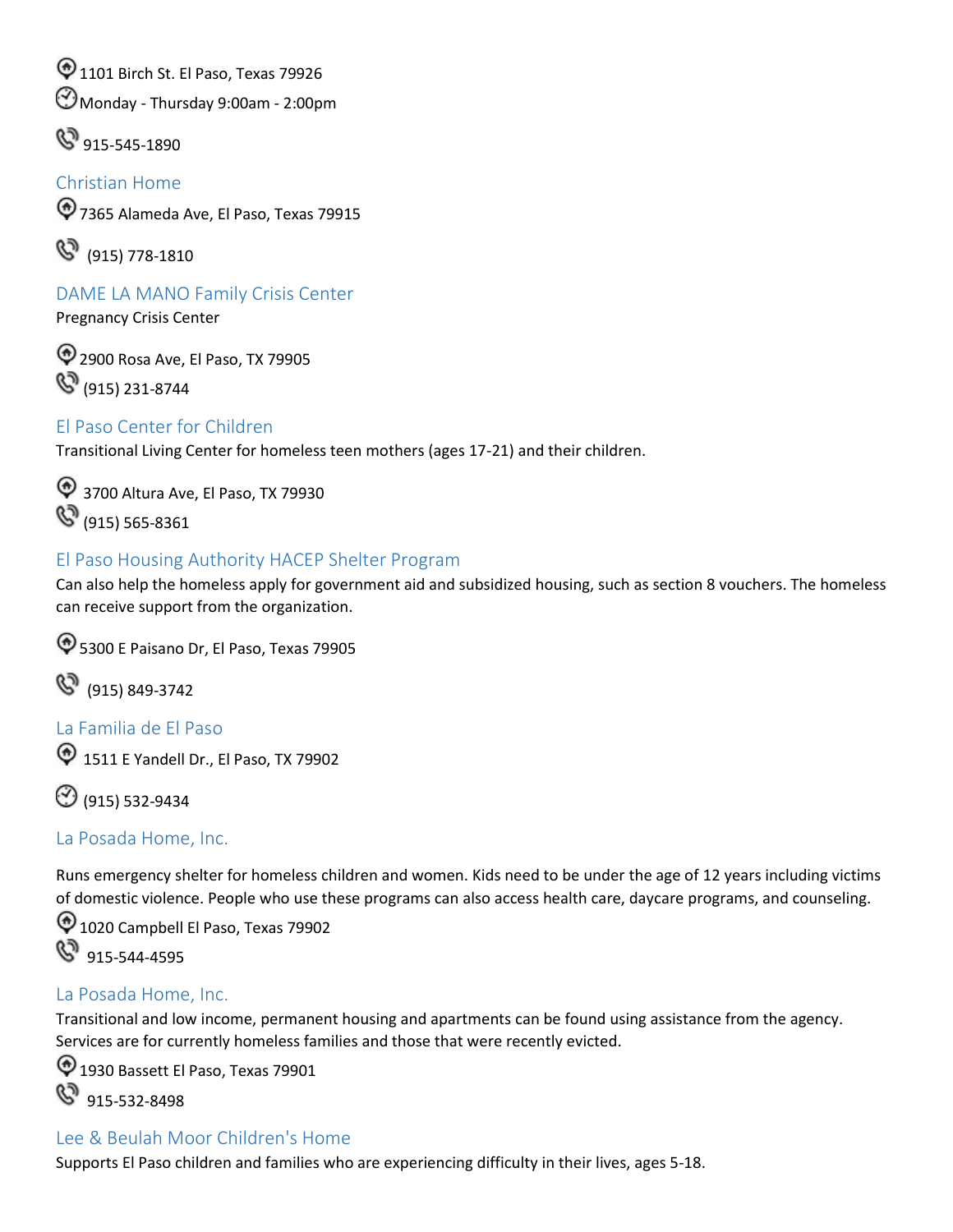$\textcircled{1100}$  East Cliff Drive, El Paso, Texas, 79902 (915) 544-8777

#### <span id="page-58-0"></span>Opportunity Center for the Homeless

10 shelters throughout El Paso and are able to accommodate all types of homelessness.

<sup>1</sup> 1208 Myrtle Ave, El Paso, TX 79901 (915) 577-0069

#### <span id="page-58-1"></span>Reynolds Home

 available to qualified clients for up to 2 years. Services offered by the non-profit include emergency shelter and case management resources. The focus of the agency is on homeless women and children in El Paso County, including immigrants. Also, short term transitional housing is also

<sup>4</sup>8023 San Jose Rd, El Paso, Texas 79915  $\mathbb{C}^3$  (915) 274-2598

Rescue Ministries of Mexico

<sup>1420</sup> Bessemer Ste D (915) 599-8707

#### <span id="page-58-2"></span>Rescue Mission of El Paso

Emergency shelter, transitional housing, and more is offered. Some resources are for residents during hot summer weather or a cold winter spell.

1949 W Paisano Dr, El Paso, TX 79922 (915) 532-2575

#### <span id="page-58-3"></span>Ronald McDonald Charities

Shelter for families with seriously ill children who are undergoing treatment in nearby hospitals.

300 E California Ave, El Paso, TX 79902 (915) 542-1522

#### <span id="page-58-4"></span>Run Away Center of El Paso

Shelter for runaway youth; counseling and follow-up services.

<sup>2</sup> 2116 N Stevens, El Paso, TX 79930 (915) 562-4765

#### <span id="page-58-5"></span>Sin Fronteras

Temporary shelter that provides food and social services to agricultural workers.

<sup>2</sup> 201 E 9th Ave, El Paso, TX 79901 **(S)** (915) 532-0921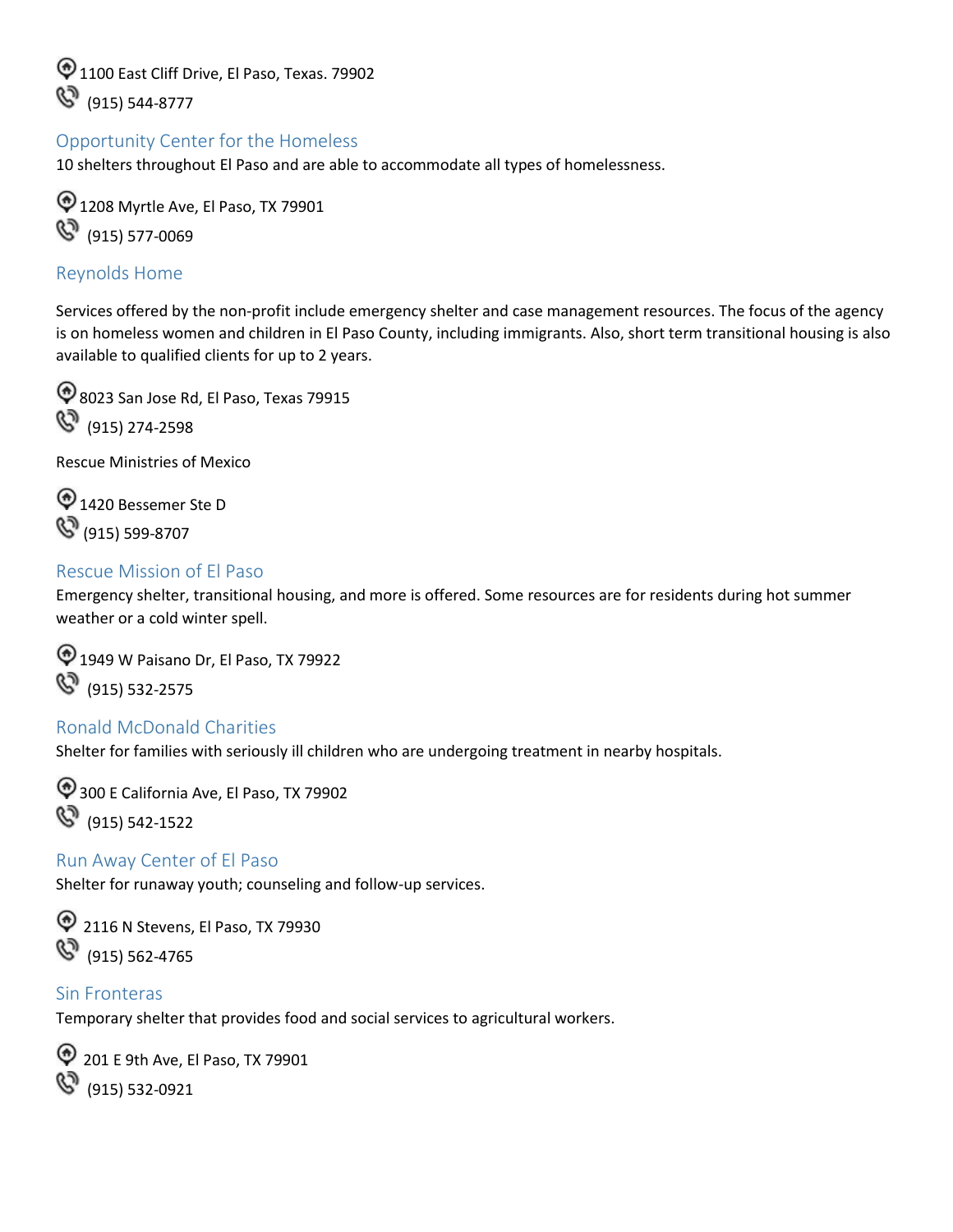#### <span id="page-59-0"></span>Villa Maria

A transitional shelter where women who are homeless and without children can transition from crisis to self-sufficiency.

Cocation is 920 S Oregon ST, El Paso, TX 79901

(915) 544-5500

#### <span id="page-59-1"></span>Winchester House

Transitional living shelter for young men ages 18-25.

<sup>9</sup> 810 Montana, El Paso, TX 79902 (915) 790-2232

#### <span id="page-59-2"></span>The Missouri Avenue Residence

Clients can stay for 30 days and participate in training programs aimed at making them self-sufficient. Legal residents age 18 and up.



#### <span id="page-59-3"></span>Villa Alegre Apartments

Home Affordable Program Based on income

6412 Edgemere Blvd, El Paso, TX  $\odot$  (915) 856-5624

#### <span id="page-59-4"></span>Central Center

 $\textcircled{4838}$  Montana, El Paso, TX (915) 307-4951

## <span id="page-59-5"></span>Support Groups

Alzheimer's Association

89915-544-1799

American Cancer Society

**915-544-4427** 

Alcoholics Anonymous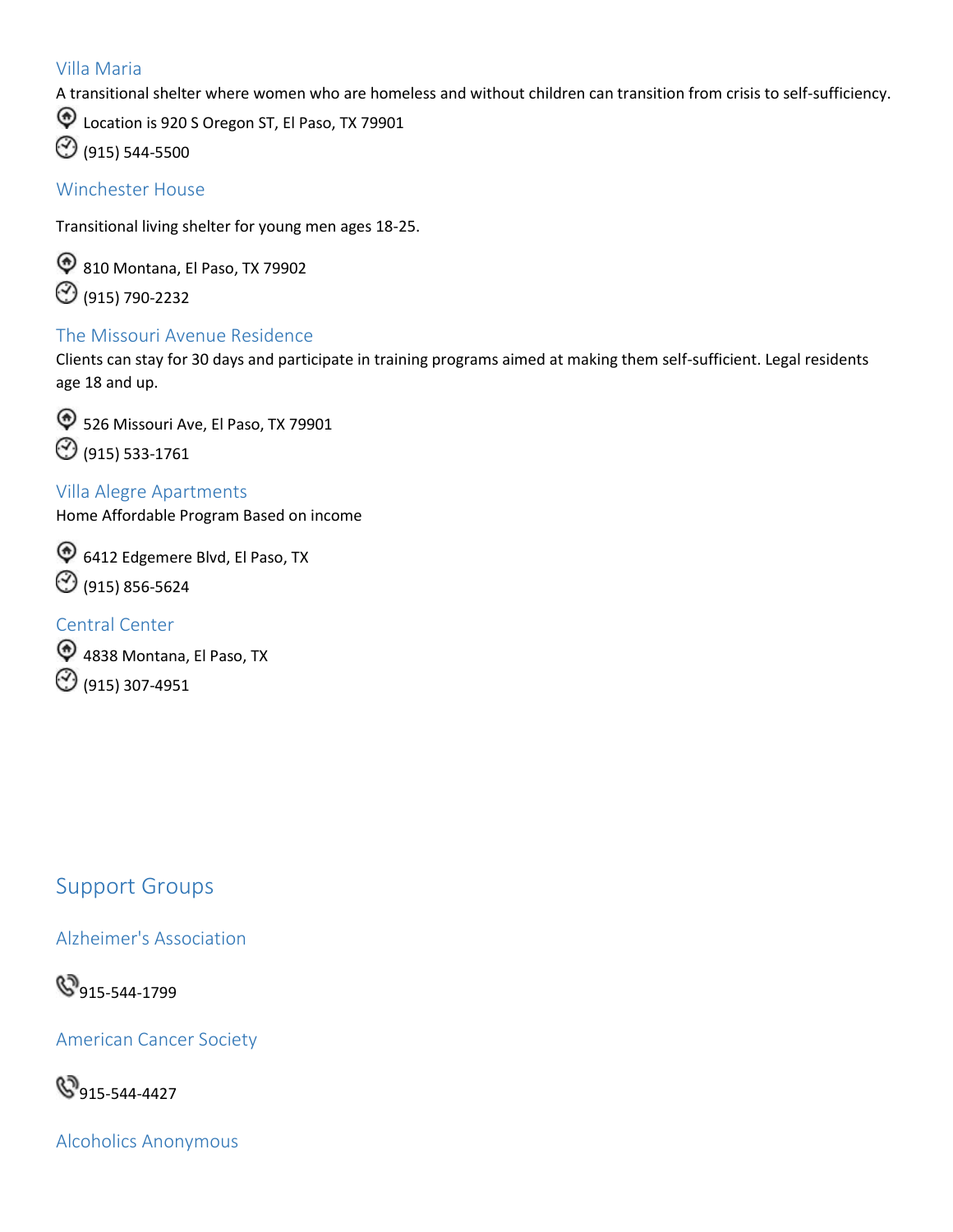

Compassionate Friends (for parents who have lost a child)



Gamblers Anonymous



<span id="page-60-0"></span>Gamblers Anonymous Bethany Christian Church

Provides a support group to help each other recover from gambling problems. Groups are held once a week on

Wednesdays from 7:00 pm to 8:00 pm.  $\textcircled{10743}$  Springwood El Paso, TX 79935 8 915-593-1840

#### Lupus Foundation of America



National Alliance on Mental Illness(NAMI)



Narcotics Anonymous

**915-757-4725** 

<span id="page-60-1"></span>Narcotics Anonymous

Leave a message and someone will get in touch with you.

Douglas Ave El Paso, TX. 79903 **4**1-866-885-6562  $\mathbb{Q}_{1-866-885-3318}$ 

#### <span id="page-60-2"></span>N.I.S. Ministry Coronado Baptist Church

Provides treatment, specific counseling with a coed, men, and women only groups. Call for information.

 $\bigcirc$  501 Thunderbird Dr. El Paso, Texas 79912 **S** 915-584-3912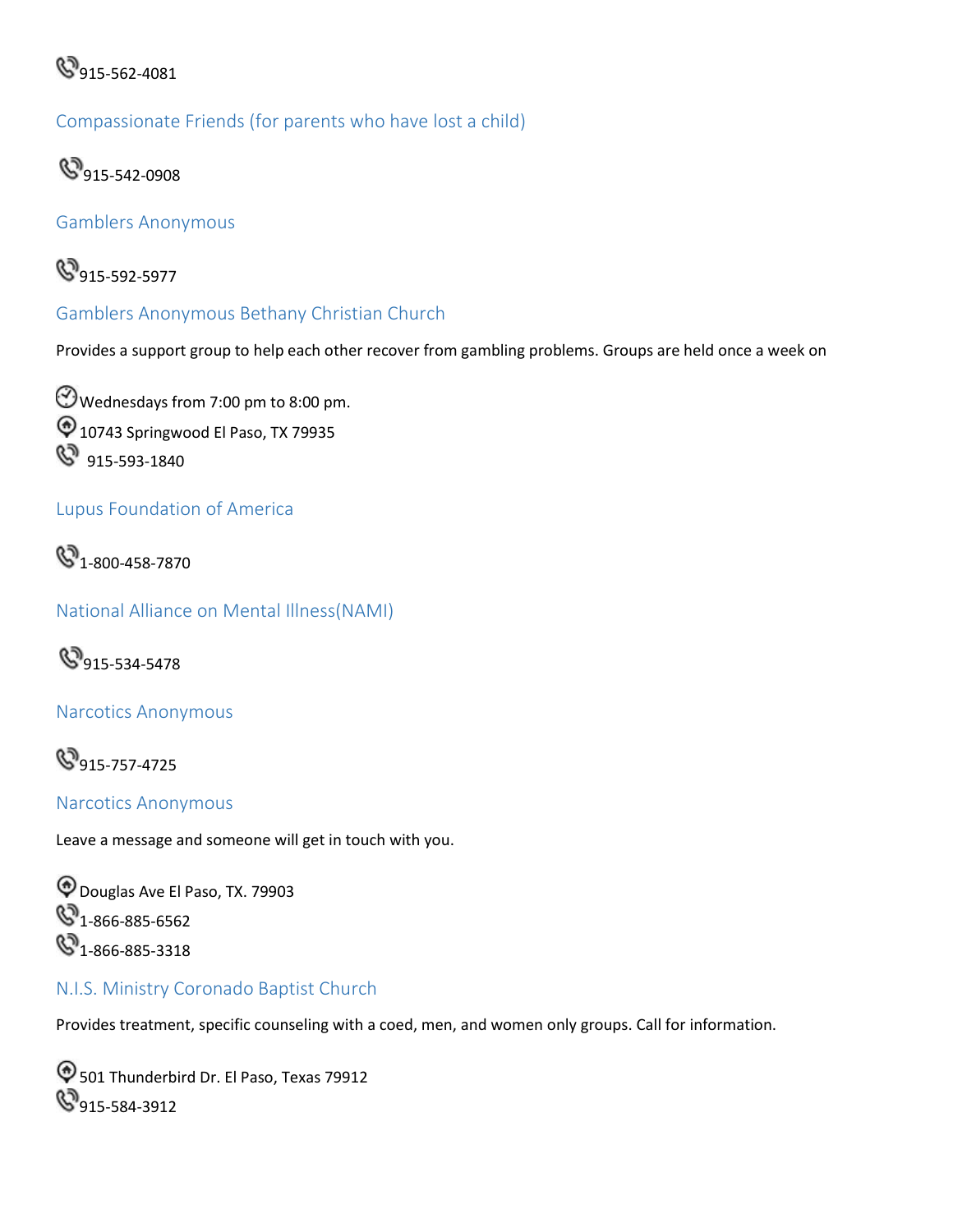## <span id="page-61-0"></span>Utilities/Rent

#### <span id="page-61-1"></span>ACS Army Community Service

Offers assistance, including information on government programs, for soldiers, veterans and their immediate family members.

930 E Redd Rd, El Paso, TX 79912

**&** 915-744-2559

<span id="page-61-2"></span>American Red Cross

<sup>2</sup>3620 Admiral St, El Paso, TX

(915) 592-0208

<span id="page-61-3"></span>Canutillo

6950 3rd Street Canutillo, Texas 79835

8 915-877-7030

 Churches and St. Vincent De Paul of El Paso Texas provide assistance to the needy. Programs offer financial assistance for rent, food, electric bill help, etc.…

### <span id="page-61-4"></span>Community and Family Services

They administer an extensive array of financial assistance programs for the low income, seniors, and less fortunate. Cash can be used to pay electric bills, food, rent and mortgage expenses, and other bills.

6040 Surety Dr., El Paso, Texas 79905

(915) 781-9900

#### <span id="page-61-5"></span>El Paso Affordable Housing

Agency that provides one- on- one housing counseling, financial education and advice, debt assistance, and other services to area homeowners.

6801 Viscount Blvd., El Paso, TX 79925

(915)838-9608

<span id="page-61-6"></span>El Paso County General Assistance Agency

Utilities, rent, mortgage, medications, and funeral expenses

526 E Overland, Ste 301, El Paso, TX 79901

**(915) 532-8850** 

8 915-546-8150

El Paso County General Assistance Agency-Lower Valley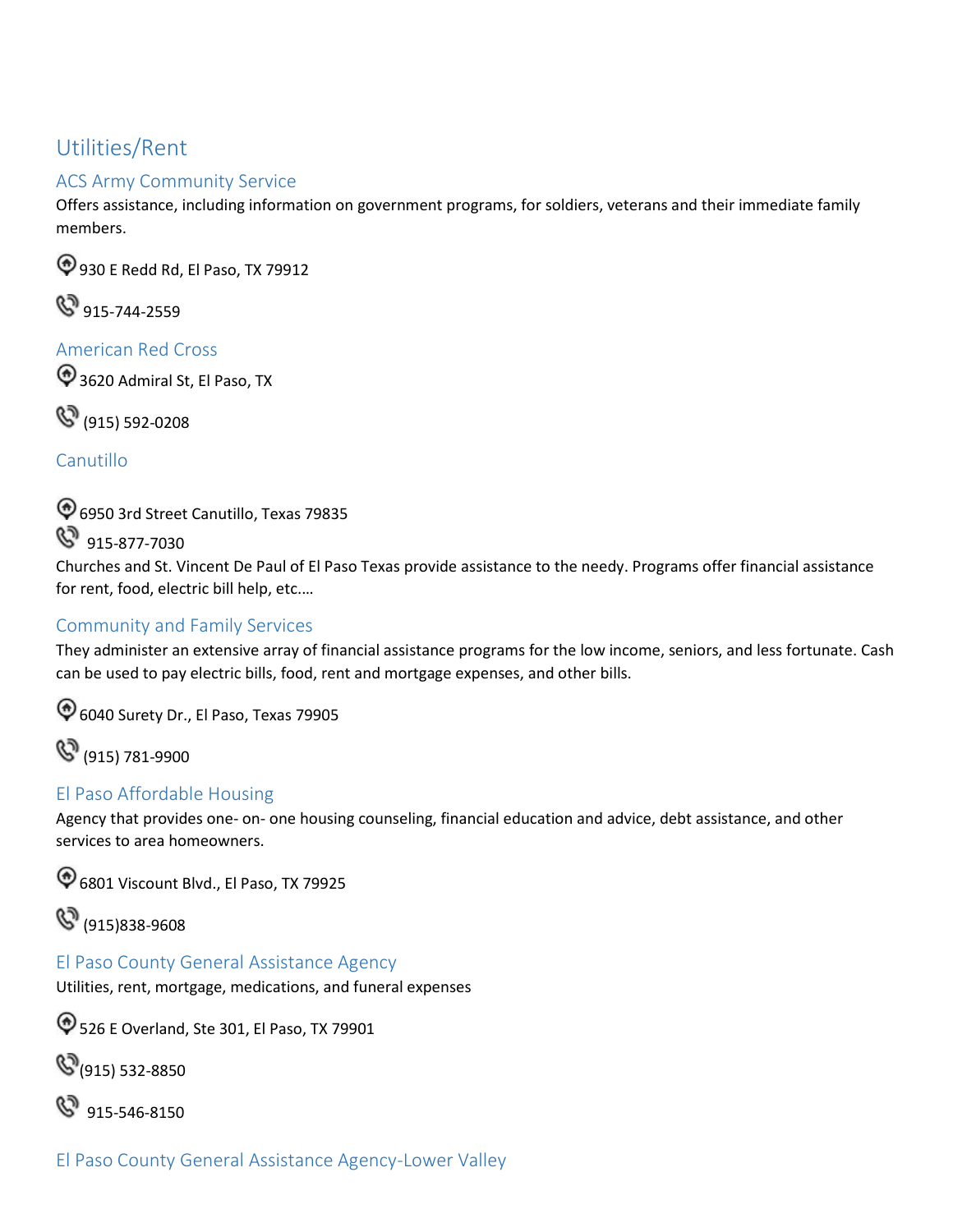Emergency rent, mortgage and utility assistance and food vouchers.

8 915-859-4101 9521 Socorro Road B-1 El Paso, TX. 79927 Contact: Receptionist Monday - Friday 8:00am - 5:00pm

<span id="page-62-0"></span>El Paso Electric Company

Life Support Services and Financial Assistance.

 $\mathbb{Q}_{915-543-5970}$ 

<span id="page-62-1"></span>Electric-Independent Electrical Contractors of El Paso

May offer assistance with electric repairs in the home.

For other specific services, please see website: [www.epelectric.com/community/community-programs.](http://www.epelectric.com/community/community-programs) Contact person - Rick Najera: [rwniec@sbcglobal.net](mailto:rwniec@sbcglobal.net) 

#### <span id="page-62-2"></span>Light up TX

Discount electric bill.

 $\mathbb{S}$  1-866-454-8387

<span id="page-62-3"></span>LULAC Project Amistad

 $\bigcirc$  4001 Durazno, El Paso, TX

**(S**(915) 532-3415

#### <span id="page-62-4"></span>Mary L. Peyton Foundation

Clothing, food, house or car repairs, bus passes, car payment/insurance, gasoline vouchers and more.

**PO Box 1962, El Paso, TX 79950** 

**(S**(915) 533-9698

#### <span id="page-62-5"></span>Our Lady of Guadalupe

The agency may assist with a partial payment of a residents monthly rent or security deposits. The faith-based group will also provide food, funds to pay utility bills, prescription medications, and transportation. Also get information and referral to other agencies and charities.

2709 Alabama, El Paso, Texas 79930

(915) 545-4234

#### <span id="page-62-6"></span>Pride Center

820 Montana, El Paso, TX

**&** Roger Grijalva, (915) 533 4200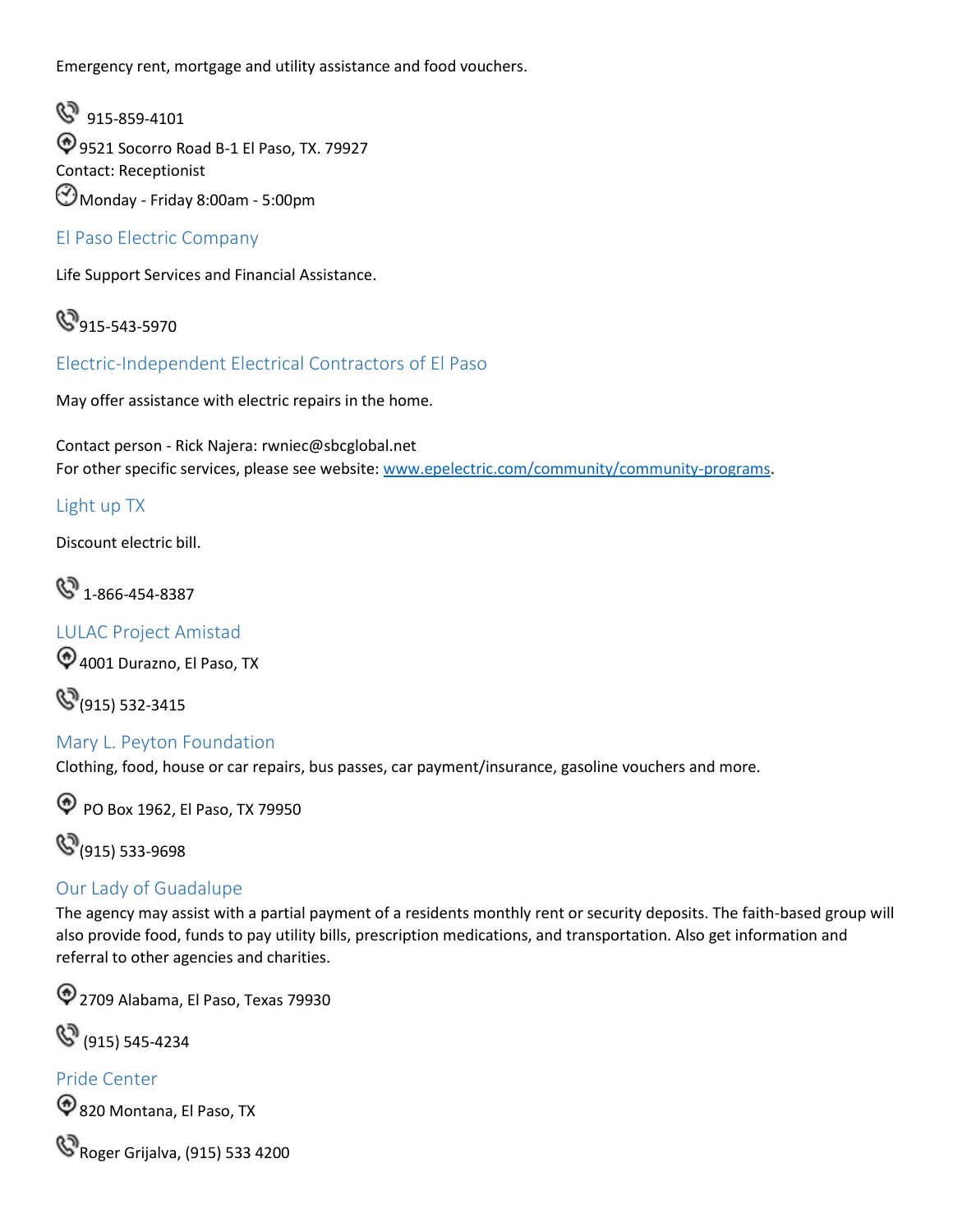#### <span id="page-63-0"></span>Project Bravo

Housing, weatherization service, patient assistance program for medications, employment office, adult basic education, and community services.

200 Texas Ave. 79901 915-562-4100 Monday - Friday 8:00am - 5:00pm

7000 5th Street Building B Canutillo, TX 79835 **915-877-7694** 

<span id="page-63-1"></span>Project Bravo Assistance with prescriptions, employment, housing, education (GED) and utilities

4838 Montana, El Paso, TX

(915) 544-4406; (915) 562-4100

#### <span id="page-63-2"></span>Salvation Army of El Paso

Provides assistance for car repairs, water, electric and gas bills. Those facing eviction or disconnection can receive emergency rent or utility bill assistance. Debt reduction and credit counseling is available too.

 $\textcircled{1600}$  Brown St, El Paso, Texas 79902

(915) 544-9811

<span id="page-63-3"></span>St. Patrick's Cathedral Help with utilities (excluding phone), rent and after listening to extenuating circumstances

 $\bigcirc$  1118 N Mesa, El Paso, TX 79902

**(915)** 533-4451

<span id="page-63-4"></span> St. Thomas Aquinas Provide assistance with rent, utility, food, clothing assistance programs

 $\textcircled{1}$  10970 Bywood Dr., El Paso, Texas 79935

(915) 592-1313

<span id="page-63-5"></span> St. Vincent de Paul Rent, gas, electric, water bills

2104 N Piedras El Paso, Texas 79930 **S** 915-564-4357

#### Veterans Assistance Office

800 E Overland, Ste. 200, El Paso, TX

(915) 546-8140